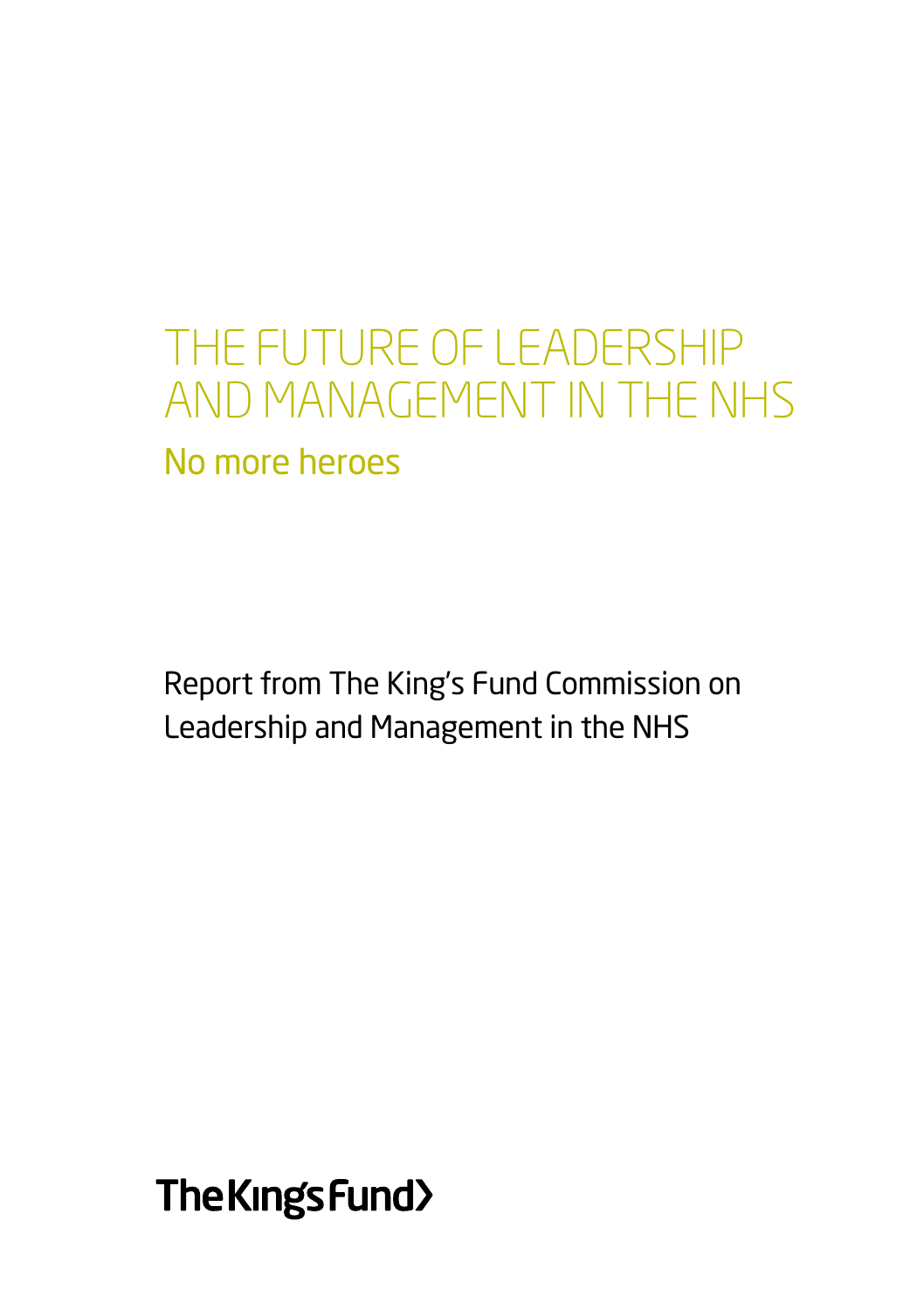The King's Fund seeks to understand how the health system in England can be improved. Using that insight, we help to shape policy, transform services and bring about behaviour change. Our work includes research, analysis, leadership development and service improvement. We also offer a wide range of resources to help everyone working in health to share knowledge, learning and ideas.

© The King's Fund 2011

First published 2011 by The King's Fund

Charity registration number: 1126980

All rights reserved, including the right of reproduction in whole or in part in any form

ISBN: 978 1 85717 620 9

A catalogue record for this publication is available from the British Library

Available from: The King's Fund 11–13 Cavendish Square London W1G 0AN Tel: 020 7307 2591 Fax: 020 7307 2801 Email: publications@kingsfund.org.uk www.kingsfund.org.uk/publications

Edited by Edwina Rowling

Typeset by Grasshopper Design Company

Printed in the UK by The King's Fund

An overview of the commission's findings, with expert panel discussion, can be viewed at: www.kingsfund.tv/nhsleaders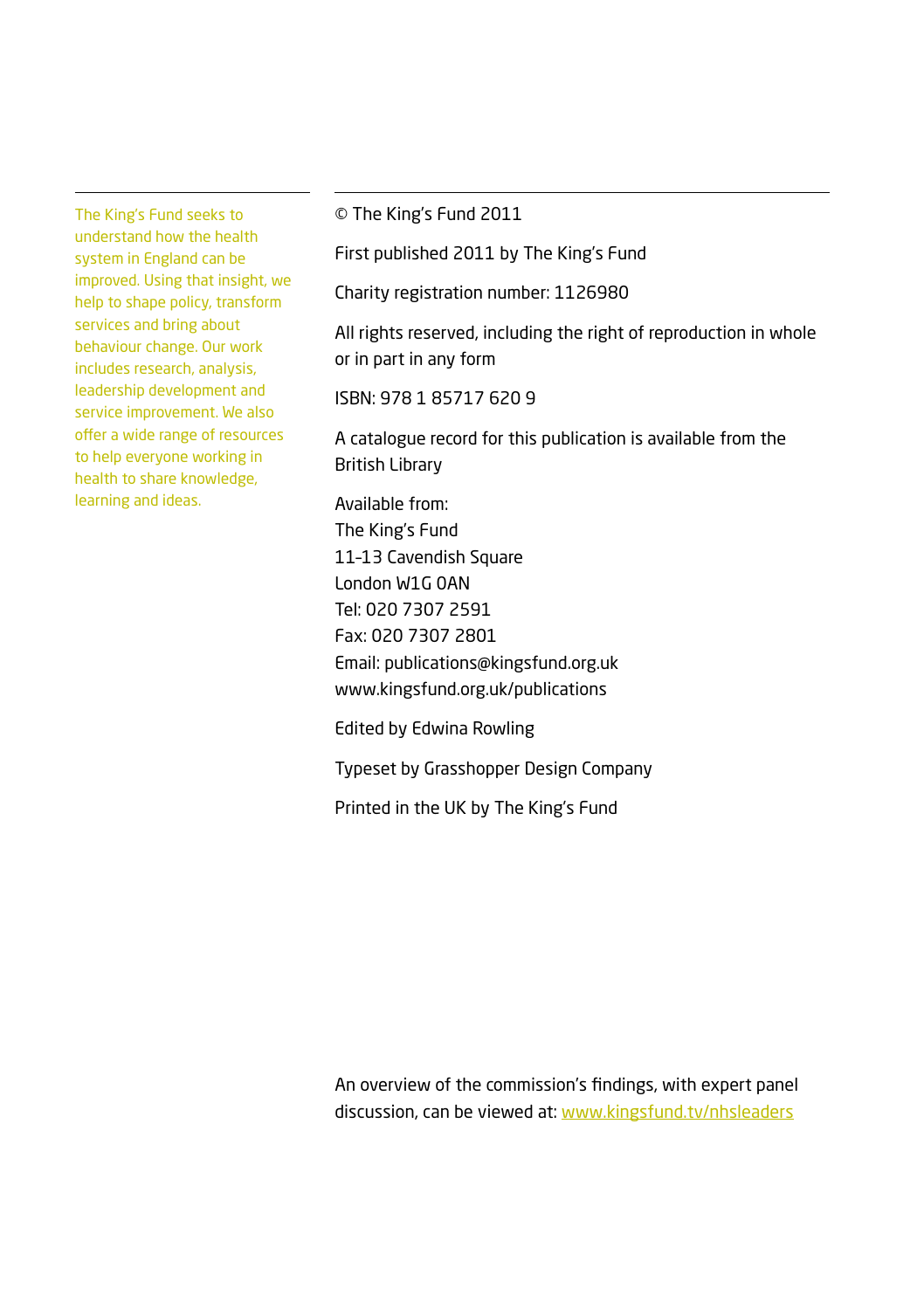# **Contents**

| <b>Foreword</b>                                                                                                                                                                | $\vee$                                                   |
|--------------------------------------------------------------------------------------------------------------------------------------------------------------------------------|----------------------------------------------------------|
| <b>Members of commission</b>                                                                                                                                                   | vii                                                      |
| <b>Recommendations</b>                                                                                                                                                         | viii                                                     |
| <b>Introduction</b>                                                                                                                                                            | 1                                                        |
| <b>Managers in the NHS</b><br>How many managers are there?<br>What do managers cost?<br>What effect do managers have?<br>Brief history of leadership and management in the NHS | 3<br>$\overline{\mathbf{B}}$<br>6<br>$\overline{7}$<br>9 |
| What do we mean by leadership and management?<br>Why leadership matters                                                                                                        | 12<br>14                                                 |
| What sort of leaders does the NHS need?<br>Who should be developed?<br>What does this mean?                                                                                    | 18<br>21<br>22                                           |
| <b>Conclusions</b>                                                                                                                                                             | 23                                                       |
| <b>Appendix:</b> Submissions to the commission                                                                                                                                 | 32                                                       |
| <b>References</b>                                                                                                                                                              | 34                                                       |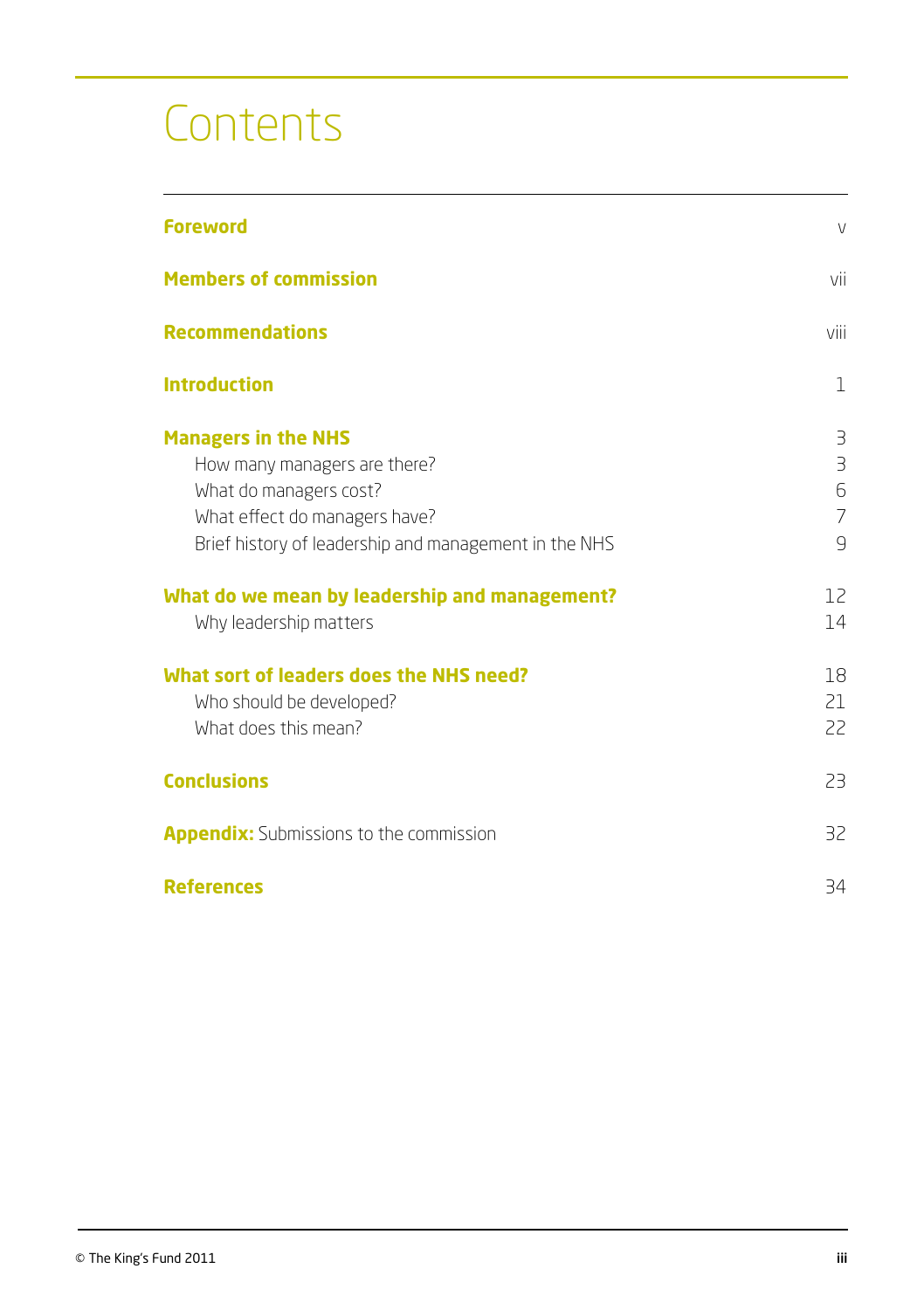## Foreword

The King's Fund established a commission in September 2010 to investigate and report on management and leadership in the NHS with a brief to:

- $\blacksquare$  take a view on the current state of management and leadership in the NHS
- establish the nature of management and leadership that will be required to meet the quality and financial challenges now facing the health care system
- recommend what needs to be done to strengthen and develop management and leadership in the NHS.

The commission began its work at a time when the NHS was entering a period of unprecedented financial and quality challenges. The scale of these challenges was compounded by the coalition government's radical plans to reform the NHS, announced in July 2010, and the background of a general election campaign in which politicians from all parties criticised the increases in the number of managers working in the NHS and the share of the budget spent on management costs.

In setting up the commission, The King's Fund was aware of the urgency of the issues facing the NHS, and for this reason decided that a report would be produced within nine months. The commission's work included: inviting submissions from individuals and organisations with an interest in management and leadership; commissioning papers from experts in this field (available at: www.kingsfund.org.uk/leadershipcommission); arranging a series of seminars led by recognised leaders in health care and beyond; and meeting on four occasions to consider all of these contributions and discuss the recommendations that follow from them. The commission was supported by Beccy Ashton of The King's Fund and Nicholas Timmins, public policy editor of the *Financial Times*, who took the lead in drafting this report.

The starting point for the work of the commission is succinctly summarised in a contribution to a debate in the House of Lords made by one of the commission's members, Lord Tugendhat. Speaking in June 2010, Lord Tugendhat, who is Chairman of Imperial College Healthcare NHS Trust, said:

*Of course the government want to maintain frontline services and to free the professionals who staff them to get on with their jobs, but they must remember that doing that in a time of cuts requires skilful and careful managers – the fewer the resources, the greater the management challenge… we need to bear in mind*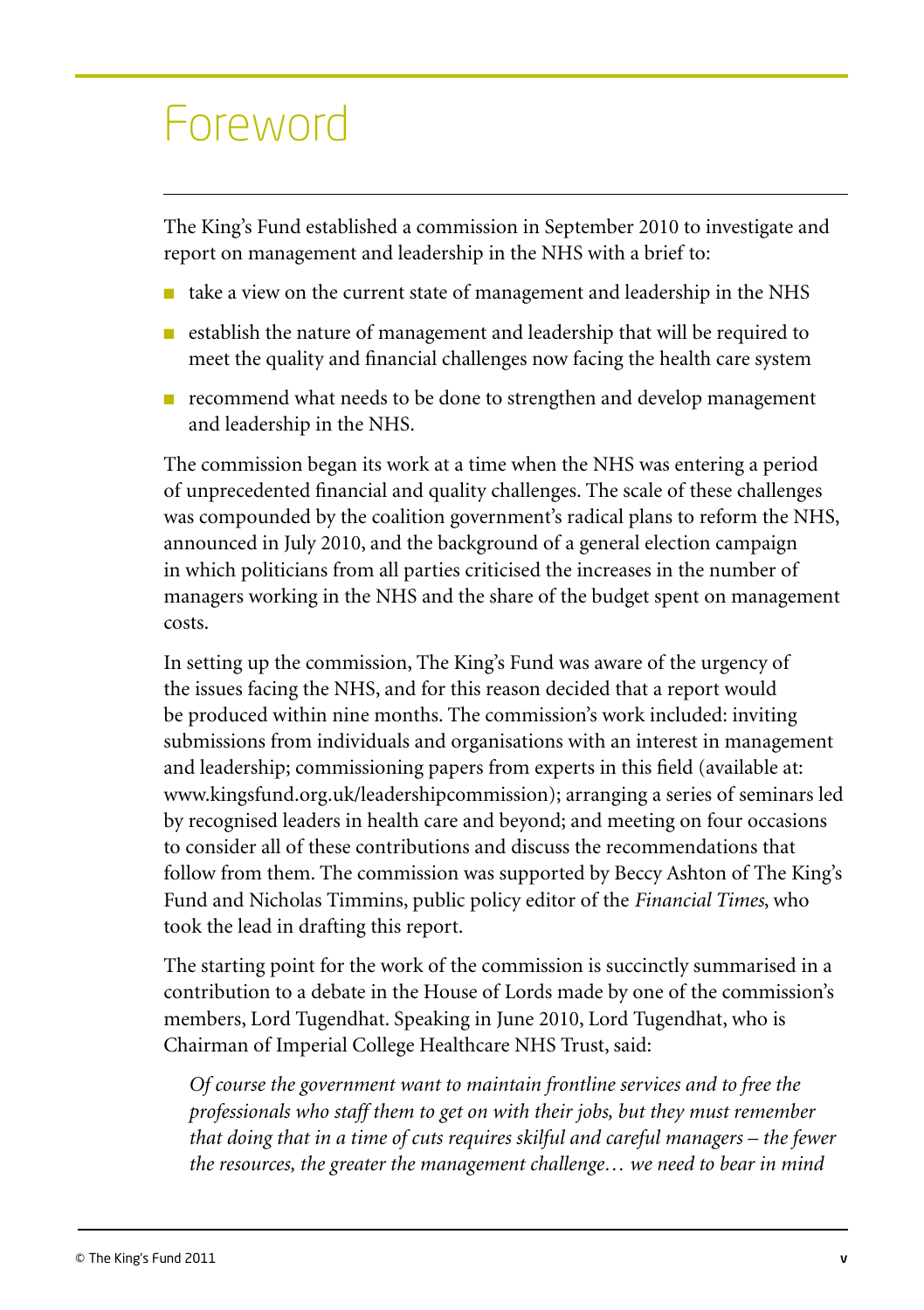*that, if the government are to carry through their programme, which I support, they will need the support of managers in the public sector. I urge them to value those managers and to show understanding of and sympathy with what they will be required to do and the losses that some of them will suffer. The government should avoid the mistake of conflating reductions in public sector expenditure with the denigration of those who have to carry them through.*

(Hansard 2010)

The work of the commission in the past nine months has confirmed members in the belief that the NHS will be able to rise to the financial and quality challenges it faces only if the contribution of managers is recognised and valued. It is also essential that the number of managers in the NHS, and expenditure on management, is based on a thorough assessment of the needs of the health service in the future rather than arbitrary targets and is supported by continuing investment in leadership development at all levels. In taking this approach, the commission emphasises the contribution of both general managers and clinical managers to leadership, the fact that leaders exist at all levels – from the board to the ward – and the increasing importance of leadership across systems of care as well as in individual organisations.

Looking to the future, it is essential that there is a clear national focus for leadership and its development to take forward the work that has been initiated by the National Leadership Council. At the same time, leadership development must be a priority for every NHS organisation and there is likely to be value in organisations collaborating with each other to support leadership development. This has already started in some regions. Leadership development needs to support individuals to become more effective and to locate development in the context of the organisations and systems in which they work.

The bottom line is that an organisation as large and complex as the NHS cannot be run without high-quality management and leadership. This will happen only through a commitment of time and resources and a willingness to value the role of managers whatever their background.

I would like to thank the members of the commission for the work they have done and the experts whose research and evidence underpin this report and its recommendations.

Chris Ham Chief Executive of The King's Fund and Chair of the Commission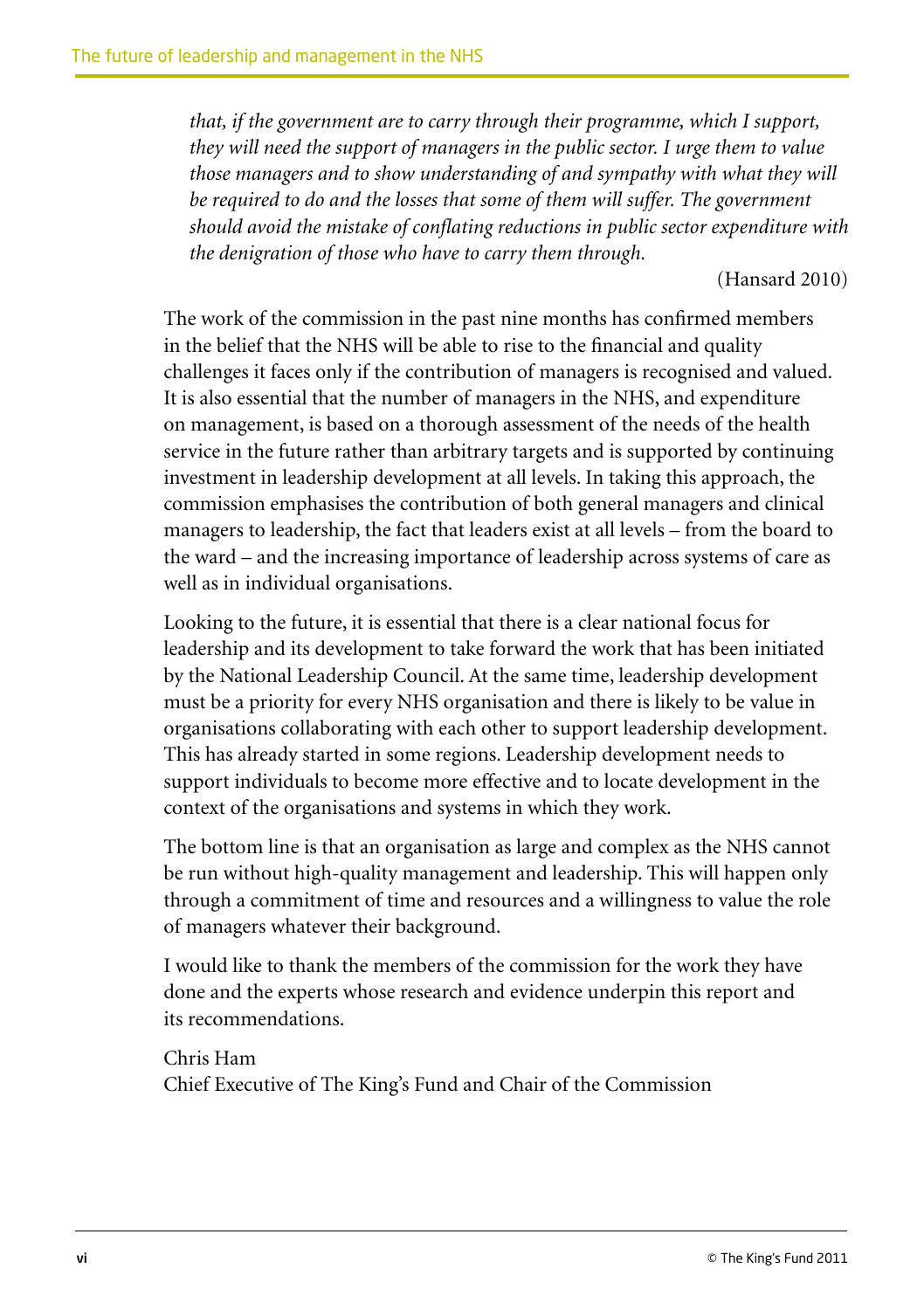# Members of commission

Professor Chris Ham, Chief Executive, The King's Fund (Chair)

Professor G Ross Baker, University of Toronto

Dame Jacqueline Docherty, Chief Executive, West Middlesex University Hospital NHS Trust, and Trustee of The King's Fund

Dr Peter Hockey, Deputy Medical Director, NHS South Central and former Harkness Fellow

Kate Lobley, Director of Leadership, The King's Fund (from December 2010)

Lord Tugendhat, Chair, Imperial College Healthcare NHS Trust

Professor Kieran Walshe, Manchester Business School, University of Manchester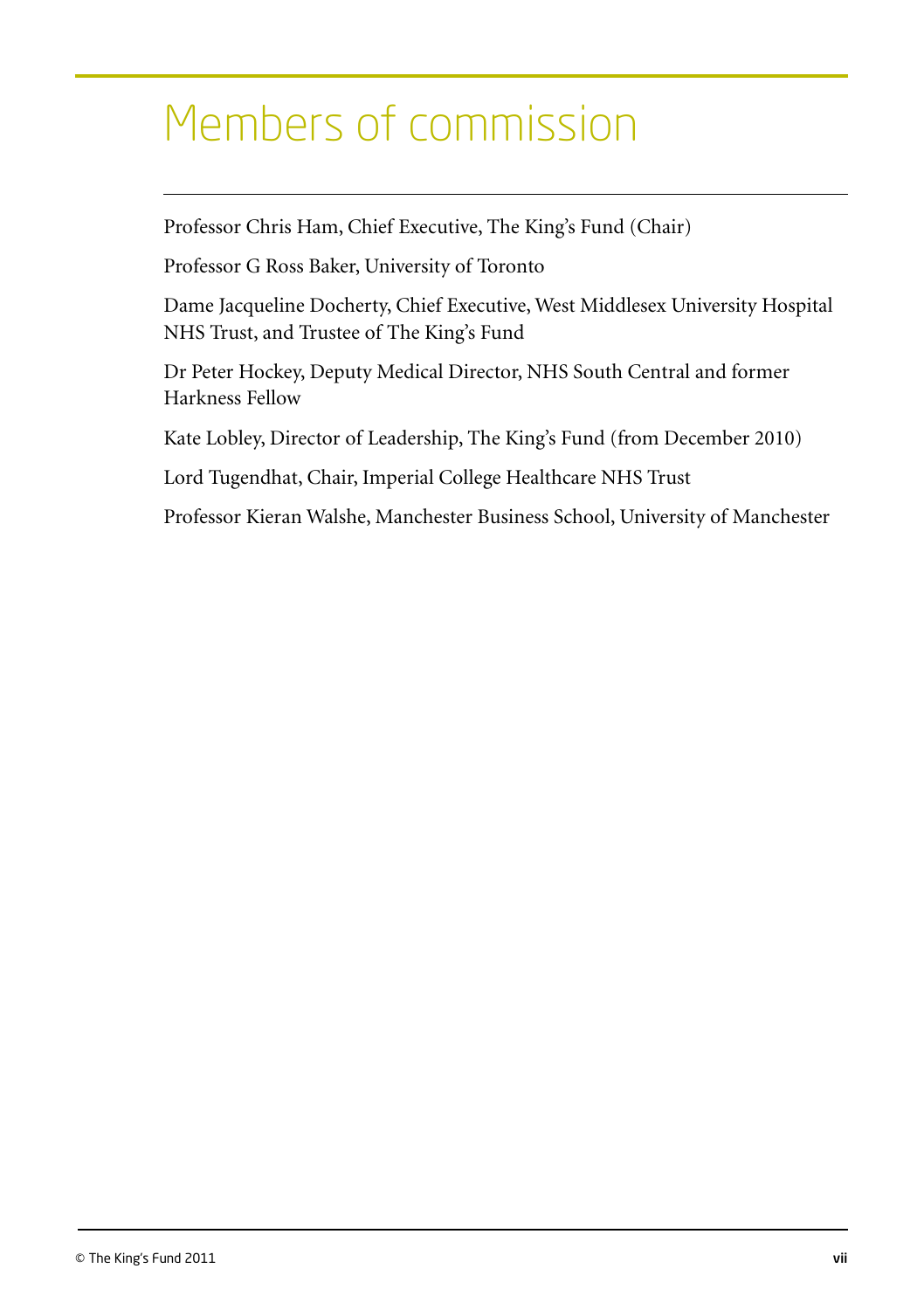# Recommendations

- It is important, now more than ever, to promote the value of good NHS managers and leaders. Denigration of managers and the role they play in delivering high-quality health care will be damaging to the NHS and to patient care in the short and long term.
- The coalition government's current plan to cut administration costs by 33 per cent and the number of management posts by 45 per cent must be revisited. There is no persuasive evidence that the NHS is over-managed, and a good deal of evidence that it may be under-managed. While administration and management costs will have to take at least their fair share of the pain as real-terms growth in NHS spending ceases, a more sophisticated approach to the reduction in both is needed.
- There is appreciable evidence that the NHS is over-administered as a result of extensive, overlapping and duplicating demands from both regulators and performance managers. There has not been a substantive review of the information demands placed on the service and its providers for many years. A review leading to a rationalisation of those demands is essential.
- Over recent years there has been considerable investment in both management and leadership development. These gains must not be lost in the transition to a redesigned health system.
- Every NHS organisation and provider must take responsibility for their leadership and management development. This includes the new GP consortia or commissioning bodies. Organisations should collaborate to undertake leadership development where this makes sense.
- The health service does need a national focus on leadership and management development, potentially delivered through a national NHS leadership centre. This should build on existing good practice in both the public and private sectors. Such a centre could play an important part in facilitating this. It should have the resources to support investment in leadership development of national importance; help to accredit and signpost development programmes; and support the evaluation of these programmes, including the return on investment from leadership and management development.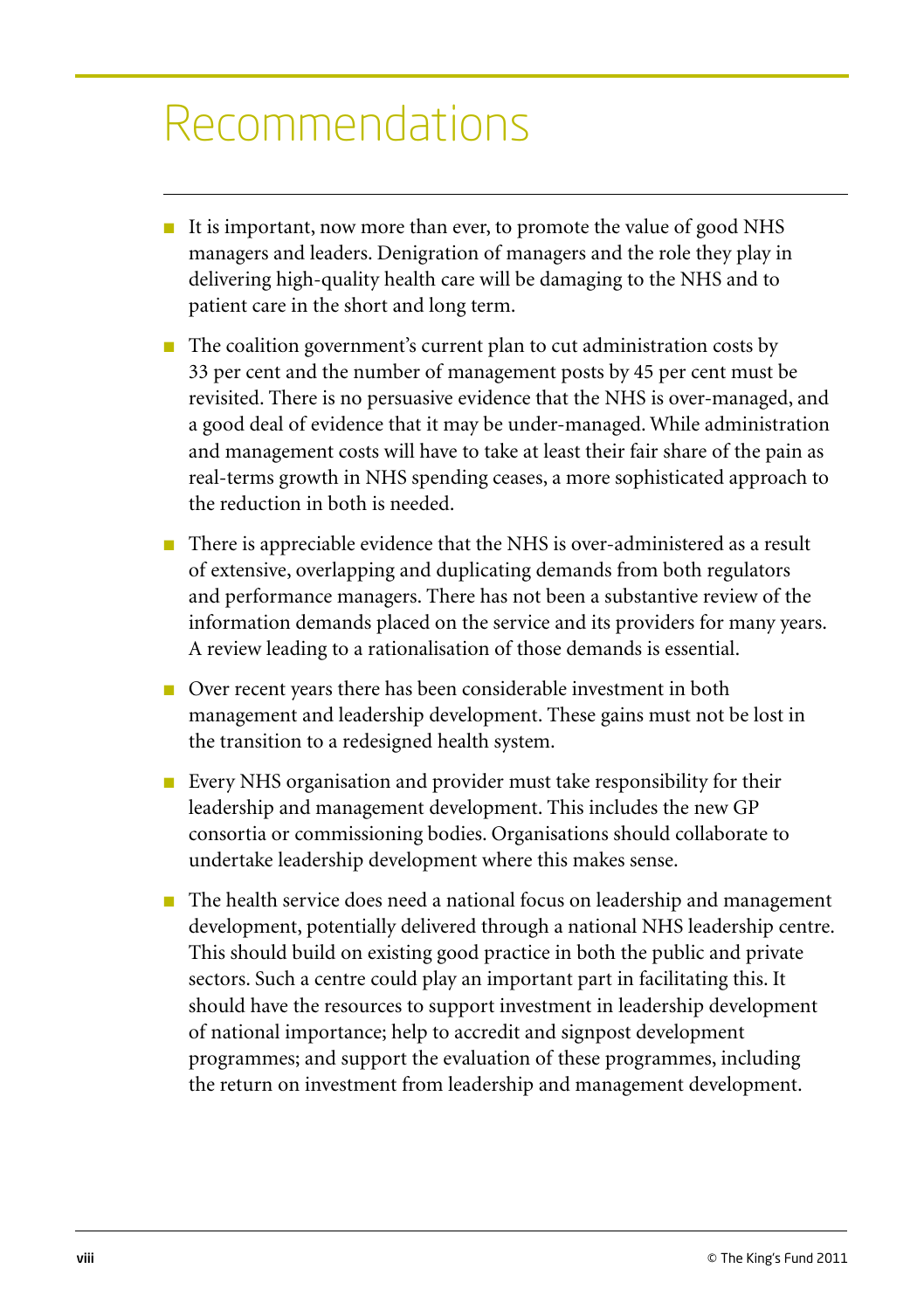- Leadership development needs to extend 'from the board to the ward'. One of the biggest weaknesses of the NHS has been its failure to engage clinicians – particularly, but not only doctors – in a sustained way in management and leadership. Individuals within the service, and its providers, need to be given both the ability and the confidence to challenge poor practice. Management and leadership needs to be shared between managers and clinicians and equally valued by both.
- The service also needs to recognise that the type of leadership the NHS requires is changing. The old model of 'heroic' leadership by individuals needs to adapt to become one that understands other models such as shared leadership both within organisations and across the many organisations with which the NHS has to engage in order to deliver its goals. This requires a focus on developing the organisation and its teams, not just individuals, on leadership across systems of care rather than just institutions, and on followership as well as leadership.
- Board development and recruitment need particular attention, most notably, but far from exclusively, in the case of foundation trusts where governors are to take on a new role as the autonomy of foundation trusts is significantly enhanced.
- The same applies to the governance arrangements for the new commissioning bodies. The Commons Health Select Committee has recently made powerful points about the need for proper governance of commissioning bodies which this commission endorses.
- In the light of a run of serious failures of both leadership and management in the NHS, the commission acknowledges the need for a more effective mechanism to debar individuals who have clearly been culpable from holding executive positions in health care. It has reservations about professional accreditation of managers or the creation of a full-blown disciplinary body for them. Boards must ensure that they have competent, effective senior managers and leaders and hold them to account. A national NHS leadership centre should consider whether the effectiveness of senior management and leadership should be considered by the Care Quality Commission as an important determinant of organisational performance and be taken into account in processes for registering and licensing health care providers.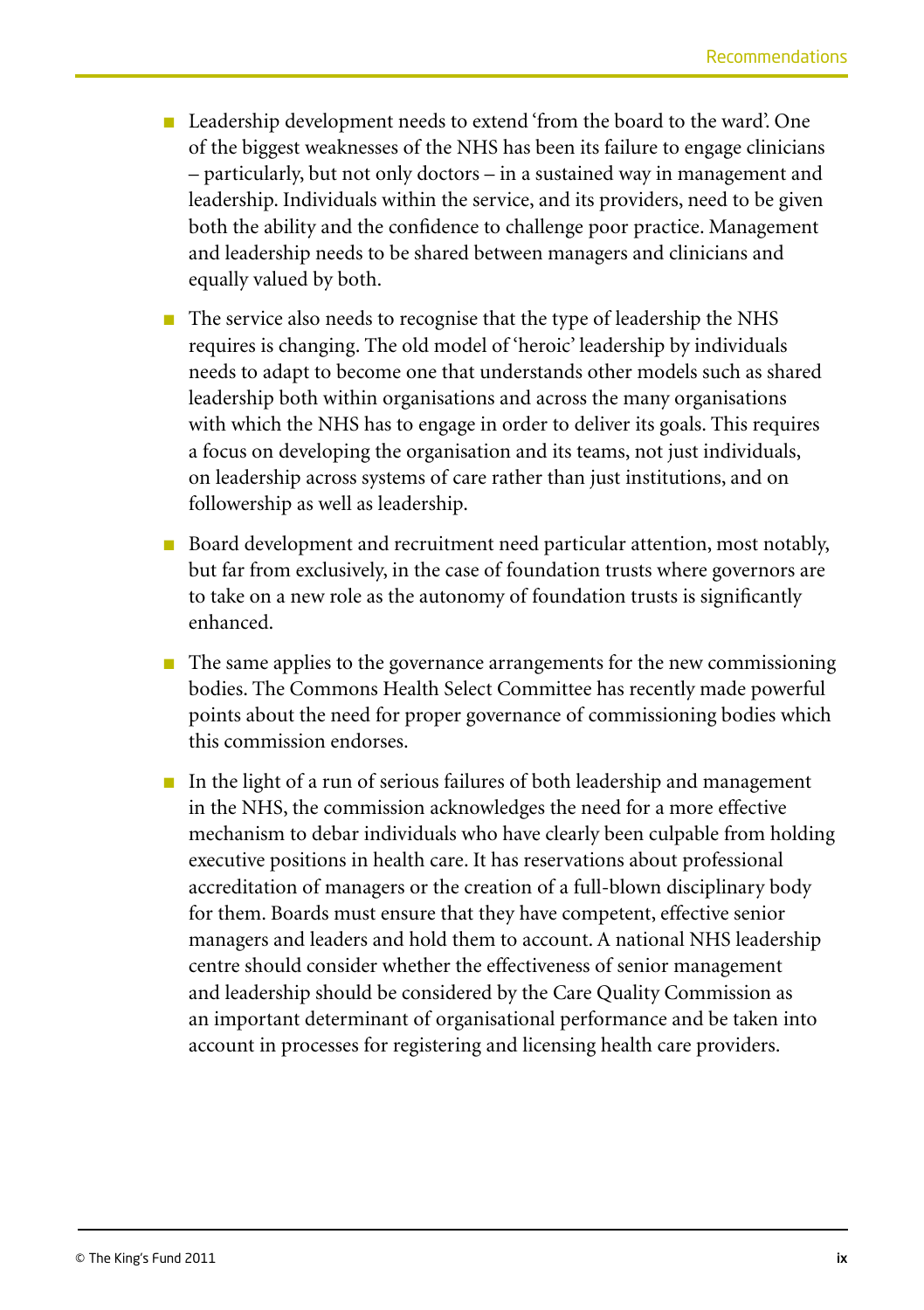Recent debates about management and its costs have already resulted in the loss of experienced leaders at a time when the NHS is facing the biggest financial and quality challenges in its history. It is imperative that action is taken urgently to retain the leaders needed to enable the NHS to rise to these challenges and to invest in the people and talent required in the future. The Commission endorses the view of the cross-party Commons Health Select Committee which concluded in a recent report:

*The Committee is mindful that this unprecedented requirement to manage a process of change … will require effort and commitment from NHS managers*  whose work we believe should be valued, alongside the work of the clinical staff of *the NHS. The Committee regrets the fact that the work of NHS management is sometimes the subject of unjustified populist criticism.*

High-quality leadership and management at all levels is a prerequisite for a National Health Service that delivers both the highest possible quality of care to patients and the best possible deal for the taxpayer.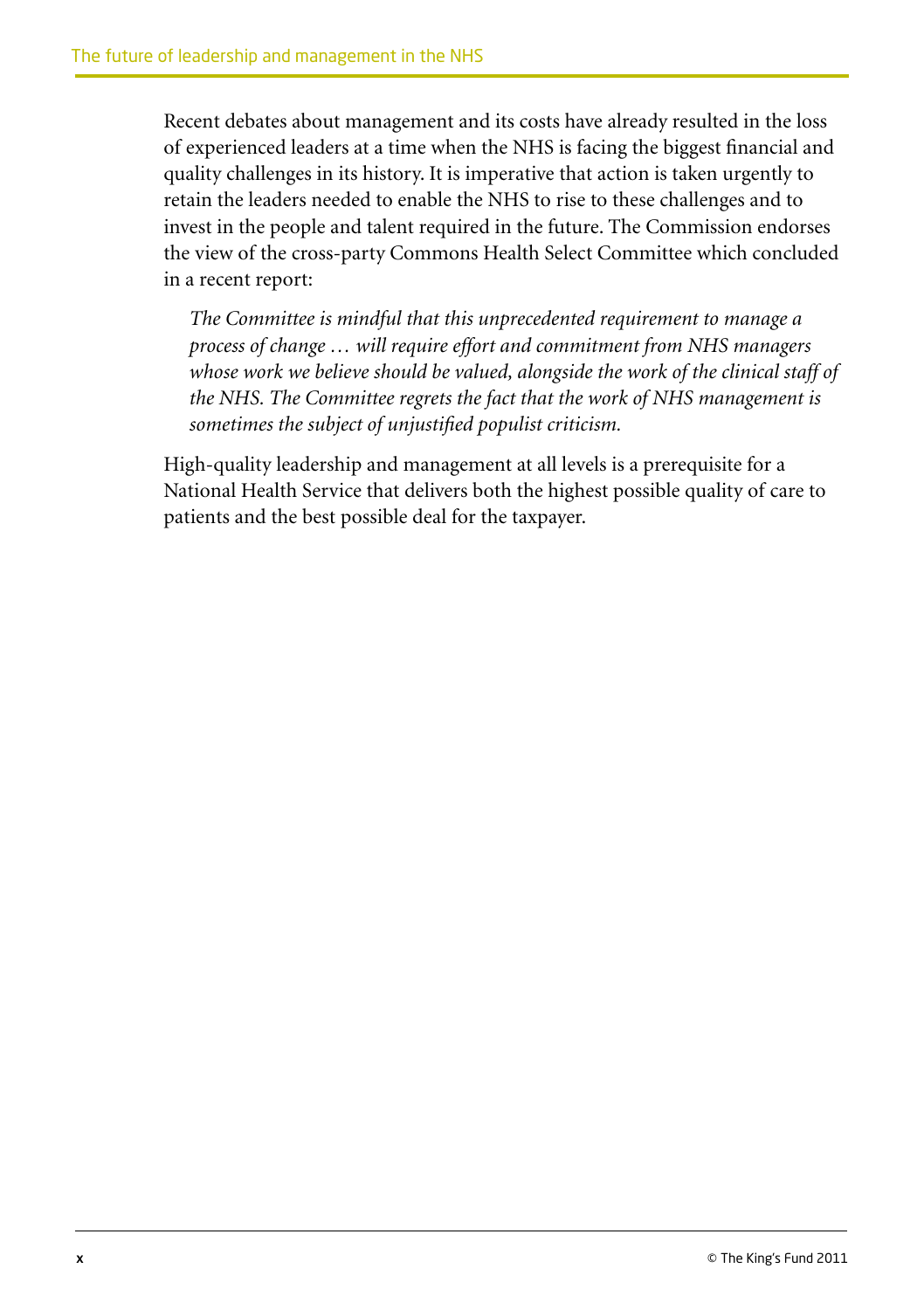# Introduction

Management matters. Without it, nothing happens. From deciding on and buying the weekly grocery shop to designing, building and running the giant atom-smasher at Cern, nothing effective happens without budgeting, scheduling and implementation.

Beyond that, in any organisation of any size someone – and in a half-decentsized organisation some people – have to provide leadership: setting priorities and a direction of travel, or, in the jargon, deciding the organisation's vision and strategy and engaging staff.

In addition, an organisation with good leadership and management will get nowhere without administration, the gritty day-to-day filling-in of forms, ticking of boxes, settling of invoices, issuing of payment notices, providing data to regulators.

There is no clear-cut distinction between these three roles. Without leadership there can be no effective management – because the organisation will not know what it is meant to be doing – and without good administration management can be rendered ineffective. The three are interdependent.

In most of business, the requirement for good management is almost a given. No company would reckon to stand a chance of running well without it. Publicly quoted companies are assessed by analysts in part on the quality of their leadership and management.

Yet in the public sector – and in the NHS in particular – whenever politicians talk about management it is almost invariably a pejorative term.

It is often equated sneeringly with bureaucracy. Whole political careers have been built on attacking it. Alan Milburn first made his name as an opposition health spokesman by attacking the 'men in grey suits' who he reckoned had proliferated as a result of the Conservatives' introduction of an internal market in health care.

Recently, Anne Milton, a current health minister, derided primary care staff who are currently responsible for around £80 billion of NHS spend as 'pen pushers' (*Hansard (House of Commons)* 2010–11). The government's most recent contribution on the issue was a booklet making the case for its reforms. It contained a graphic showing that since May 2010 the NHS in England has 2,500 more doctors and 3,000 fewer managers.

The public is no more sympathetic. Perhaps it takes its cue from the political attacks on bureaucracy. A recent poll conducted by Ipsos MORI (2009) showed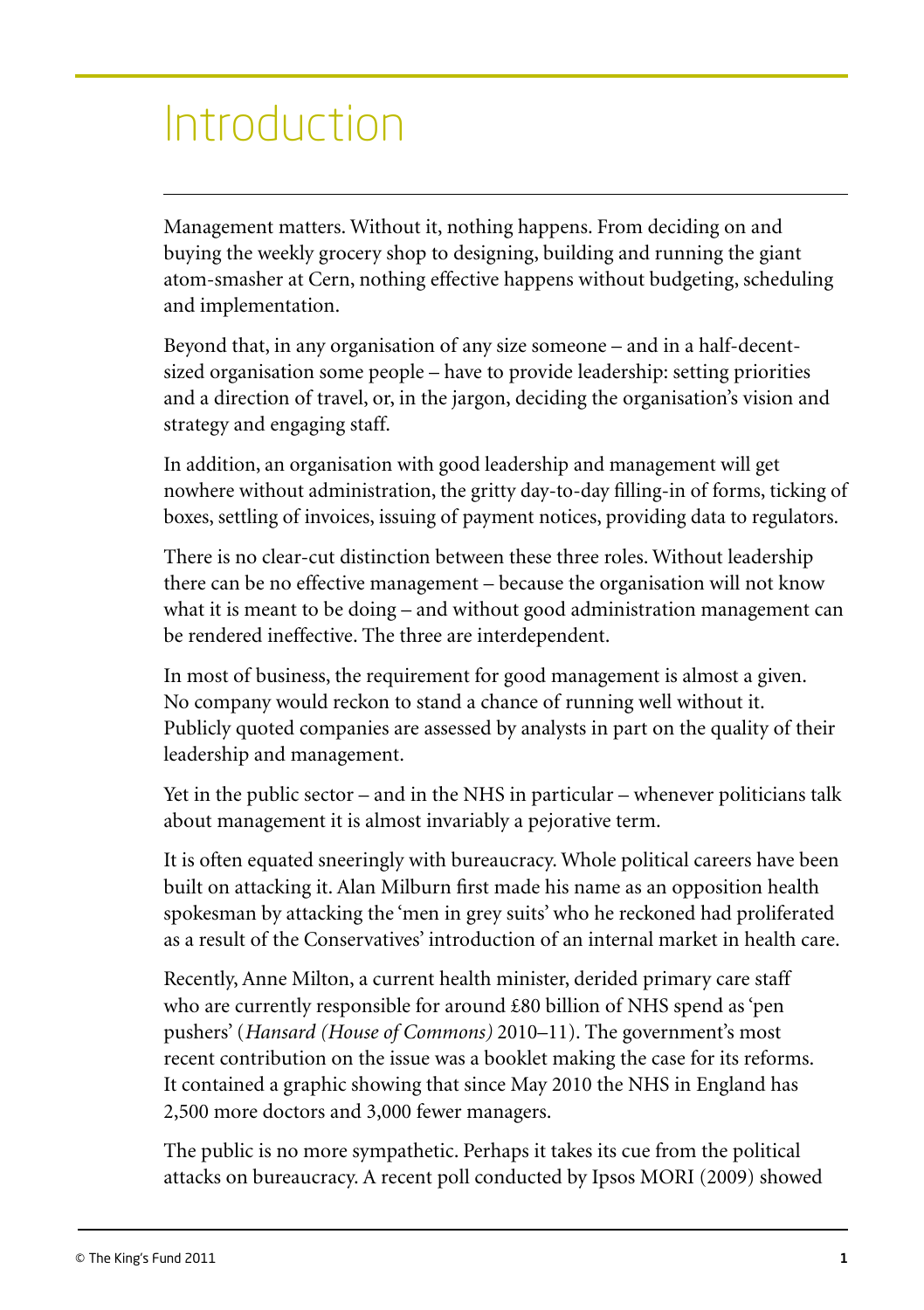that 85 per cent of the public supported proposals to reduce the number of managers in the NHS by one-third.

Yet the distinction between the 'front line' and management, or between 'front line' and 'back office', is far from helpful. No surgeon will operate efficiently without a theatre manager. No general practitioner can see patients without a receptionist to arrange appointments and a manager to look after budgets, staff and buildings. And no public health department can prepare for emergencies or plan for a flu pandemic without excellent planning.

Consider a 999 call centre: at what point does which part of the service cease to be 'front line'? The call taker clearly is. But they cannot operate without an office to sit in and information and communication technology that enables the despatch of police, fire and ambulance staff. They need well-maintained vehicles if the public is to receive an effective service. Yet most people would not describe information software and vehicle maintenance as front line.

One area where criticism is frequently levelled, by politicians and others, is towards those who add to the growing 'burden of regulation' whether that burden is carried by private sector business or public services. A review carried out in 2009 showed that NHS organisations were subject to some 35 different regulators, auditors, inspectorates and accreditation agencies that can demand information from the various parts of the system (NHS Confederation and the Independent Healthcare Advisory Service 2009).

Their numbers have grown over the past decade with some large additions to their ranks, for example, the Care Quality Commission, the foundation trust regulator Monitor, and the National Institute for Health and Clinical Excellence. While there have been recent attempts to reduce the number of arm's length bodies, the NHS is still faced with significant pressures from regulators and performance managers. It is hardly surprising, therefore, that parts of the NHS are indeed a bureaucracy which feeds this regulatory machine.

Politicians of all parties who criticise the level of bureaucracy within the NHS should recognise that they cannot have their cake and eat it. Some of the things they desire of the future health service – greater transparency, comparable performance data to inform choice, drive accountability and improve quality – all come at a cost.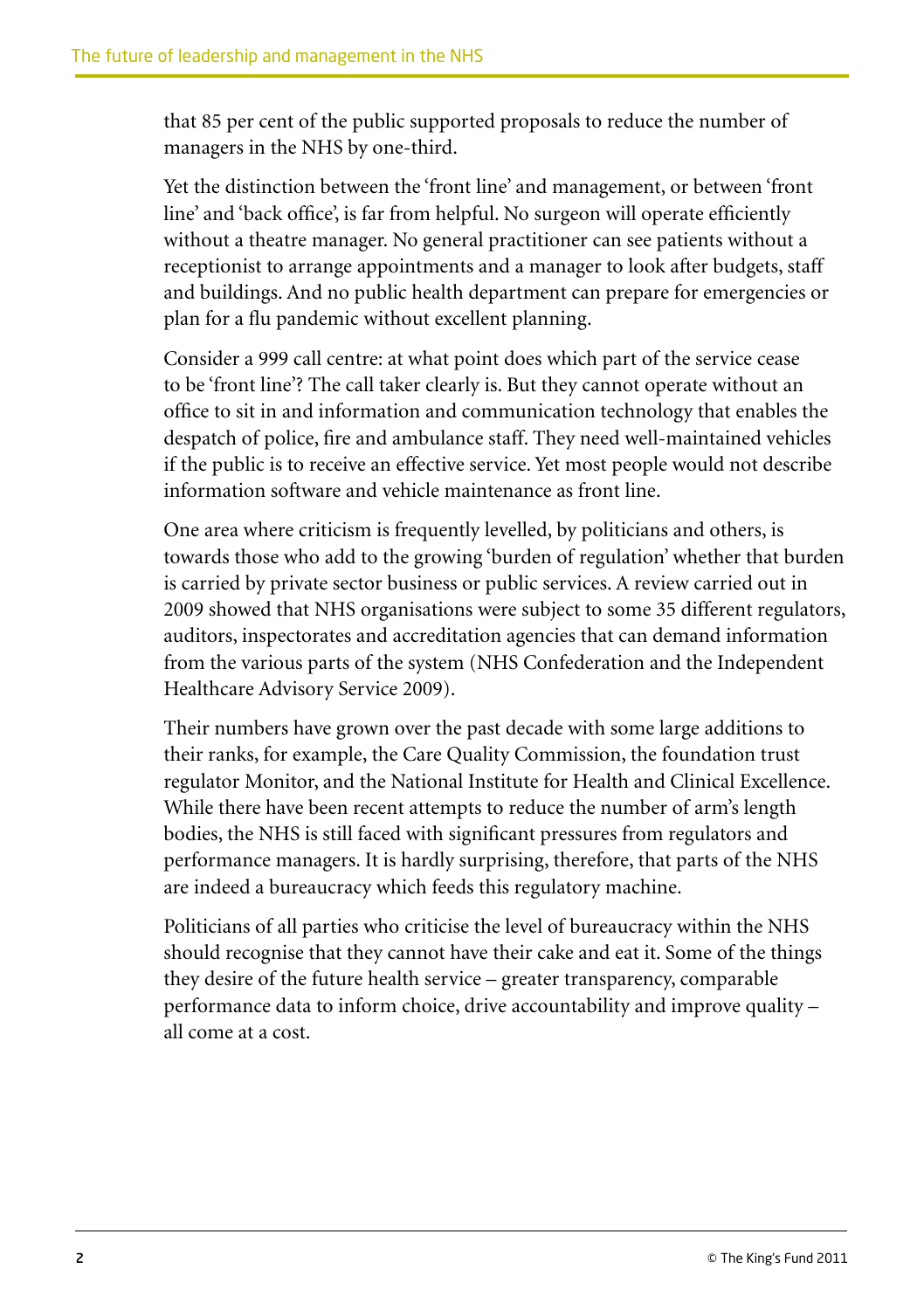# Managers in the NHS

## How many managers are there?

Measuring the level of administration and management in the NHS is immensely difficult. The NHS has a plethora of statistics about managers, management and administration, but little information that can be easily analysed about who they are, what they do, and what their impact is. Any attempt to do that is compounded by inexact definitions that change over time.

The result is cheap headlines and a reliance on both sides of the argument on anecdotes about the merits of management in the NHS, as the following examples show.

Figures from the NHS Information Centre show that over the decade to 2009 total staff numbers in England rose by 333,650 to 1.43 million, a 30 per cent increase (Office for National Statistics 2010b).

Within that, professionally qualified staff rose by almost 34 per cent – a higher percentage point increase than the average. Workers from support to clinically qualified staff – which confusingly includes bank, agency and nursery nurses as well as clerical, administrative and some maintenance staff – rose by just over 27 per cent.

Infrastructure staff, which includes some managers along with finance, IT, personnel and estates, and services such as cleaning, catering and laundry (but not when those services are outsourced) rose by just under 38 per cent. The number of managers and senior managers, as defined in the survey, rose by a mighty 84 per cent.

The result was headlines about management numbers growing at getting on for three times the rate for doctors and nurses over the decade, and five times the rate of increase for nurses in the most recent year. It brought from Andrew Lansley, the then Conservative health spokesman, the comment that 'box ticking and bureaucracy seems to be more important than … caring for patients' (Conservative Party 2010).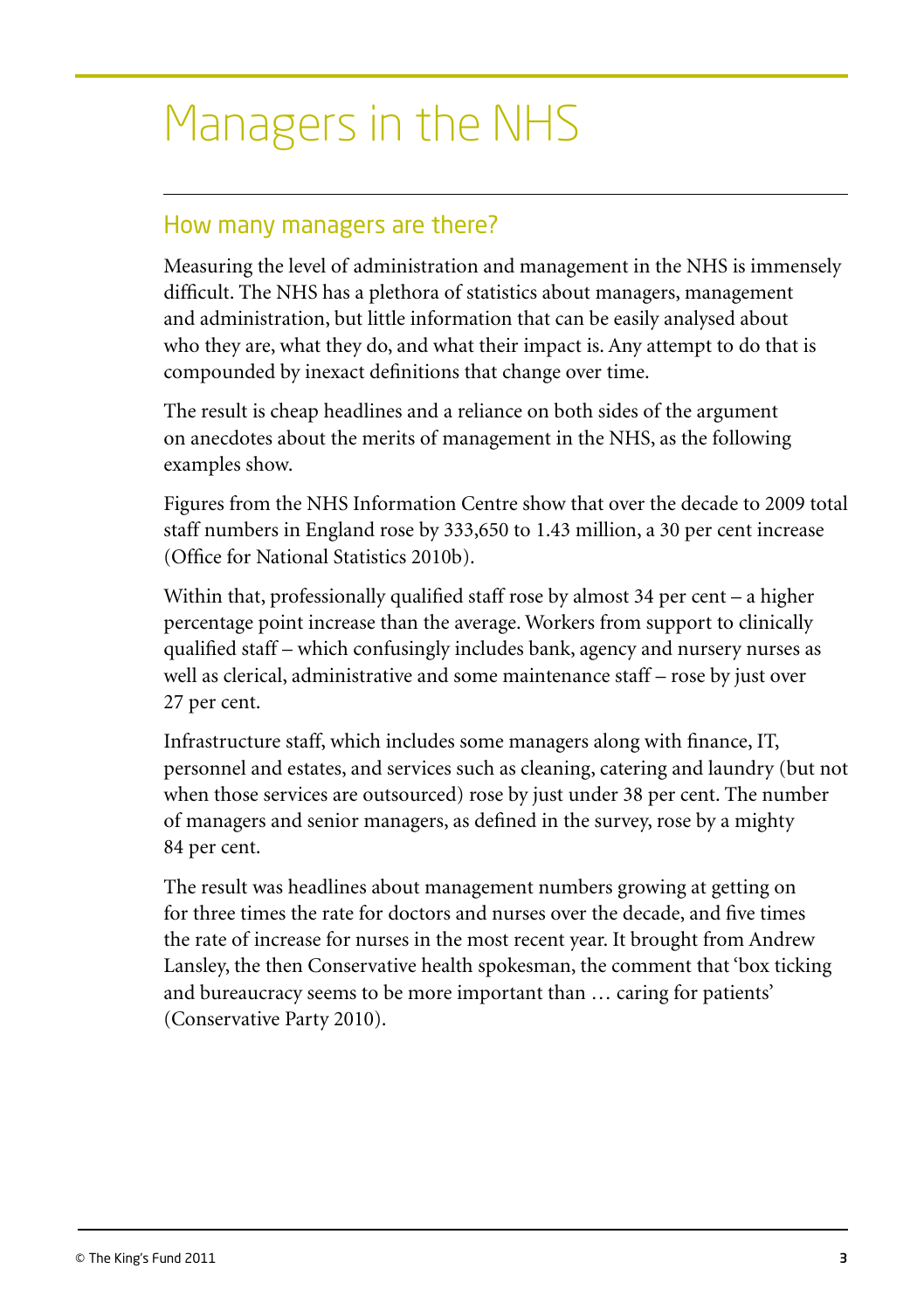Yet the absolute increase in senior manager and manager numbers over the decade was just over 20,000 while the increase in professionally qualified staff was just under 184,000. The percentage of managers in England has risen from just over 2 per cent of total NHS staff in 1999, measured by headcount, to just over 3 per cent in 2009, and has since dropped back slightly. On a full-time equivalent basis, the number of managers rose from 2.7 per cent to 3.6 per cent of NHS employment.

The NHS in England is a £100 billion-a-year-plus business. It sees 1 million patients every 36 hours, spending nearly £2 billion a week. Aside from the banks, the only companies with a larger turnover in the FTSE 100 are the two global oil giants Shell and BP. If it were a country it would be around the thirtieth largest in the world. It might just as sensibly be asked, how can it be run effectively with *only* 45,000 managers (although the figure is almost meaningless as many managers with a clinical background such as medical directors and directors of nursing are excluded from the official definition of management)?

By contrast in the anecdote stakes, the coalition government is in the process of scrapping the 'bureaucratic, top-down, process-driven' target for waits in accident and emergency (A&E) departments.

In place of the single measure of whether or not a four-hour wait for treatment is breached, the government is bringing in 11 measures of A&E performance. These are indeed subtler and more informative than just the four-hour wait. The substitution of 11 measures for one, however, can only add to NHS administrative and possibly management costs at a time when administrative costs are to be cut by a third and senior management costs by 45 per cent.

The commission asked Kieran Walshe, professor of health policy and management at Manchester Business School and a member of the commission, and his colleague Liz Smith to use a separate information source to shed some light on the issue.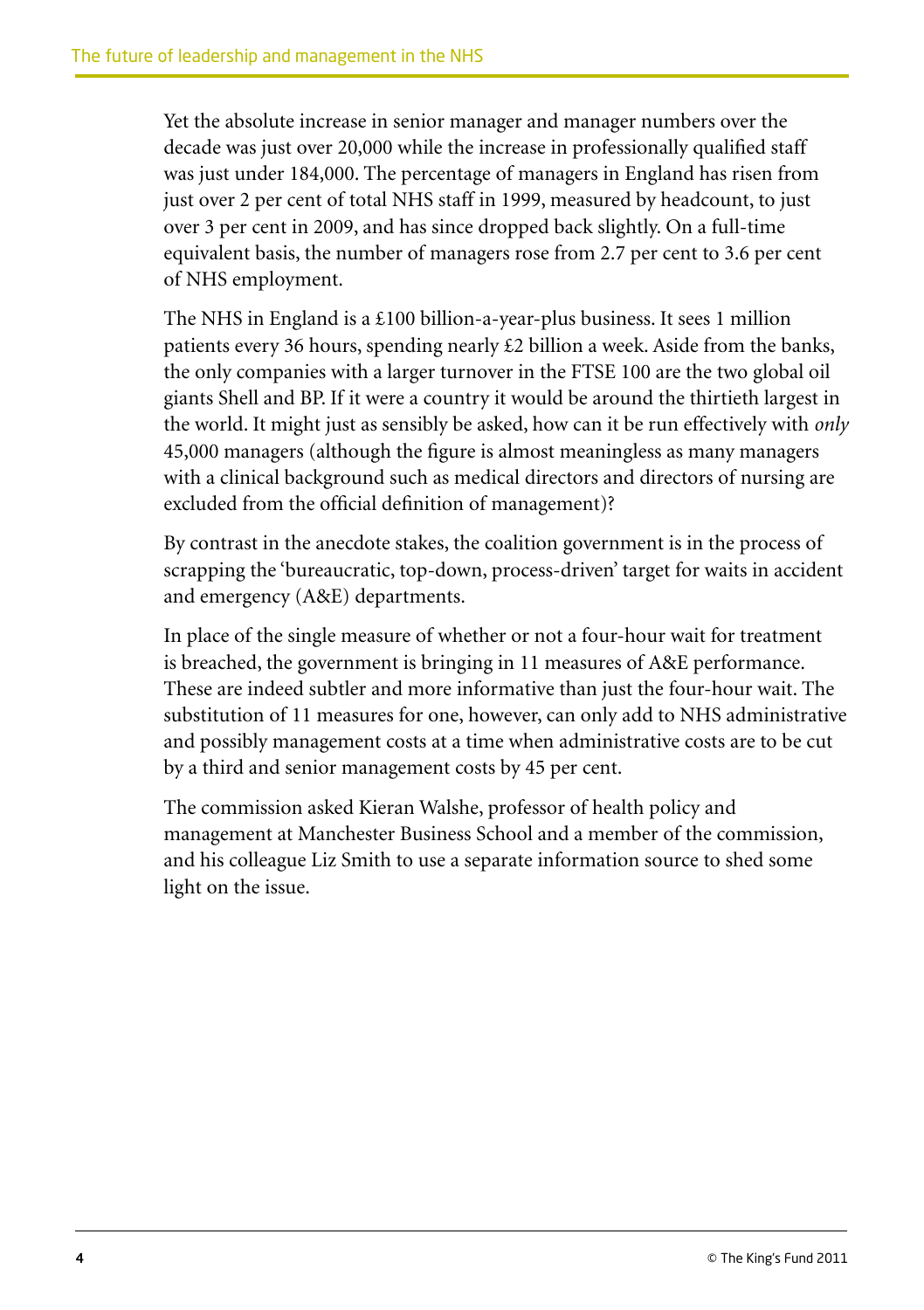### Key findings from Walshe and Smith (2011)

- Using data from the independent Binley's Database of NHS Management (which contains data on managerial roles and functions across the UK, not just in England) we found that between 1997 and 2010 the numbers of NHS managers in the UK had risen by 28 per cent over a period in which health spending had doubled in real terms.
- Manager numbers had risen by 37 per cent in England, but had declined slightly in Wales, Scotland and Northern Ireland. This may be because of differences in health policy – targets and performance measurement, the internal market, and the creation of foundation trusts in England may all have increased management numbers and costs.
- Most NHS managers work in health care provider organisations in acute and primary care, and though successive reorganisations of the NHS have moved managers around, there is little evidence that reorganisations have reduced the numbers of managers, though that has often been their stated aim.
- There are around 6,600 board members of NHS organisations in the UK, of whom about half are non-executive chairs and directors. Numbers have been largely static over the last 14 years. About 37 per cent of board members are female, but women are less likely to hold roles such as chair, chief executive or finance director.
- There are many doctors in management positions. About 700 doctors hold medical director appointments in NHS organisations, and at least 2,000 more are in managerial roles as clinical directors.

Binley's database uses different definitions to the NHS Information Centre. But it produces a 28 per cent rise in manager numbers between 1997 and 2010 at a time when spending on the NHS doubled in real terms. That suggests, Professor Walshe concludes, 'that the rise of NHS "bureaucracy" may have been somewhat exaggerated' and that 'the NHS management workforce has not expanded disproportionately' (Walshe and Smith 2011).

According to the Office for National Statistics, the proportion of managers in the UK workforce as a whole in June 2010 was 15.4 per cent. These statistics use a different definition from that of the NHS Information Centre. But they show that there were 77,000 hospital and health service managers across the United Kingdom, or 4.8 per cent of the NHS workforce. In other words, the NHS has a managerial workforce a mere one-third the size of that across the economy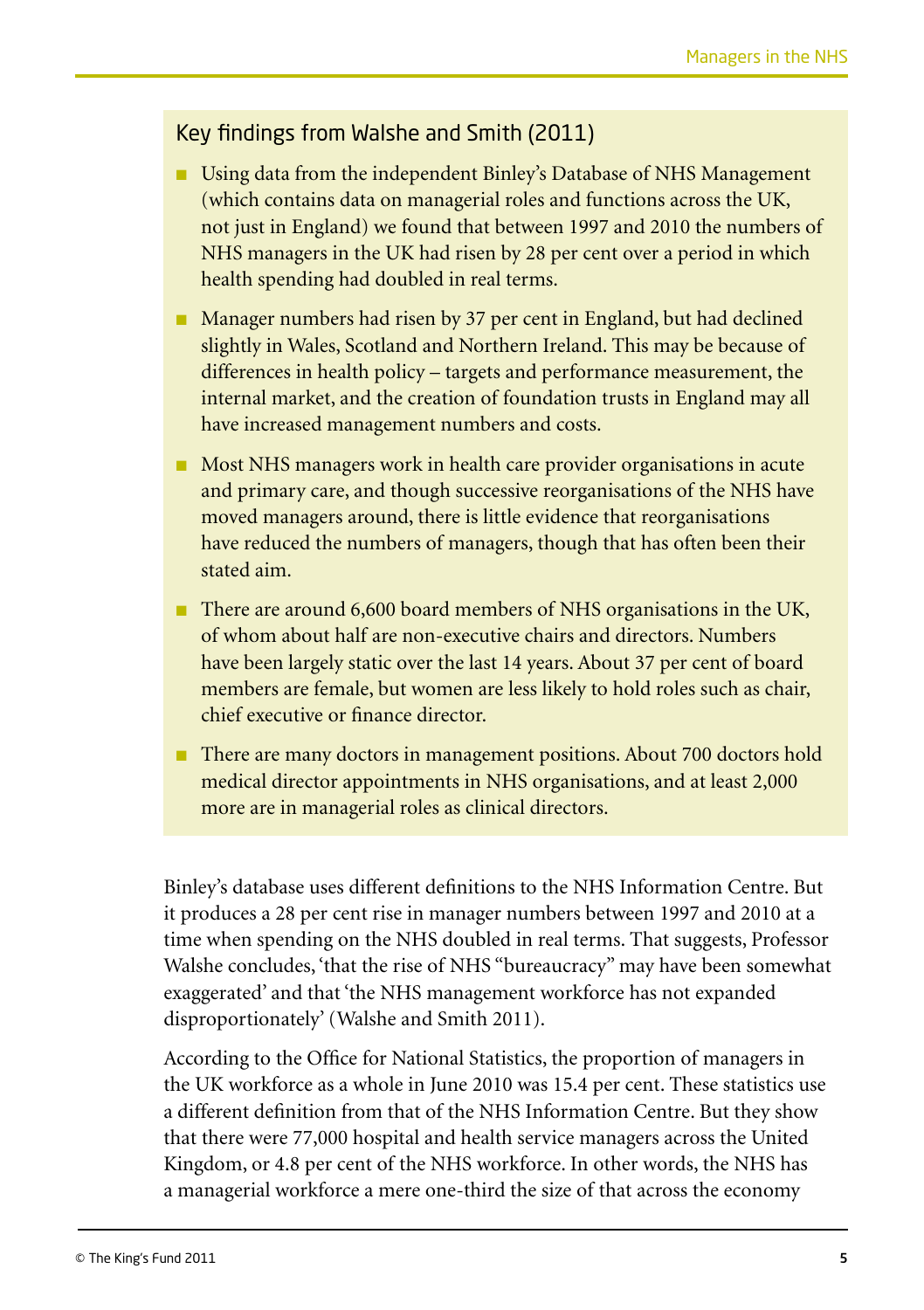as a whole (ONS 2010). If anything, that points to the conclusion that the NHS, particularly given the complexity of health care, is under- rather than over-managed.

## What do managers cost?

Having considered the workforce numbers, what about the costs? What evidence there is – and it needs to be treated with caution because of the measurement difficulties – suggests that the NHS not only lacks an excessive management cadre, but it also has relatively low costs, either by comparison with other sectors of the economy or with other health care systems.

Stephen Black of PA Consulting calculates that in England primary care trusts spend around 1 to 2 per cent of their budgets on management and 'only the most outstandingly frugal charities spend as little as 1 per cent of their turnover on management'. In the United States, where charities have to categorise such expenditure, typical large charities such as the American Diabetes Association, American Cancer Research Fund, and American Red Cross spend 3–5 per cent. But some big health charities spend much more: the Mayo Clinic 12.5 per cent, the Salk Institute 19 per cent (Black 2010).

Equally, evidence submitted to the commission by David Buchanan, professor of organisational behaviour at Cranfield School of Management, analysing the NHS workforce data referred to above, concludes that 'rather than complain about excessive growth, the NHS may be an under-managed service'. Using data from seven assorted but representative NHS trusts, he points out that a clinical directorate consisting of a consultant, general manager and senior nurse may well be managing a £40 million a year business in a hospital with a £350 million turnover (Buchanan 2011).

After the Commons Health Select Committee in the last parliament declared itself 'appalled' that the health department could not provide accurate figures for staffing levels and commissioning and billing costs in primary care trusts and hospitals, NHS Chief Executive Sir David Nicholson has provided some figures. He told the Commons Health Select Committee that the administrative and management costs for strategic health authorities, primary care trusts' (PCTs) commissioner arms, the health department and the various regulators and arms-length bodies are now calculated to be £5.1 billion – a figure that will reduce to £3.4 billion as administration costs are cut by one-third over the spending review period from 2011 to 2015. This £5.1 billion equates to just under 5 per cent of the health budget. To that, however, would have to be added management and administration costs in hospitals, general practice and parts of the community service.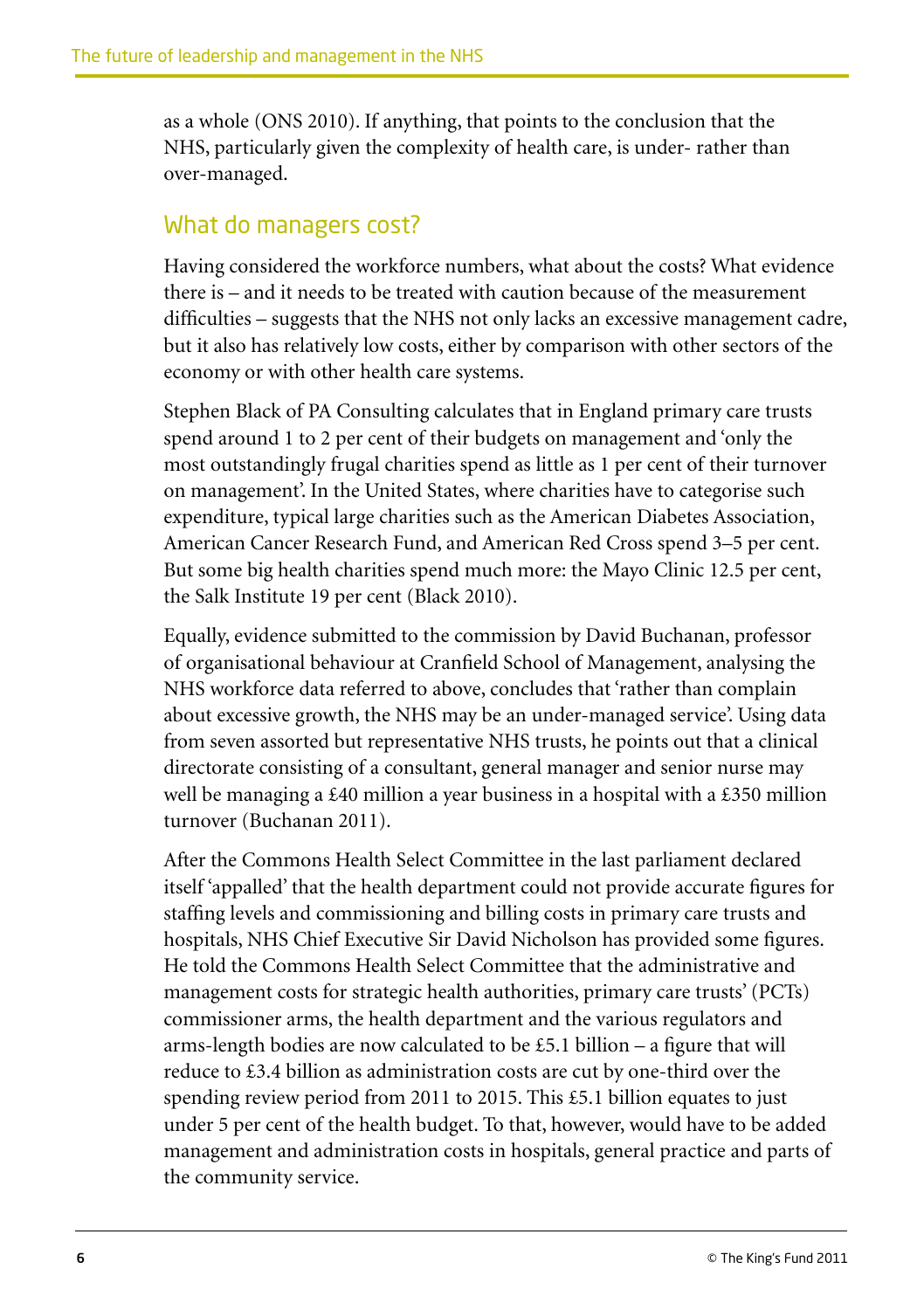There is no good data on administration and management costs within general practice. However, an analysis undertaken for this commission by the Audit Commission shows the service in England spending about £2.5 billion in 2009/10 on management in NHS trusts, including mental health and ambulance services – an average of 4.4 per cent of their income. In addition, the Audit Commission estimates that primary care trusts spent a further £0.4 billion on management of their provider arms. The figures come from the 2009/10 NHS accounts (Audit Commission 2011).

Foundation trusts do not have to report their management costs, so the figures for those are extrapolated from figures for NHS trusts – which in 2009 still accounted for about half of all NHS hospitals.

Nonetheless, taken together, these figures suggest that the NHS is spending, very approximately, £8 billion on management within the Department of Health, the regulators and arm's length bodies, in strategic health authorities, primary care trusts and the providers of care – or appreciably under 10 per cent of a £100 billion budget.

The figure is, however, an estimate. It does not include time spent by a wide range of clinicians on various forms of management, and it does not include the lower levels of administration, where the definition of administration is extremely difficult and where the costs are even harder to quantify.

What the figures also demonstrate, however, is that any attempt to produce a reliable estimate of the costs of administration and management in the NHS is like squeezing a block of unreconstituted jelly – and attempts to make any precise comparison of costs between countries is an even more thankless task.

## What effect do managers have?

Returning to the workforce numbers, Professor Walshe's study shows that all the growth in NHS management numbers since 1997 appears to have occurred in England, with figures for the other three countries of the United Kingdom static or falling.

The commission can only speculate on the reasons for that. There have, however, been sharp contrasts, notably between England, Scotland and Wales, in the way the NHS has been run since devolution in 1997. While Wales and Scotland have reverted to delivery models closer to that in England before the introduction of the internal market in 1991, England has seen a plethora of policy initiatives that have increased the requirement both for management and administration.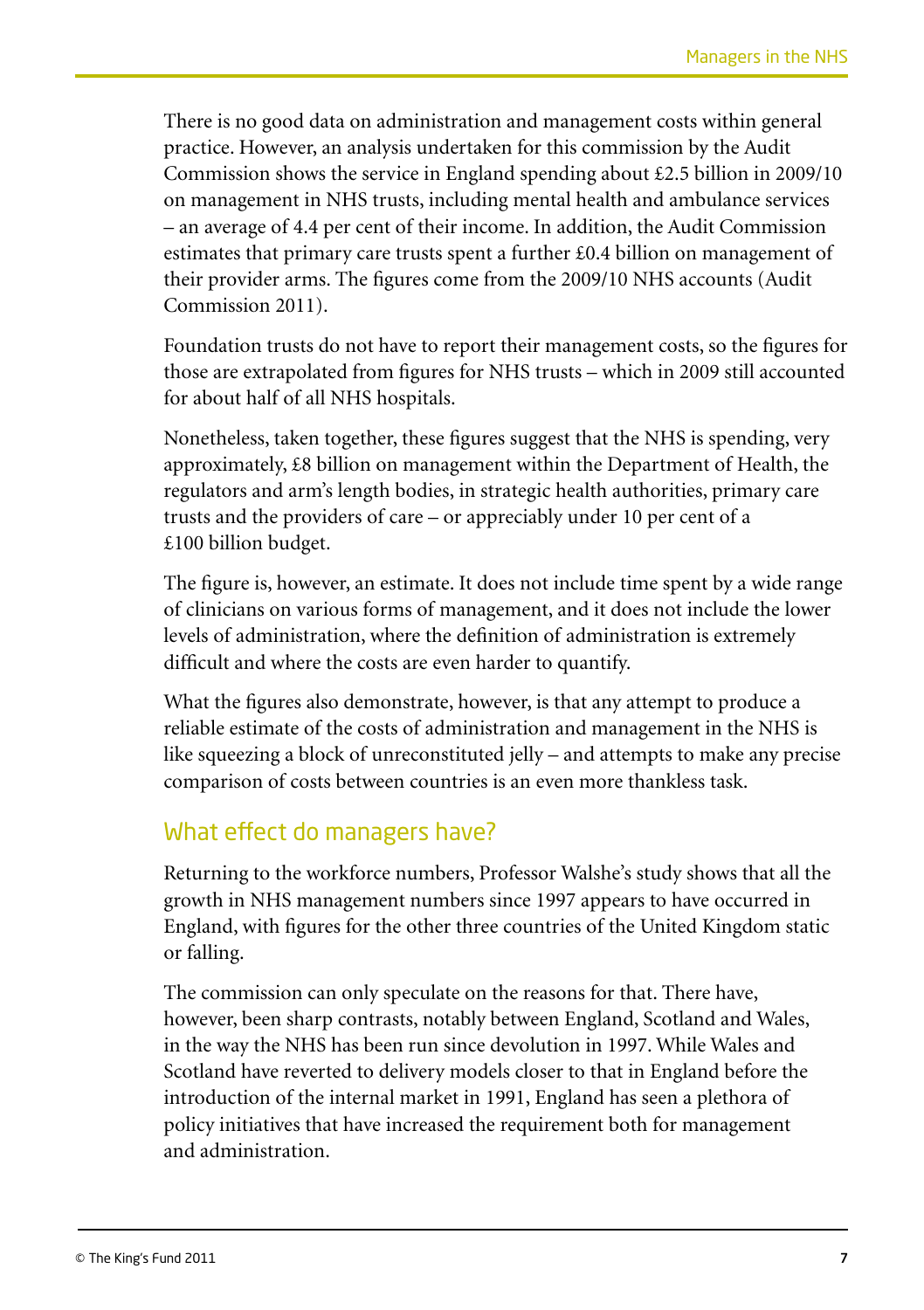These include 'targets and terror' – Labour's introduction of waiting time targets along with a clutch of new regulators, such as the CQC, to produce published measures of hospital and primary care trust performance; extensive and expensive staff and patient surveys; Payment by Results – a national tariff of hospital prices, which requires both the hospital and purchasing side to check on data quality; new staff contracts, which in the case of general practice, for example, include a quality and outcomes framework that requires data collection for performance measurement; and the publication of much other data (with more to come) on clinical performance – as well as patient choice of hospital for a first outpatient appointment. All that requires much administration and some management.

Furthermore England has seen a number of initiatives that have had a complex impact on management and administration costs, for example the private finance initiative, growing purchase of clinical services including NHS operations from the private sector, and more extensive contracting out of a wider range of support services than in either Scotland or Wales. These latter contractual changes may in some cases have reduced direct administration costs within the NHS and outsourced the management of these services. But they will also have increased the numbers of contract managers in the NHS.

Last year's four-country study from the Nuffield Trust showed that England spent less on health care and had fewer doctors and nurses per head, but delivered more patient care and – where the comparison was possible – had shorter waiting times than any of the other three countries (Connolly *et al* 2010). Even the north-east of England, which has a comparable population, income and health status to Scotland, delivered appreciably better results. So, even within the UK health systems, it is at least possible that higher management costs deliver better performance, even though the conclusions of the Nuffield Trust's study have been challenged by NHS leaders outside England (British Medical Association 2010).

This is not to argue that all NHS management is effective. Repeated reports from the National Audit Office, the Audit Commission and others demonstrate that far better value for money, amounting to savings running into the hundreds of millions if not billions of pounds a year, could be achieved by improved management of procurement, back-office functions and estates, with the skills needed to do that in short supply across the public sector. And there have, of course, been a number of spectacular management failures in recent years involving paediatric surgery deaths, devastating outbreaks of hospital-acquired infection and extremely poor care.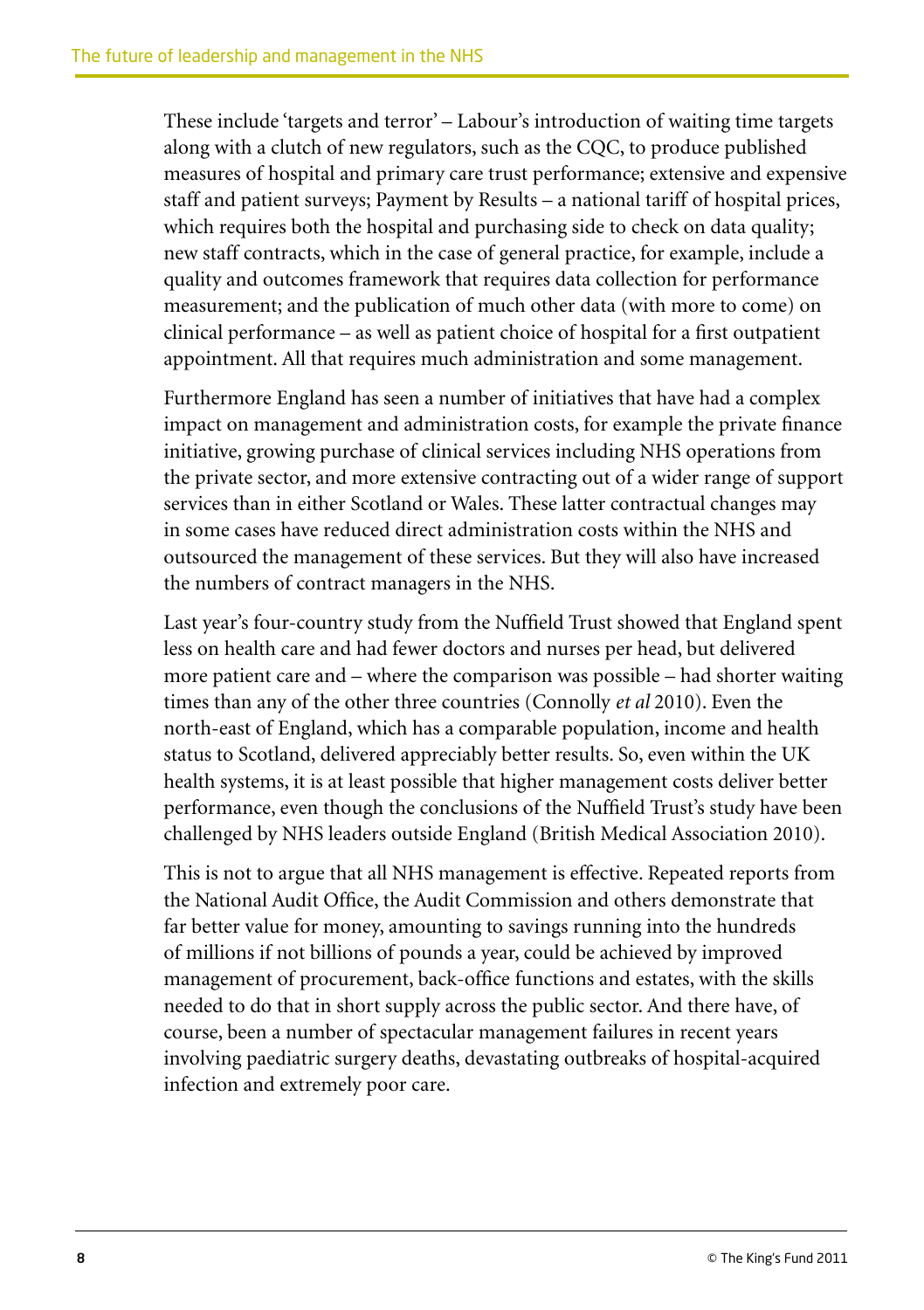## Brief history of leadership and management in the NHS

The health service has a long history of attempting to improve both management and leadership. Many reports have either touched on management and leadership or been specifically focused on it. The most notable include the Cogwheel report of 1967, which called for more involvement of clinicians in management, with clinical divisions taking more responsibility for the management of resources.

Its impact was dissipated by the 1974 reorganisation of the NHS and the arrival of the ill-fated 'consensus management' through multi-disciplinary teams. This could work well, but in practice gave everyone a veto on any decision. The result was rarely highest common factor, most often lowest common denominator, and sometimes no decision at all.

The crucial reaction to that was the Griffith's report of 1983. Its memorable diagnosis was that 'if Florence Nightingale were carrying her lamp through the NHS today, she would be searching for the people in charge' (Griffiths 1983). The report is chiefly remembered for the introduction of general managers who, during the creation of the internal market in the 1990s, rapidly came to re-style themselves as chief executives. It is too often forgotten that Griffiths also saw a central role for doctors in management, both as chief executives and as the critical managers of resources within clinical directorates.

More recently, the last Labour government sought much more involvement of general practitioners and other primary care staff in the commissioning of care through its 1999 Health Act, before primary care groups transmuted into the current primary care trusts. It also had a policy of encouraging practice-based commissioning by GPs. In a similar vein, Lord Darzi's Next Stage Review final report (Department of Health 2008) placed heavy emphasis on clinical leadership while the current Health and Social Care Bill involves the biggest shift of power and accountability in the history of the NHS as it seeks to abolish primary care trusts and strategic health authorities, placing the commissioning of care in the hands of GP consortia.

Other parts of the coalition government's reforms, for example, the move to more of a regulated market in the provision of health care, the transformation of all, or almost all, hospitals into foundation trusts, and the government's desire for significant numbers of staff to leave the NHS and sell their services back through various forms of mutual and social enterprise (as set out ahead of the government's decision to 'pause, listen, reflect on and improve' its proposals) are also certain to impact on NHS providers, not just on care commissioners. The scale of the reforms makes the issues of leadership and management in the NHS ever more important.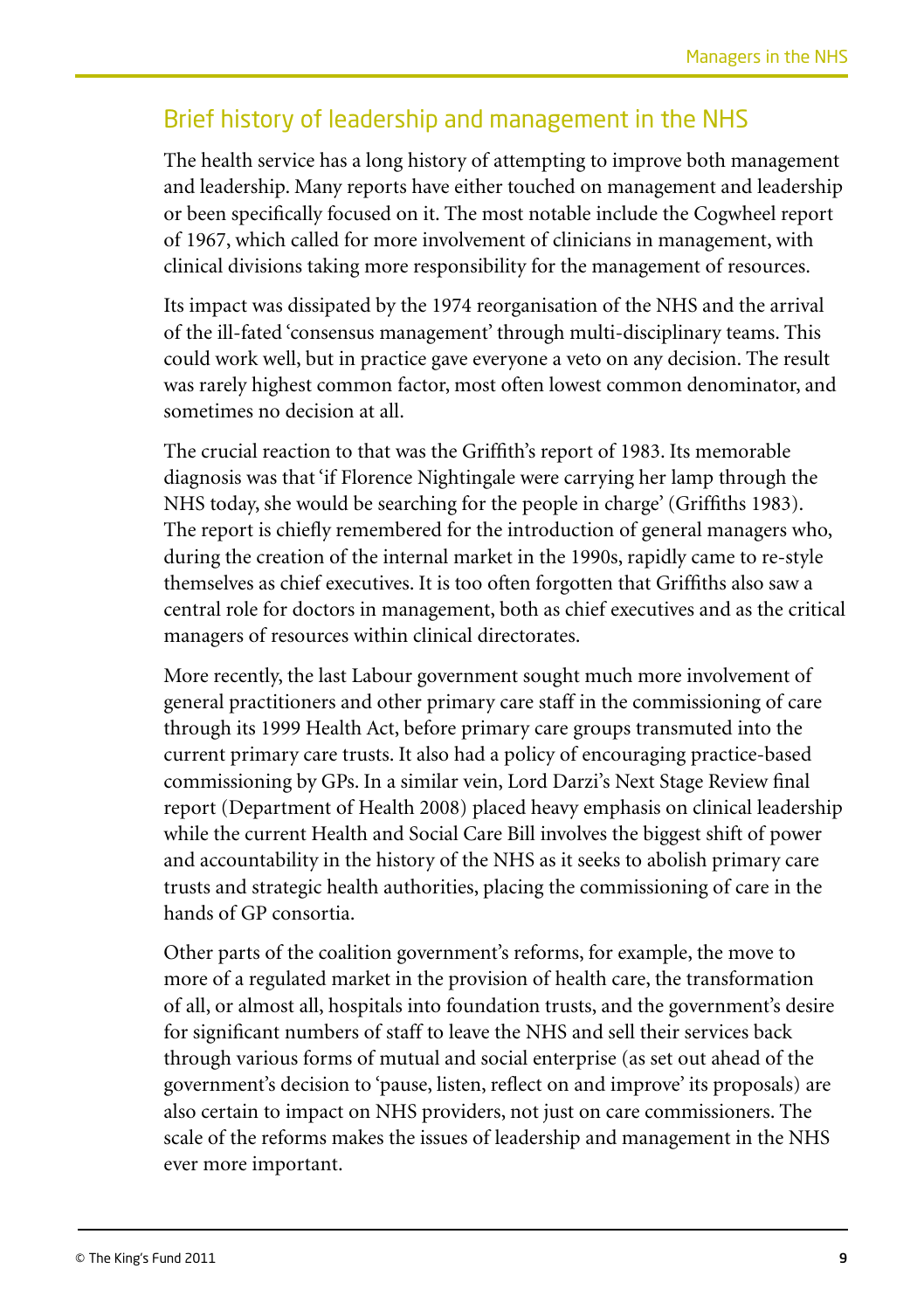### Key reports

#### **Porritt Report 1962**

A BMA Committee of Inquiry into the NHS which suggested that tripartite services should be brought together under a single area board, on which the profession was adequately represented and whose chief officer was a doctor (Porritt 1962)

#### **Farquharson-Lang Report 1966**

Published in Scotland, suggested that regional health boards and local boards should employ a chief executive, who need not necessarily be medically qualified (Farquharson-Lang 1966)

#### **Salmon Report 1966**

Aimed to raise the profile of the nursing profession in hospital management, recommending a new hospital nursing structure under the direction of a chief nursing officer (Ministry of Health and Scottish Home and Health Departments 1966)

#### **Cogwheel Report 1967**

Encouraged the involvement of clinicians in management, recommending the creation of clinical divisions (Ministry of Health 1967)

### **King's Fund/Institute of Hospital Administrators Joint Working Party 1967**

Proposed that there should be a clear chain of command with a general manager supported by medical and nursing directors, a director of finance and statistical services, and a director of general services (Howard 1967)

#### **The Grey Book 1972**

Recommended a system of consensus management by multi-disciplinary management teams consisting of an administrator, treasurer, nurse and doctors (DHSS 1972)

#### **NHS Reorganisation Act 1973**

Created 14 regional health authorities and 90 area health authorities each with a Chair and non-executive members

### **Royal Commission 1979**

Explicitly rejected general (as opposed to consensus) management in the NHS (Royal Commission on the National Health Service 1979)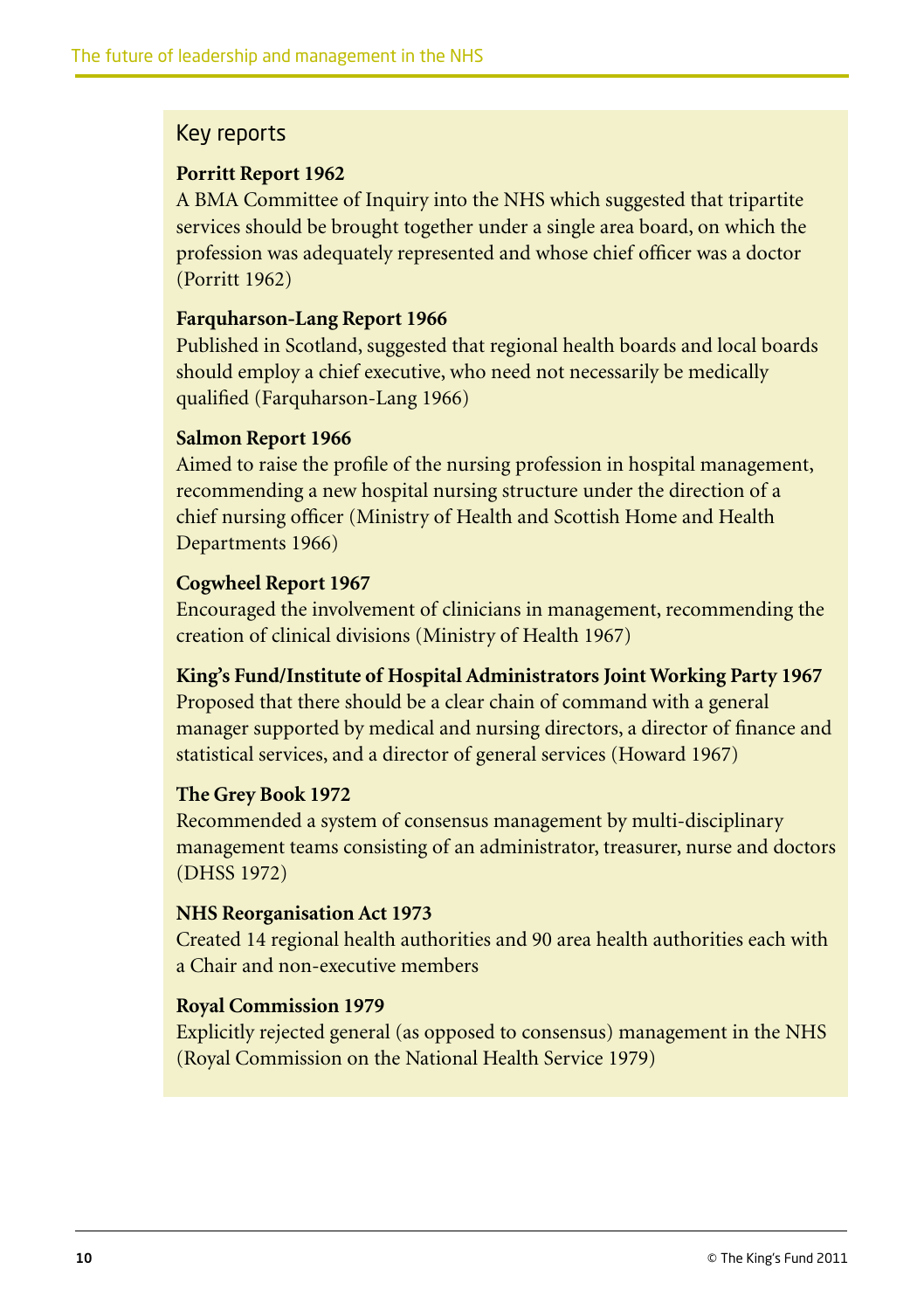#### **Health Services Act 1980**

Created 192 new district health authorities in England. Within districts, an emphasis was placed upon devolving management down to smaller units

#### **Griffiths Report 1983**

Found that the NHS had no coherent system of management. Key among its recommendations was that general managers be introduced into the NHS and that doctors should become more involved in management (Griffiths 1983)

#### **Working for Patients 1989 and the NHS and Community Care Act 1990**

Proposed an internal market in the NHS by separating purchasers from providers. GPs also would be given the option of becoming fundholders, able to purchase some services on behalf of their patients (Department of Health 1989)

#### **Managing the New NHS 1993 and the Health Authorities Act 1995**

Abolished the regional health authorities and created eight regional offices and the merger of district health authorities and family health services authorities (Department of Health 1993)

#### **Health Act 1999**

Replaced GP fundholding with primary care groups and established the Commission for Health Improvement (later the Healthcare Commission) and introduced the National Institute for Clinical Excellence

#### **The NHS Plan 2000**

Proposed significant new investment, together with large numbers of performance targets and standards with annual assessment of NHS organisations and publication of results (Department of Health 2000)

#### **NHS Next Stage Review 2008**

Placed renewed emphasis on clinical leadership, and a national leadership council was established by the NHS chief executive in 2009 (Department of Health 2008)

#### **Liberating the NHS 2010**

Set out radical plans for reforming the NHS, removing strategic health authorities and primary care trusts, and establishing a National Commissioning Board, with local commissioning carried out by consortia of GPs (Department of Health 2010)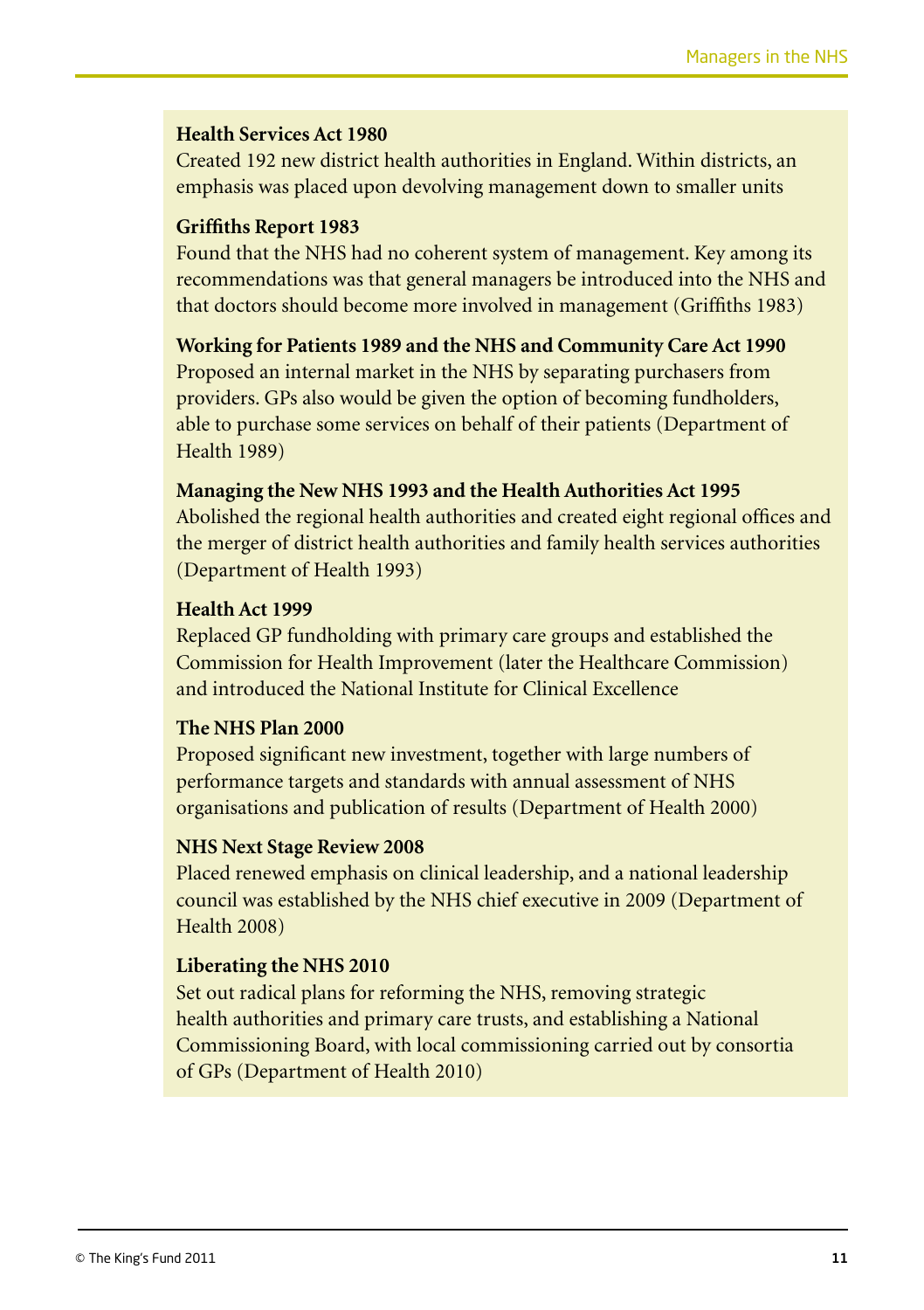# What do we mean by leadership and management?

Definitions of leadership are many and contested, and there are heated debates around its nature and style, and disputes about its impact. One of the most cited definitions is from John Kotter who delineates between management processes that are concerned with planning, budgeting, organising, staffing, controlling and problem-solving and leadership processes that involve establishing direction, aligning people, motivating and inspiring (Kotter 1996).

The commission defines leadership as the art of motivating a group of people to achieve a common goal. This demands a mix of analytic and personal skills in order to set out a clear vision of the future and defining a strategy to get there. It requires communicating that to others and ensuring that the skills are assembled to achieve it. It also involves handling and balancing the conflicts of interests that will inevitably arise, both within the organisation and outside it where, even in the private sector, a wide variety of stakeholders will have a legitimate interest.

In the private sector these will include regulators and in some cases politicians, as well as customers, suppliers, banks and shareholders. In the NHS the stakeholders encompass not just an extensive range of regulators but patients, the public, the Department of Health the soon-to-be established NHS Commissioning Board, the embryonic health and wellbeing boards, and a wide variety of local and national politicians whose views will not always coincide. In this context, leadership is as much about systems leadership as about leadership of individual organisations.

Leadership clearly requires considerable management skills. But it is more than just management, which might be concisely summarised as 'getting the job done'. It essentially involves marshalling the human and technical resources needed to achieve the organisation's goals – ensuring that the administration needed to do that is in place, while ideally excising all administration that is not needed. These definitions make clear the commission's view that leadership in the NHS is needed from the board to the ward and involves clinicians as well as managers.

There is a sizeable literature that illustrates the importance of leadership and its impact on organisational performance. Much of this comes from business where studies argue that companies with effective leadership produce higher shareholder returns and that the best-performing companies in turn go out of their way to foster leadership talent and succession planning, as a review carried out for the commission by Chris Roebuck of the Cass Business School found.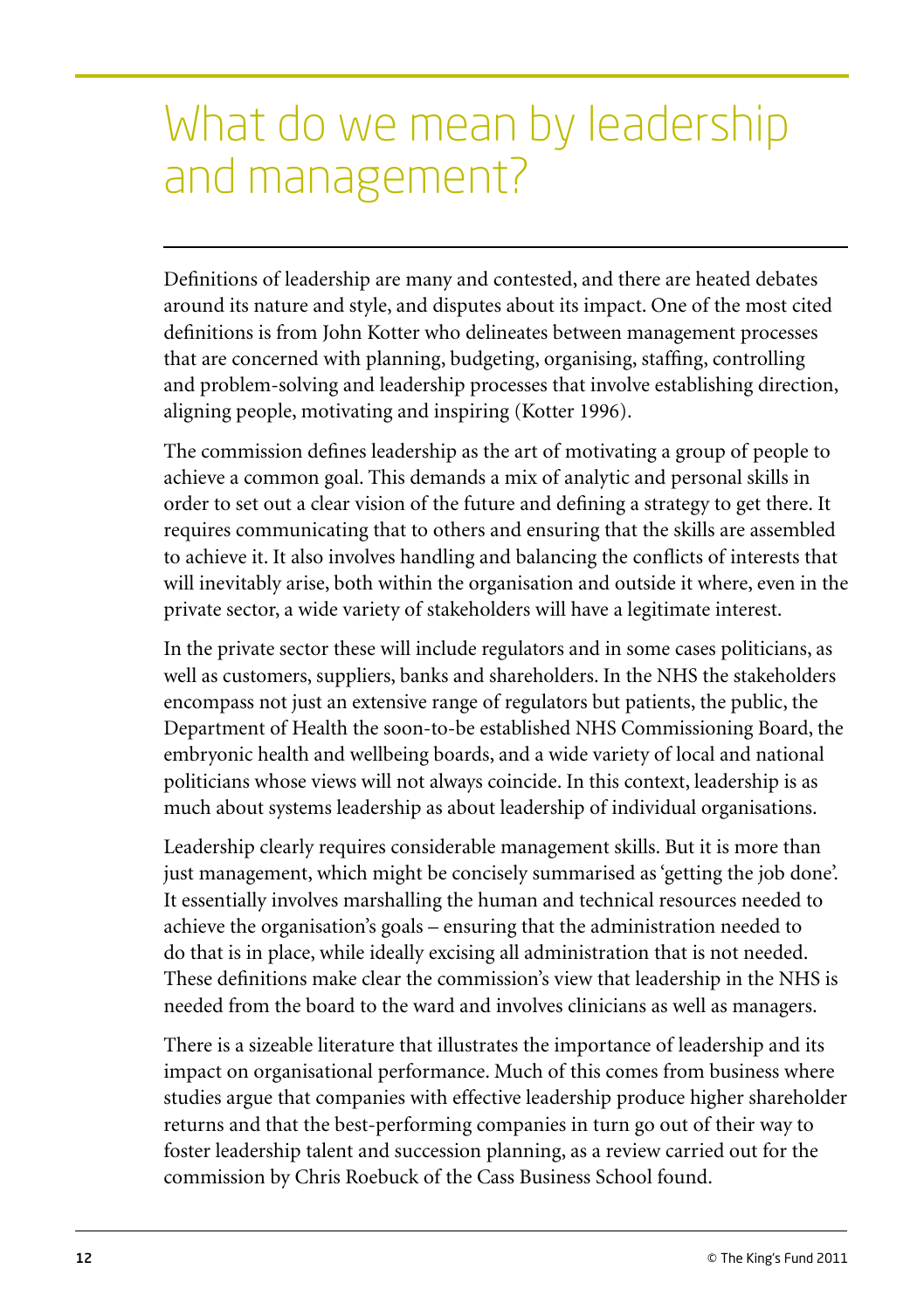In most organisations that are quoted on the global stock markets intangibles now could account for over 70 per cent of share value. Intangibles include the capability of the current leadership, the quality of the current strategy (set by the current leadership), the brand value (a product of past leadership), the quality of future leadership and sustainability of earnings (again determined by the current leadership and their development of the future leadership). In relation to specific financial measures top tier leadership development organisations outperform their peers in Total Shareholder Return (TSR) by 10 per cent over a three-year period. This means that an organisation of £2 billion market value increases market capitalisation by approx £200 million due to leadership development and talent management.

As well as good leadership having a benefit, poor leadership has a cost. Low quality leadership organisations lose about 6 per cent on TSR over a three-year period and about £110 million on market capitalisation. Further, organisations with stronger leadership development systems have up to 7 per cent higher return on earnings and profit than competitors.

At operational level it is possible to gain benefit from good leadership even if an integrated approach to leadership at strategic level is not present. Practical improvements that are simple, quick to implement and low-cost can be delivered day-to-day by quality leadership at the operational level. At the highest level of improvement, if the organisation can get disengaged staff to become engaged this will improve the individual's performance by up to 57 per cent.

In many cases it is simple actions that can be taken by leaders day-to-day that make a real difference to performance and thus service delivery. For example, making clear the line of sight from individual to corporate objectives can improve discretionary effort by up to 28 per cent, and giving fair and accurate feedback by up to 39 per cent. These cost the organisation nothing to implement and not only deliver better performance but also start to create a culture where further improvements and benefits are more likely in the future.

(Roebuck 2011)

In health care too, both at the lower levels of organisations and at the top, there is evidence that leadership matters. Research commissioned by the government of Ontario on high-performing, but very different, health systems in the United States, Sweden, England and Canada established that a key element they had in common was a focus on quality allied to leadership development at all levels. The research, conducted by Ross Baker of the University of Toronto, one of the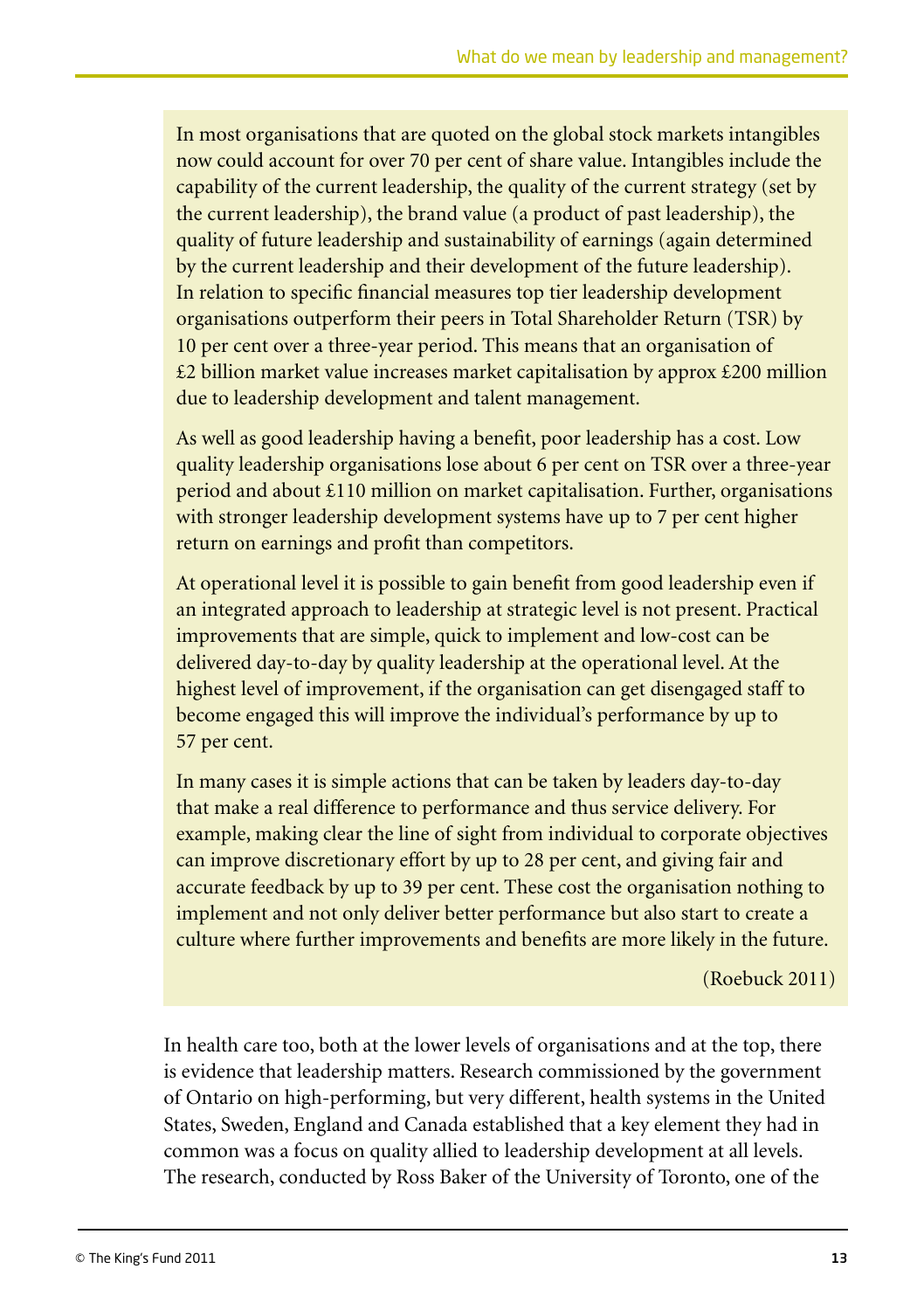commission's members, showed that these organisations developed expertise in improvement, not just for individuals but for leadership teams, as in the examples set out below (Baker 2011).

## Why leadership matters

So does leadership matter? The commission believes so.

### Leaders make improvements in service and outcomes

Intermountain Healthcare in Utah has achieved an enviable reputation for high-quality care at lower than average costs. Sustained efforts to improve care have yielded substantial results in part by developing advanced electronic clinical information systems used by skilled staff who have highly developed skills to analyse and improve care. The scale of improvement has come to the attention of President Obama and others. Intermountain Healthcare has invested heavily in the development of its leaders through the Advanced Training Programme, which enables managers and clinicians to acquire skills in service and quality improvement.

## Leaders promote professional cultures that support teamwork, continuous improvement and patient engagement

The message to staff from former CEO Sven-Olof Karlsson of Jönköping County Council, which governs Swedish health care in the region, was that everyone has 'two jobs: improving care as well as providing care'. The statement underscores the organisational focus on improvement. It was an expectation that all staff members would be responsible for improving work and that information and results about performance would be transparent. The council has also helped clinicians to put the patient at the centre of system redesign, using the persona of 'Esther' who represents the needs of patients in the system.

## High performance requires distributed leadership including clinical champions

Effective leadership for improvement requires engaging doctors to participate in redesign efforts and to build support for these activities among their colleagues. At Intermountain Healthcare doctors took key leadership roles in each clinical programme. These medical directors worked with the frontline clinical staff, identifying issues in the implementation of clinical process management, setting clinical goals, and holding clinical teams accountable for performance. At Jönköping, doctors played key roles in the redesign of services and the integration of care across the continuum in paediatrics and later in seniors' health services.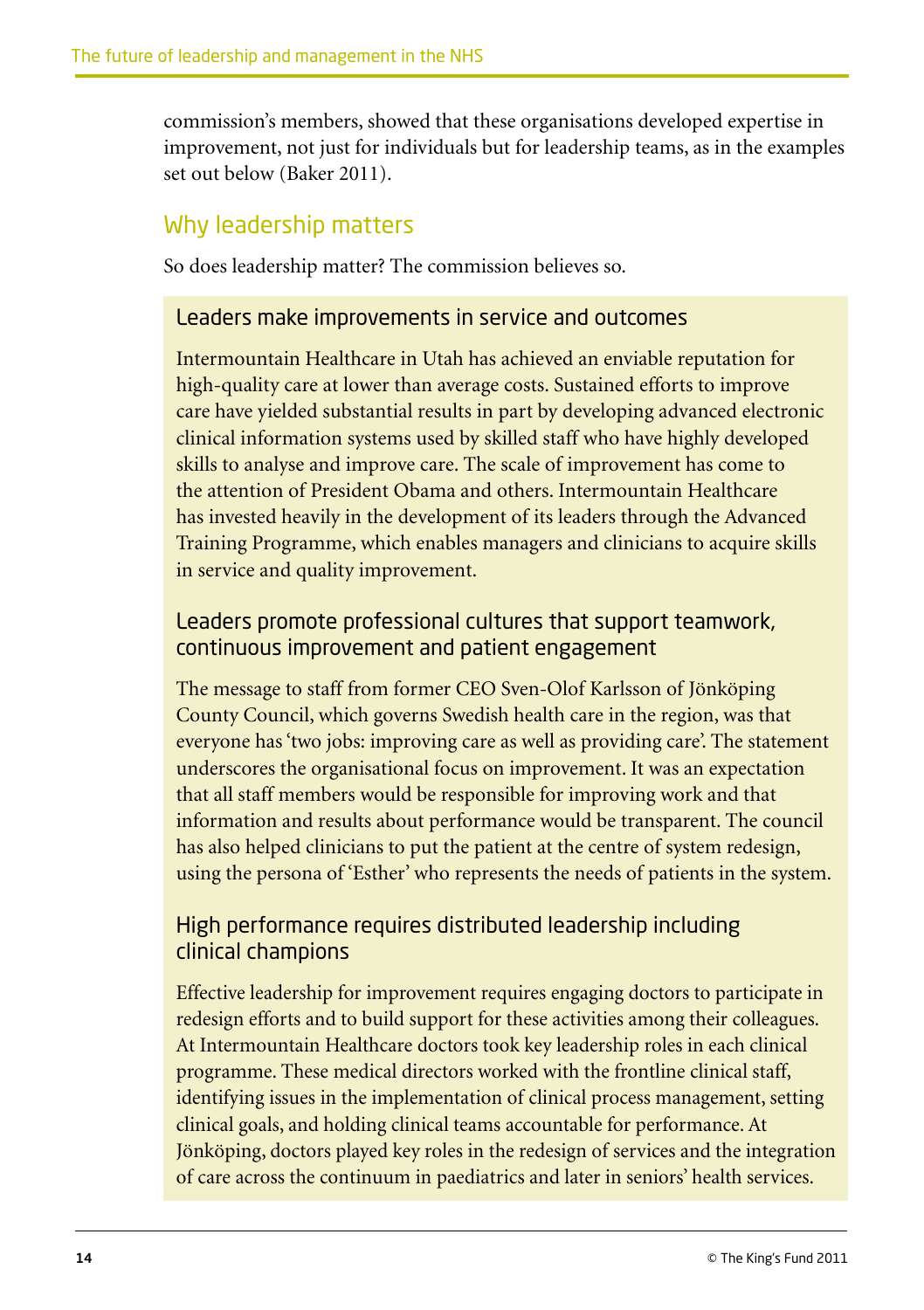Recent work from McKinsey and the Centre for Economic Performance at the London School of Economics examining the performance of around 1,300 hospitals across Europe and the United States points to well-managed hospitals producing higher quality patient care and improved productivity, with those having clinically qualified managers also producing better results (Dorgan *et al* 2010). Higher scoring hospitals gave managers higher levels of autonomy than lower scoring ones. The study noted that this is consistent with the use of service line reporting and management, which Monitor has been encouraging foundation trusts to adopt. Its use enables decision-making and accountability to be devolved as close as possible to the clinical front line.

This research is underlined by the work of the Healthcare Commission. For many years the Commission used surveys in which staff rated the quality of leadership in their organisation. Higher ratings for senior managers by their staff correlated to higher performance ratings, higher scores for clinical governance and lower numbers of patient complaints (CQC 2011). Research from Aston University provides further evidence of the link between the quality of leadership, staff engagement and outcomes (Admasachew and Dawson (in press); Topakas *et al* (in press)).

One of the other key findings from Ross Baker's work is that high-performing health care organisations were also characterised by having long-serving leaders at the top and managing transitions between chief executives in order to maintain strategic direction (Baker 2011). The importance of that finding for the NHS should not be underestimated given the high rate of turnover of NHS chief executives. Sir David Nicholson, the NHS Chief Executive, is on record as saying: 'We find it very difficult to recruit people who want to be chief executives – the average time they spend in post is just 700 days' (Santry 2007).

Successful performance requires sustained leadership and leadership succession that maintains a focus on improving performance. Thus high-performing health care systems are likely to have long-serving senior leaders, and transitions that preserve their achievements. Gail Warden was the President and CEO of the Henry Ford Health System in Michigan for 15 years. When he retired in 2003 Warden was followed in the President and CEO role by Nancy Schlichting, previously the executive vice president and chief operating officer. Scott Parker, CEO at Intermountain Healthcare from the late 1970s, was succeeded by Bill Nelson in 1999 who had been the system CFO. Sven-Olof Karlsson was succeeded after nearly 20 years as Jönköping CEO by Agneta Jansmyr in 2008. Jansmyr had been director of care administration in Vaxjo, Sweden before her appointment, but had worked for the Jönköping County Council in operations and quality improvement for many years before that (Baker 2011).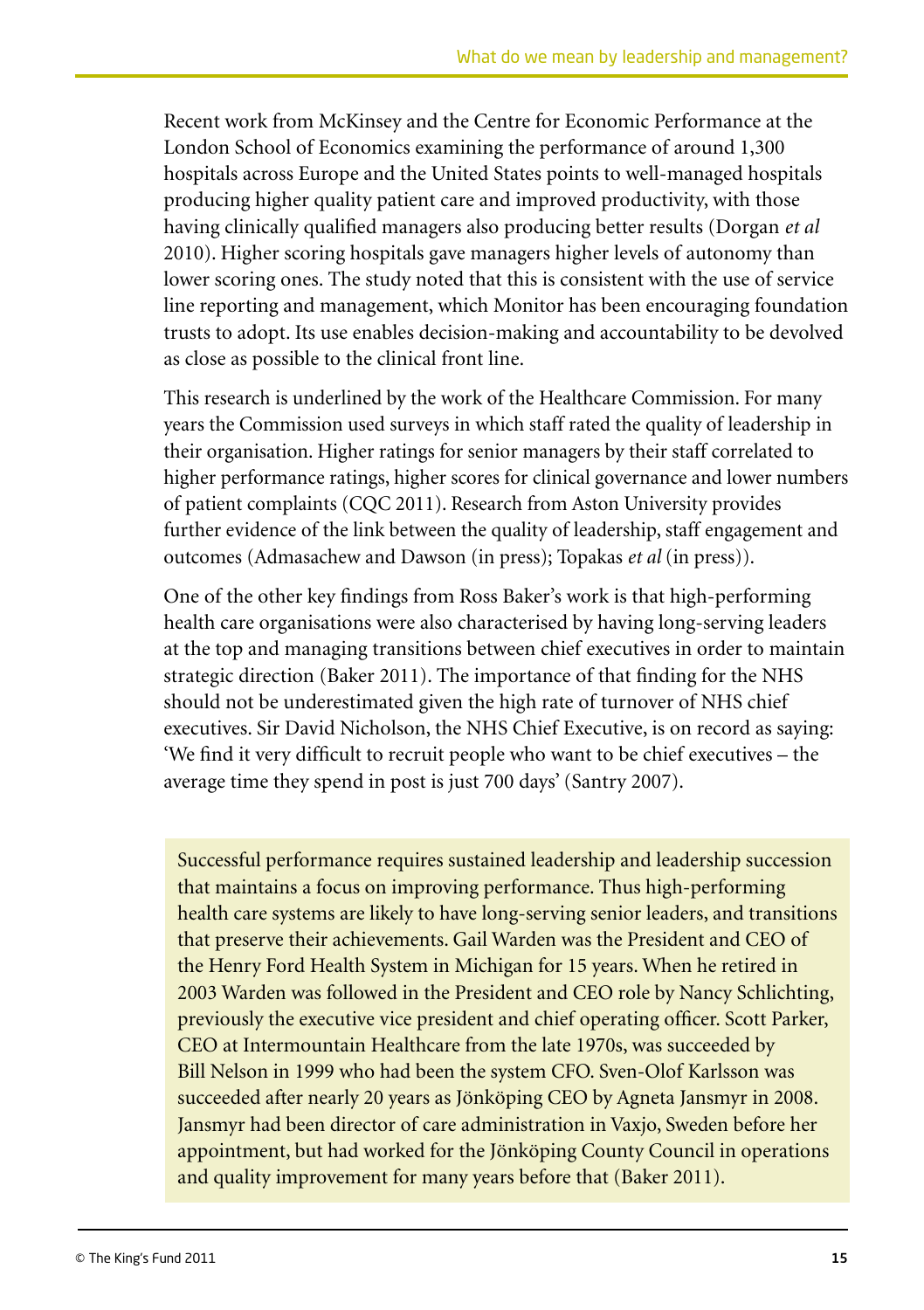If anyone doubts that leadership matters, they have only to look at the actions and pronouncements of Sir David Nicholson, the NHS Chief Executive and chief executive designate of the NHS Commissioning Board, on what needs to be done to manage the NHS during the current transition, and on the likely pace and extent of change. Sir David has, for example, repeatedly stressed the requirement for leaders to maintain financial control and to ensure that the quality of patient care does not suffer at a time of major organisational change. He has also made clear that not all GP commissioning consortia – assuming that they go ahead in their current form – will be ready by 2013 and that other consortia, or the NHS commissioning board, will carry some or all of their responsibilities until the consortia are ready. His actions are likely to provide some continuity of leadership to the service at a difficult time of transition.

### Investment in leadership development

There is also evidence of the return on investment in leadership development. This is illustrated by the experience of NHS South Central.

### South Central High Potential Leaders Programme

- The South Central high potential leaders programme suggested that raising the skills of senior staff allowed them to take on tasks usually outsourced to expensive external consultancies, while reducing staff turnover and increasing job satisfaction.
- **•** Despite a  $\text{\pounds}3$  million investment a figure that included the indirect costs of time lost through participation, as well as direct costs – organisations had only to reduce their use of external consultancy by 10 per cent a year, and have staff stay in post for an additional six months, for the investment to be recouped.
- The study suggests that high quality care is in fact cheaper, or at the very least cost neutral, and that developing staff is not a luxury but a necessity for good patient care.

(Vaithiananathan 2010)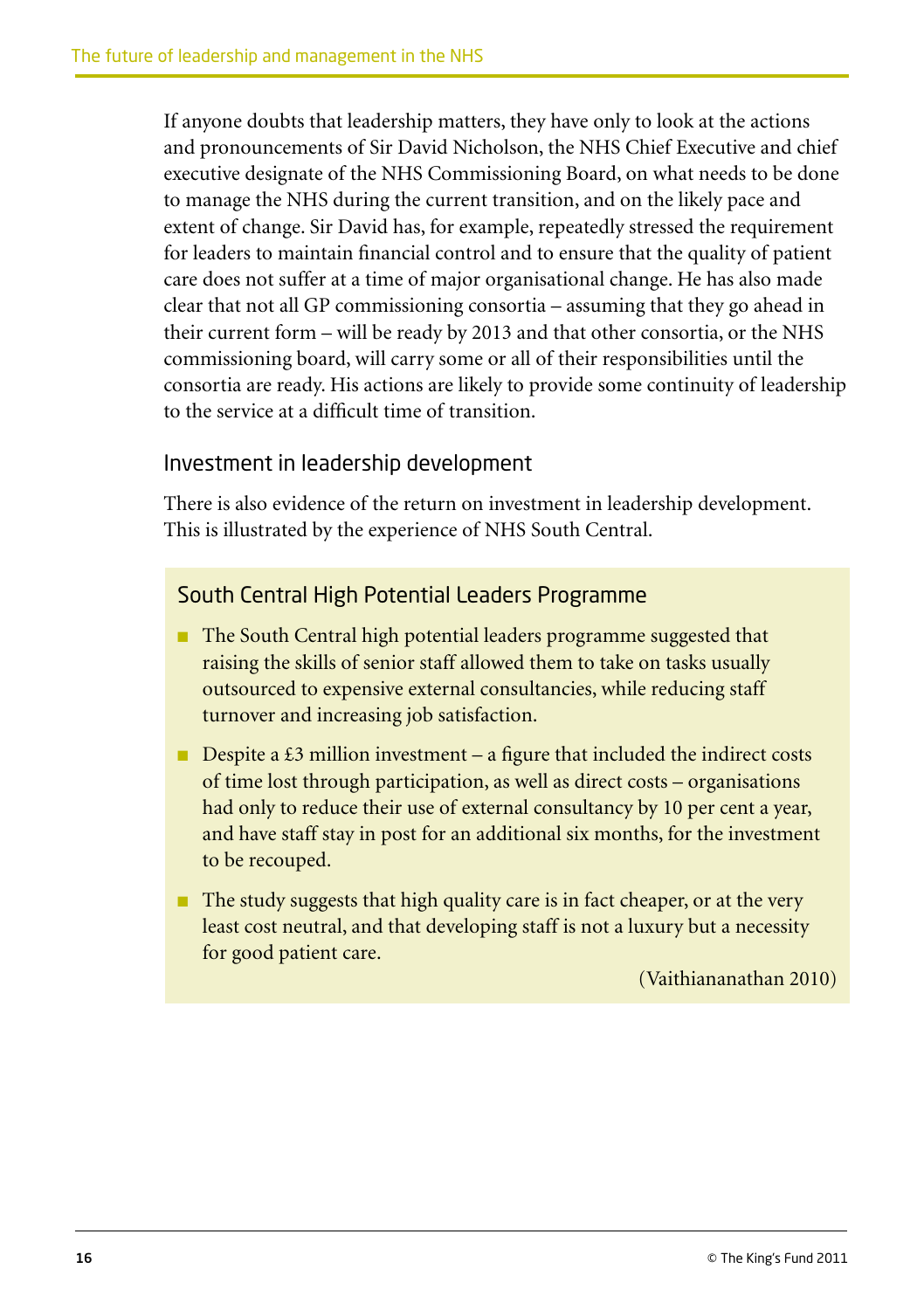On the other side of the equation recent hospital scandals – the paediatric heart surgery deaths at the Bristol Royal Infirmary (Kennedy 2001), hospital-acquired infections at Maidstone and Tunbridge Wells, and preventable deaths at Mid-Staffordshire – have demonstrated painfully and acutely what can happen when leadership and management fail. They show not just when they fail at board and chief executive level, and even when a medically qualified chief executive is in charge, but when failure occurs throughout an organisation, and among stakeholders who should have been aware earlier what was going wrong – GP practices and the service commissioners, for example.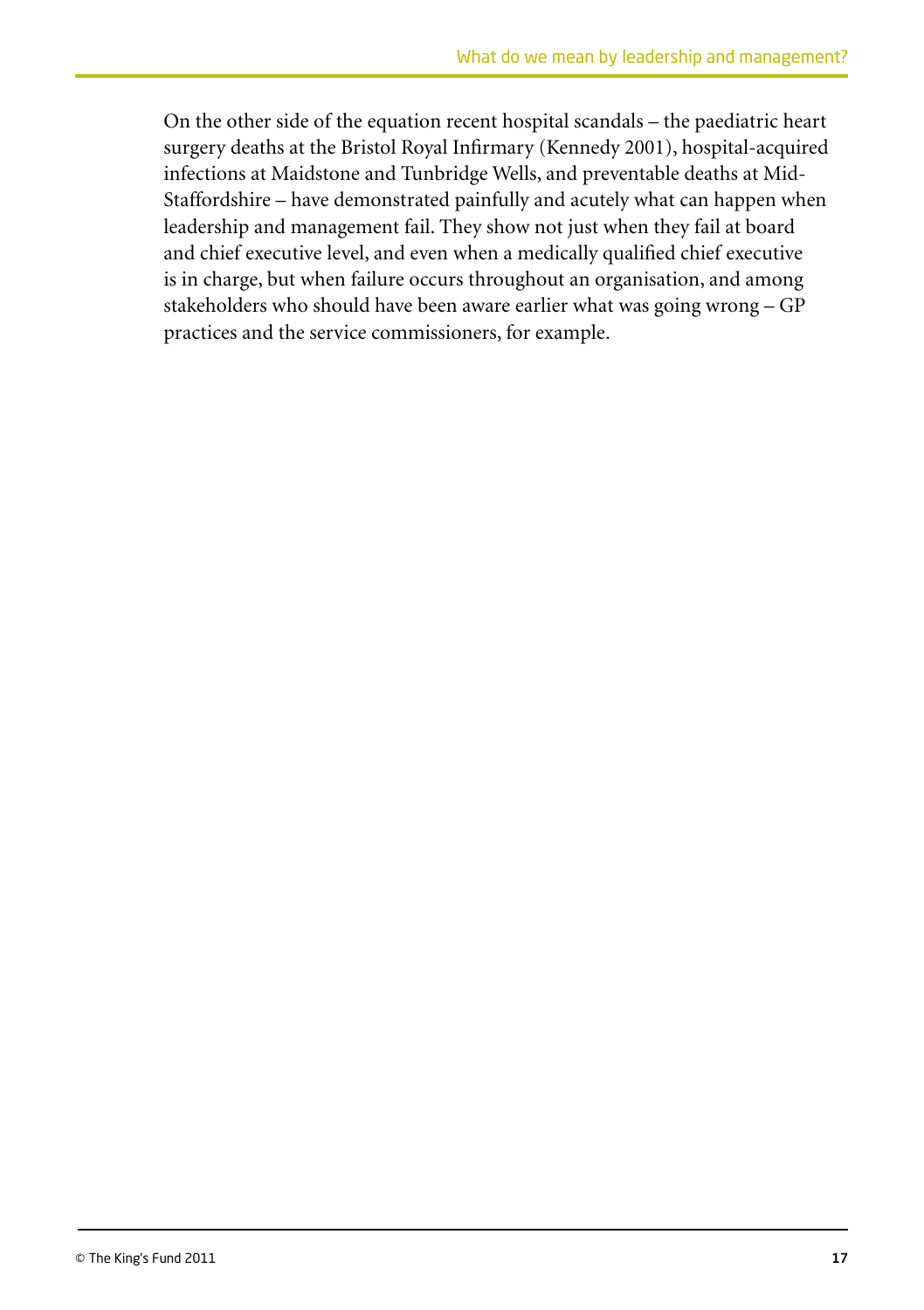## What sort of leaders does the NHS need?

Much of the recent public discourse on leadership in the public services has focused on leaders as 'superheroes' – 'super heads' in schools, for example, elected mayors in local government (with very mixed results), and the rapid passage through parts of the NHS of 'turnaround' chief executives. However, the operation of all public services is becoming more complex. And there is evidence from both the public and private sectors that the superhero approach can be fine when things are on the up, but its virtues can be vices on the way down or when serious misjudgements are made.

A recent survey by the Institute for Government asked political academics to rate the most successful government policies of the past 30 years and to judge what had made them successful (Institute for Government 2010). Their view of the latter was that the successful policies had strong political leadership and managerial commitment. But as Colin Talbot, professor of public policy at Manchester Business School, subsequently pointed out, precisely the same attributes applied to some of the biggest public policy disasters of recent years – the poll tax and the child support agency (Timmins 2011).

Furthermore, because the way that the NHS operates is changing, the model of the 'romantic' or 'superhero' leader is ill-suited to current demands. Increasingly, and not just because of the current government's emphasis on localism, NHS leaders, whether commissioners or service chief executives, have to influence as much as lead heroically – a model requiring additional, if not entirely different, skills. Health care and prevention has to be delivered through both co-operation and contracting with a wide range of bodies outside the NHS – local government in particular, but also private and voluntary suppliers of care, the education and police services and local communities.

The ability to work across boundaries and persuade others over the right course of action has become more important than the cavalry charge on behalf of a single institution or organisation. In a paper prepared for the commission, Jean Hartley and John Benington of Warwick Business School emphasise that 'organisations in the public, private and voluntary sectors need to picture themselves not only in terms of machines and pyramids, but also in terms of organic living systems, continuously evolving and adapting as they interact with a changing external environment' (Hartley and Benington 2011). They illustrate this using the example of a programme in Leicestershire focused on alcohol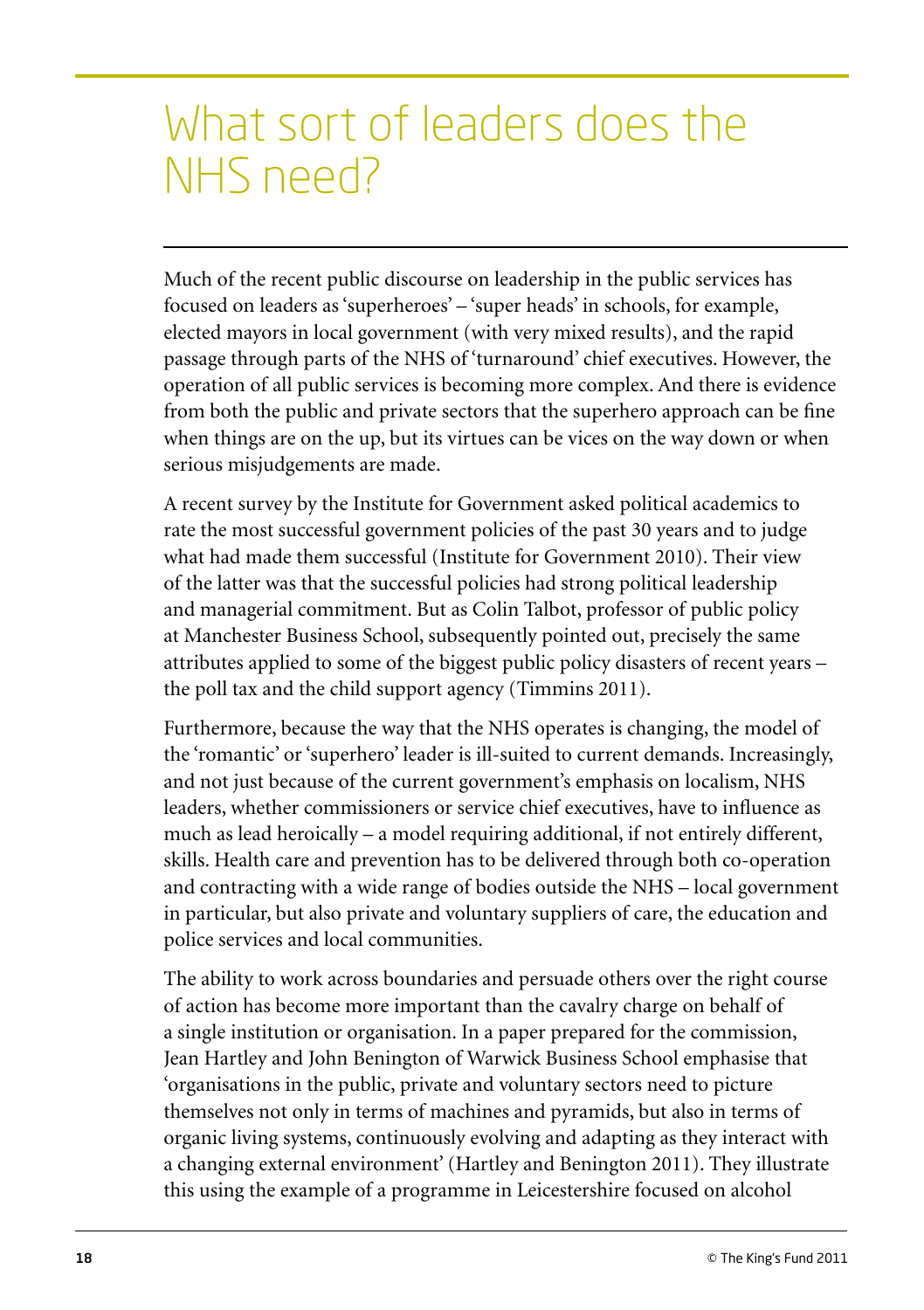and drug misuse, designed to create a cadre of public leaders from different organisations to address the needs of the population.

Assessment of what is needed to produce good leadership has moved decidedly against the 'great leader' model – a model in which individuals are perceived, almost single-handedly, to drive organisations to success. In its place has emerged the 'post-heroic' model of leadership, the key features of which have been summarised by Kim Turnbull James of Cranfield Business School in a paper prepared at the request of the commission.

## The 'post-heroic' model of leadership

Involves multiple actors who take up leadership roles both formally and informally and importantly share leadership by working collaboratively. This takes place across organisational or professional boundaries. Thus shared and collaborative leadership is more than numerically having 'more leaders'.

Leadership can be distributed away from the top of an organisation to many levels. But this distribution takes the form of new practices and innovations not just people at lower levels taking initiative as leaders – again more than simply 'leaders at many levels'.

As a result, leadership needs to be understood in terms of leadership practices and organisational interventions, rather than just personal behavioural style or competences. The focus is on organisational relations, connectedness, interventions into the organisation system, changing organisation practices and processes.

(Turnbull James 2011)

This model has implications for some of the current proposals for improving leadership and management in the NHS. As Turnbull James has argued, many contributions are needed for an organisation to achieve success:

*However enticing in a pressured environment, the fantasy that getting the right leader in place will be enough to change the system, is untenable. The healthcare context requires people who do not identify with being a leader to engage in leadership.* 

*Leadership must be exercised across shifts 24/7 and reach to every individual: good practice can be destroyed by one person who fails to see themselves as able to exercise leadership, as required to promote organisational change, or who leaves something undone or unsaid because someone else is supposed to be in charge. The*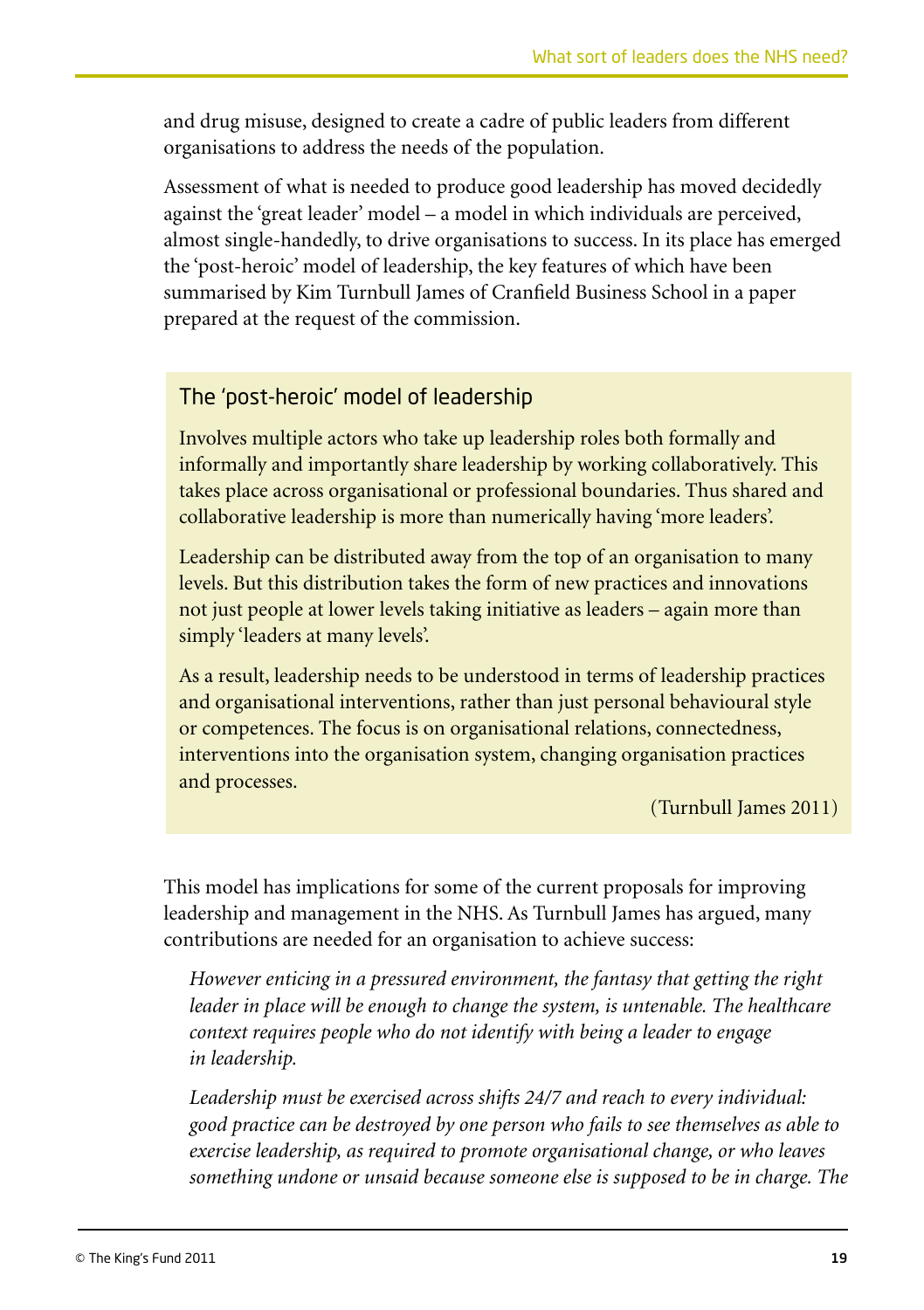*NHS needs people to think of themselves as leaders not because they are personally exceptional, senior or inspirational to others, but because they can see what needs doing and can work with others to do it.*

(Turnbull James 2011)

She adds: 'Health care requires colleagues from diverse professions and with competing perspectives on what is important to work collaboratively to meet organisational aims. The NHS requires complicated leadership arrangements with negotiated authority between clinicians and professional managers, between clinicians from different professional backgrounds, across one NHS entity to another and for innovations and change projects that involve different directorates' (Turnbull James 2011). In this 'post-heroic' age, it is an ability to hold together the diversity of talents that distinguishes a successful from an unsuccessful leader.

These ideas echo arguments about the importance of 'engaging leadership' (Alimo-Metcalfe *et al* 2008) that draws on research into leadership styles in health care settings and other contexts to emphasise the role of leaders in maximising the potential of their people. As Keith Grint and Clare Holt of Warwick Business School argue in a paper prepared for the commission, leaders must understand that leadership involves a relationship and cannot be understood in the absence of followership (Grint and Holt 2011). In support of this argument, Grint and Holt invoke the work of Mintzberg who highlights the importance of developing leaders in the context of the organisations in which they work.

This view is echoed by Turnbull James who contends that leadership development needs to be deeply embedded and driven out of the context and the challenges that leaders in the organisation face collectively. Such leadership development focuses on roles, relationships and practices in the specific organisational context and requires conversations and learning with people who share that context. One of the implications is that the recent focus on leadership development needs to be matched by a greater appreciation of the role of followers and the needs of the organisation as a whole.

While these arguments apply to all organisations, they have particular relevance to professional service organisations such as those found in health care because of the autonomy granted to clinicians in their work. To give a specific and current example, GP commissioning consortia will need skilled leaders but they also require a much larger number of willing and committed followers if they are to fulfil their functions effectively. This has to be more explicitly recognised in the future, both in debates about the role of leaders in the NHS and the content of leadership development.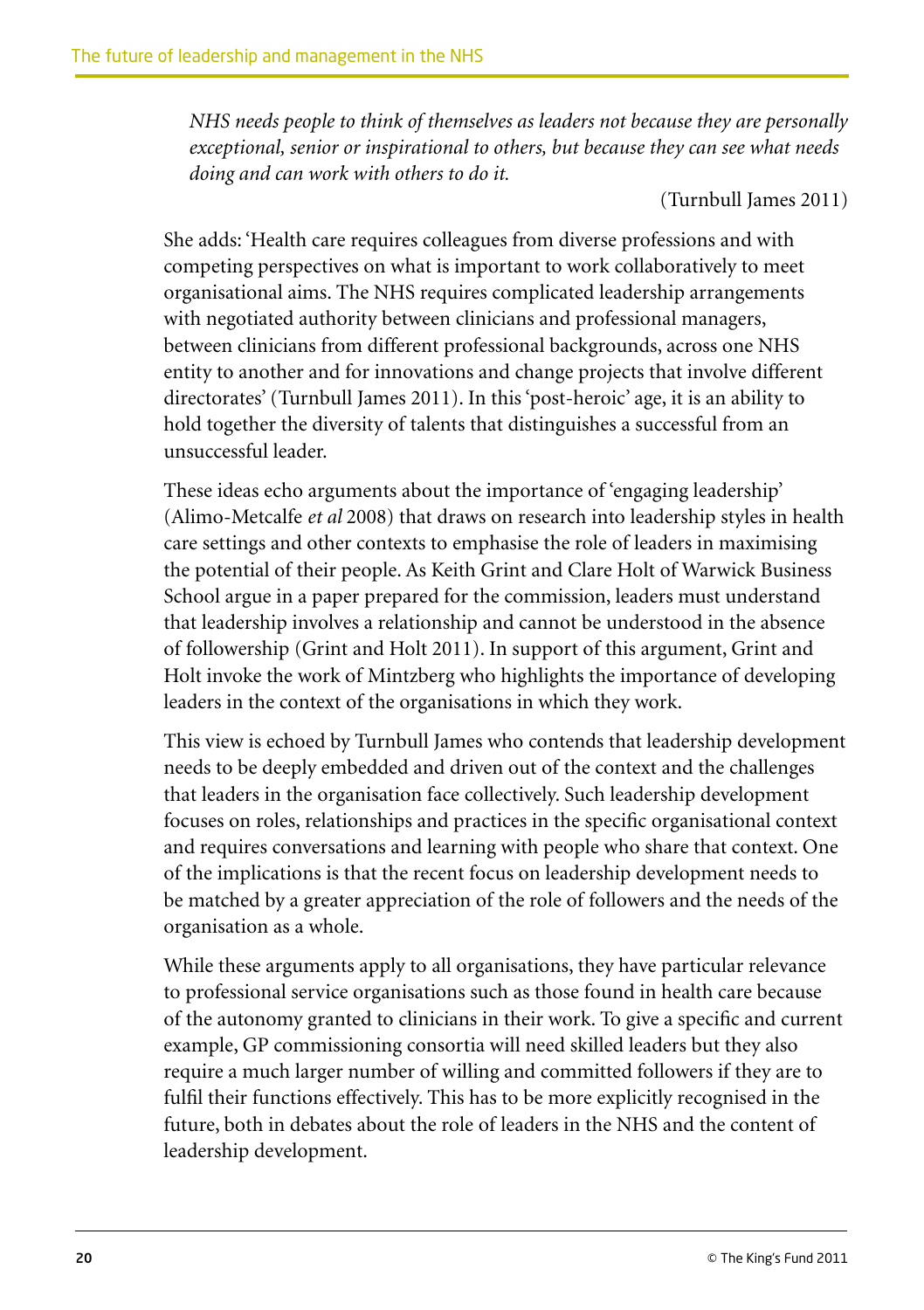## Who should be developed?

More diffuse styles of leadership underline the point that the NHS needs strong leadership and management 'from the ward to the board'. Clearly, managers require development and support but there is mounting evidence that where doctors and nurses and other health professionals are provided with clear information about costs, along with the authority to tackle them – for example, through service line reporting in hospitals or prescribing costs in general practice – higher quality and better care results. This has been demonstrated both in the NHS and in reviews of evidence from the experience of health care systems in other countries (Ham 2003; Ham and Dickinson, 2008).

It is the commission's firmly held view that one of the defining weaknesses of the NHS over the decades has been the lack of involvement of clinicians in management when it is the decisions of clinicians – in particular doctors – that chiefly influence how the budget is spent. From Cogwheel to Griffiths to the current work of Sir Bruce Keogh, the NHS medical director, the importance of this has been regularly recognised. But there have been as many reverses as advances, for example the recent demise of the British Association of Medical Managers. The creation by the medical royal colleges of the Faculty of Medical Leadership and Management offers some hope of an advance.

Development in both leadership and management is needed for a much wider range of staff than just doctors. It needs to include nurses and allied health professionals, and the emergence of nurse and allied health professional consultants brings with it a greater requirement for these staff to take on much more responsibility for budgets, management and leadership. Leadership development must not focus purely on technical competencies, but on the ability to create climates in which individuals can themselves act to improve services and care. Staff at all levels need to be given the skills to have the courage to challenge poor practice.

Across the country, there have been good results from various 'buddying' arrangements between clinical staff entering managerial or leadership roles and managers. Such informal arrangements should be encouraged. There is anecdotal evidence that where specialist registrars taking postgraduate managerial qualifications do so alongside NHS management trainees the relationship is productive.

Ross Baker's research (Baker 2011) underlines the importance of clinical leaders working in partnership with experienced managers. High-performing health care organisations throughout the world have learned this lesson and not only invest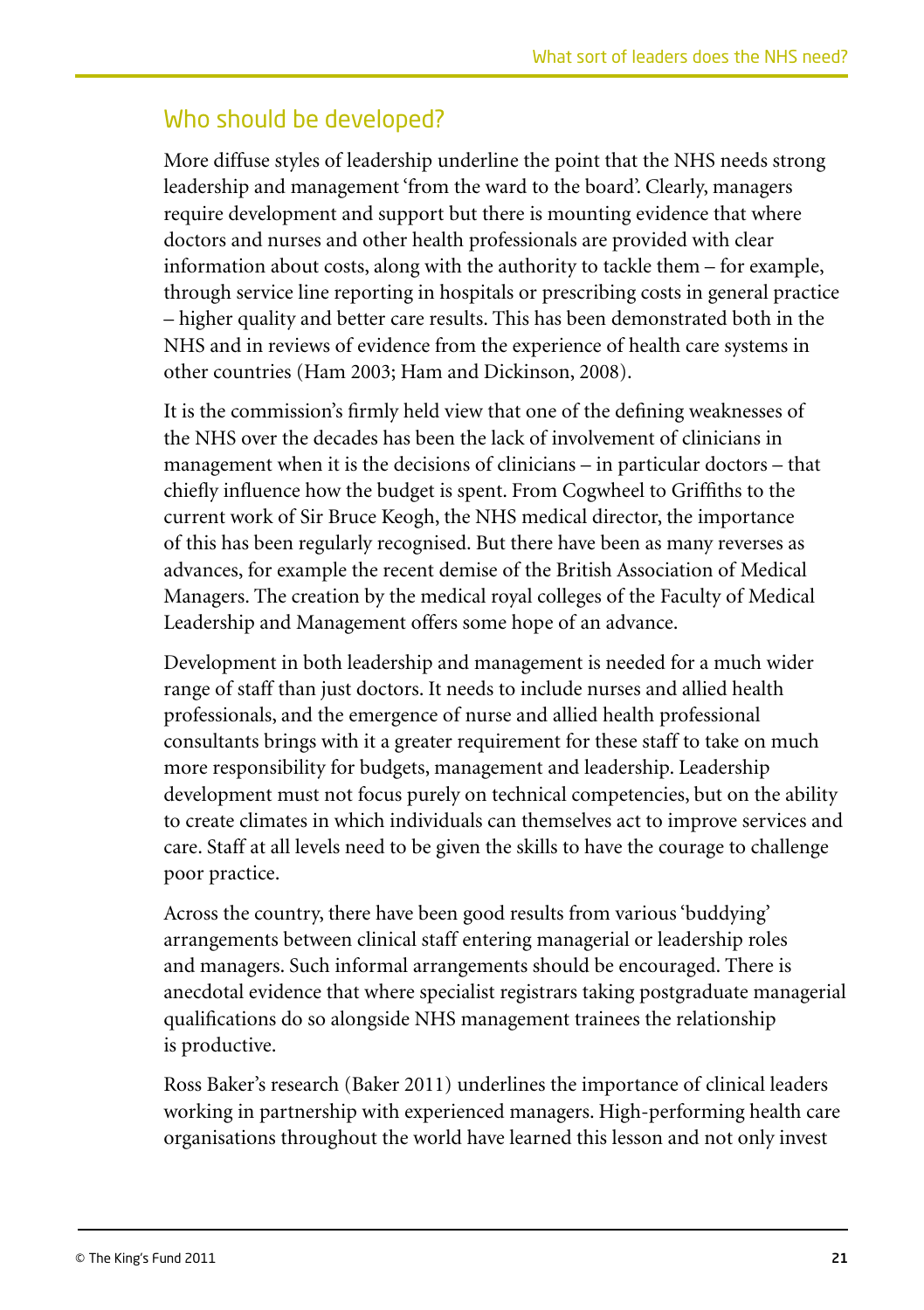in the development of doctors and other clinicians as leaders but also ensure that they work hand-in-hand with managers. The partnership between clinical leaders and experienced managers is a further example of the emergence of post-heroic forms of leadership.

### What does this mean?

The NHS needs to move beyond the outdated model of heroic leadership to recognise the value of leadership that is shared, distributed and adaptive. In the new model, leaders must focus on systems of care and not just institutions and on engaging staff and followers in delivering results. At a time of huge transition and challenge, leaders at all levels and from all backgrounds have a responsibility to ensure that the core purpose of the NHS – to delivery high-quality patient care and outcomes – is at the heart of what they do. The Commission cannot over-emphasise the importance of 'leadership for a purpose' and the imperative not to lose sight of this.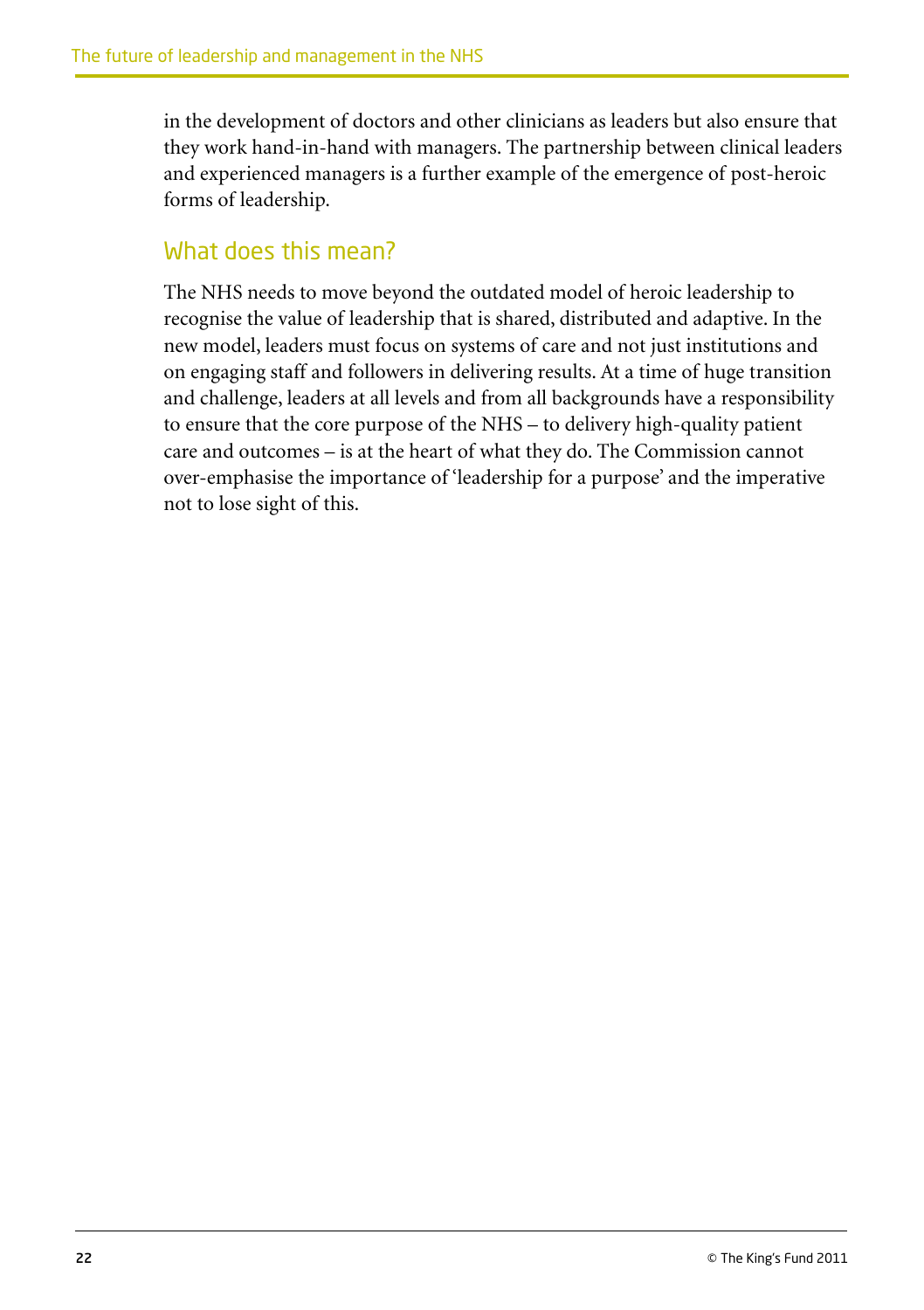# Conclusions

So what are the commission's broad conclusions?

### ■ Leadership and management in the NHS matter, and the role of managers **should be celebrated and not undermined.**

The service faces its biggest efficiency challenge ever. Finding 4 per cent of efficiency savings a year for four years is a target so large that no health care system anywhere in the world has achieved anything like it.

On top of that, whatever the outcome of the coalition government's decision to 'pause, listen, reflect on and improve' its NHS plans, it remains clear that the health service is about to go through one of the most dramatic structural upheavals in its history.

Neither the efficiency gain nor the new structures can be delivered successfully without high-quality leadership and management, not just from the board to the ward but across primary and community services and social care. Many experienced leaders have already been lost and this puts at risk delivery of the government's plans.

To equate NHS management simply with bureaucracy, as politicians of all parties have repeatedly done, is an insult not just to managers but to all the clinically qualified staff who are engaged in management at every level of the NHS.

The charge that managers are unnecessary bureaucrats:

- damages the morale of existing staff
- discourages clinicians of all types and at all levels from taking on the role
- warns off outside talent from joining, whether from the private sector or other parts of the public sector
- reduces the chance of the best newly qualified graduates from applying to be the future leaders of the National Health Service.
- **From the deeply imperfect data available, the commission's conclusion is that the NHS is almost certainly over-administered in the sense that there are extensive, overlapping and duplicating demands on it for information. This does merit the charge of bureaucracy.**

Some of this is due to performance management, some to regulation and audit, and some to overlap and duplication which comes in two forms. First between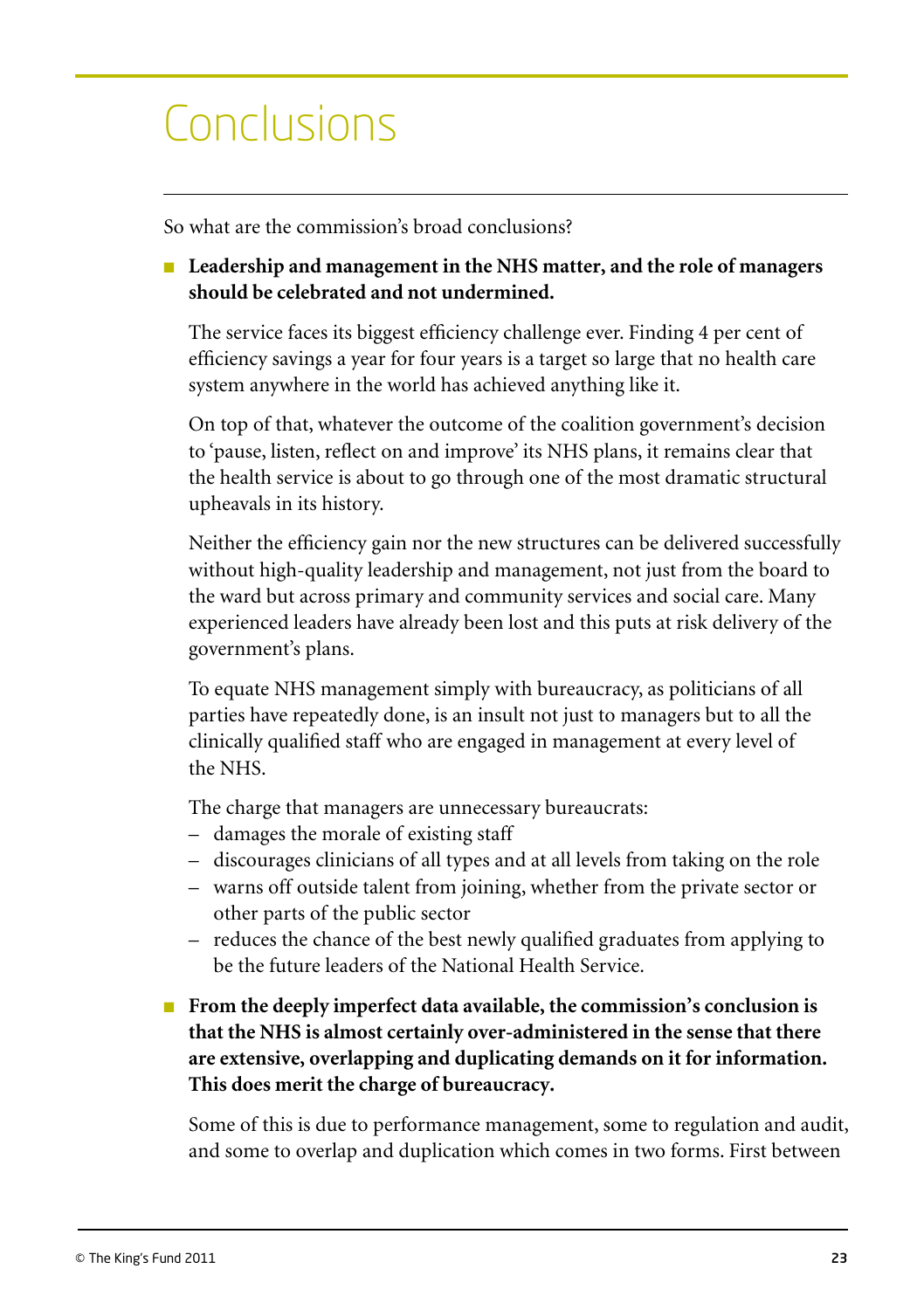performance management and regulation, and second between the various demands of regulators, auditors, accreditation bodies and others. Ministers need to acknowledge that the bulk of these demands have been placed on it by politicians and the public, not by 'faceless bureaucrats'. Politicians of all parties need to deal with their conflicting desire to reduce the level of bureaucracy within the health system and yet to increase the drivers that build it up, such as strengthening regulation and making more information on health care performance and outcomes available to the public.

- <sup>n</sup> **There is no substantive evidence that the NHS is over-managed.** There is appreciable evidence, as outlined above, that it is under-managed – even if some of that management may not always be highly effective and is centred on the wrong things. There is also persuasive evidence from both public and private health care providers that it is overburdened with administrative tasks (NHS Confederation and the Independent Healthcare Advisory Services 2009).
- Health ministers and their department should therefore re-think the **planned 33 per cent cut in administration costs and 45 per cent cut in the number of managers and senior managers.** At a time when the service faces the most severe spending squeeze in its history, management and administration will have to take at least its fair share of the pain. But the numbers announced are simply arbitrary. They have been backed by no published analysis whatsoever. And they come at a time when good leadership and management will be at a premium, for all the reasons outlined above.

Furthermore, if the outcome of the desire for GP commissioning consortia is to create 200–300 commissioning bodies to replace 150 primary care trusts and 10 strategic health authorities, plus the creation in local government of 150 health and wellbeing boards, the result is likely to be an increase in management and administrative posts, not a reduction, and not necessarily an improvement in either management or leadership.

Some of the tasks can, of course, be done differently, notably by sharing back-office functions such as payroll, finance and procurement. But the current policy of creating more commissioning and oversight organisations while slashing management and administration costs is more likely to lead to financial failure than an improvement in patient care. If the government genuinely wants to see a reduction in administration costs, then it needs to analyse how they arise – and how the information burden of regulation and performance management can safely and sensibly be reduced.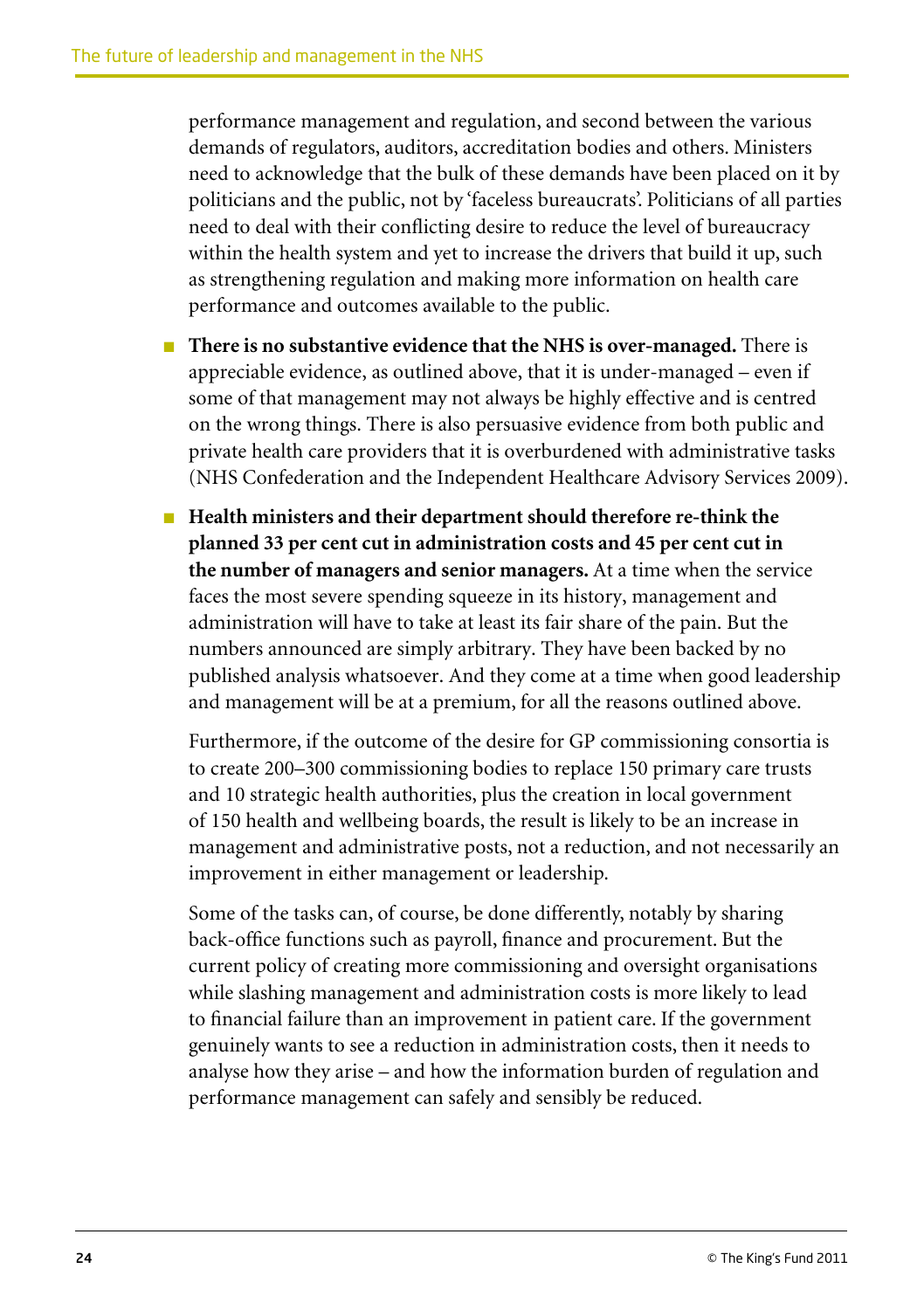Despite recent work done by the Care Quality Commission (CQC) and its provider advisory group (NHS Confederation and the Independent Healthcare Advisory Services 2009), there has not been a substantive review of the information demands placed on the system for many years. In any health system, but particularly a tax-funded one, it is essential that all the information necessary to measure performance and to hold organisations and individuals to account is available. At a time when big cuts in administration are being sought, new regulators created, and existing ones given a different role, now is the time to review what is actually needed, and by whom, to achieve those ends, and what it is that can be discarded.

### ■ Management in the public sector and the NHS in particular has more in **common with that in the private sector than is often recognised.**

Richard Sykes – who has extensive private sector experience as chief executive of GlaxoSmithKline and had a bruising experience as chairman of NHS London – made this point forcefully in his lecture for the commission (Sykes 2011). Many of the same skills are required in both sectors. That argues, up to a point, against treating training in NHS management as something entirely unique and separate.

Where there is a big difference, however, is the environment in which the NHS operates. Business is essentially answerable to its owners and shareholders. It has to pay close attention to the law and its regulators. And it has important relationships with its suppliers and customers.

The NHS, like other public services, operates in a much more complex world. It has a duty to the financial bottom line, like business. But it cannot pick and choose its customers. More than most other services, it operates in an area that is highly emotive, for both patients and the public. Many other private and public businesses have to engage with professionals – from engineers to professionally qualified finance staff, for example, who are subject to their own professional codes of conduct and disciplinary procedures – but none with the huge range of professional interests involved in the NHS. It also operates in a goldfish bowl of media scrutiny while being subject to political pressures both nationally and locally. And it cannot achieve its objectives in isolation.

This makes managing and leading in the NHS an immensely challenging – if potentially also an immensely rewarding – task. As a result, politicians in particular need to recognise that leadership in the NHS can in the end only be as effective as the environment in which it is allowed to operate.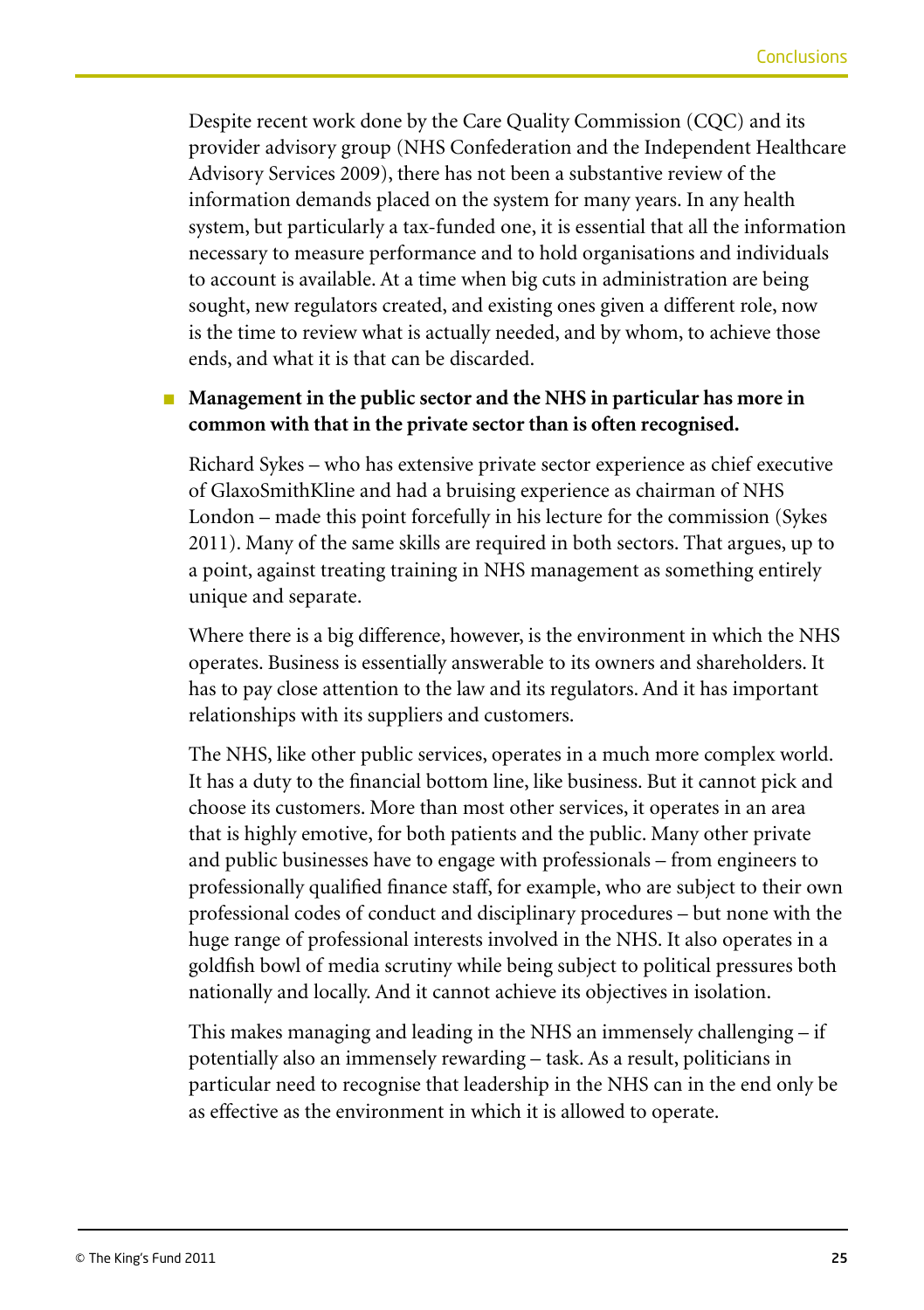#### <sup>n</sup> **Leaders in the NHS need to be given room to lead.**

The creation of foundation trusts as freestanding businesses was meant to unleash a degree of innovation in the provision of health care that – with some notable exceptions – has not materialised. Partly because of the political environment in which the NHS operates, they have remained risk-averse. They have few incentives to expand or take over other under-performing NHS organisations, and there is much personal and political downside for their leaders if they attempt that and it does not go well.

Bill Moyes, in his final interview as chairman of Monitor, suggested that foundation trusts have not been as innovative as had been hoped, offering the opinion that the United Kingdom – unlike the case with universities – does not have any hospitals that are world class across the whole range of what they do. Even with their existing freedoms, he said, 'they still feel the heavy hand of the Secretary of State is coming in their direction' and spend too much time worrying about what the Department of Health and ministers want (Timmins 2010).

The government is attempting to tackle that, distancing ministers from dayto-day involvement in the running of the service through the creation of a commissioning board. But the early signs that this will make any substantive difference are not encouraging. The coalition government halted all hospital reconfigurations into which much time, effort, consultation and leadership had been devoted.

If politicians and the public really want better leadership and more innovation in the NHS, then its leaders – using sound evidence where service reconfiguration is involved – have to be given the room to lead, and political backing when they so do. Leaders do not just shape events, they are shaped by the external forces on them and in the NHS these are extensive.

<sup>n</sup> **The government needs to recognise that its current proposals for reform raise serious issues around governance, leadership and management.**

The Commons Health Select Committee has recently made powerful points about the need for proper governance of commissioning bodies which this commission endorses.

But there are also big issues around leadership and management. GP practices in the main are small businesses. The consortia or commissioning bodies that they will form, or become part of, will require extensive management and leadership skills.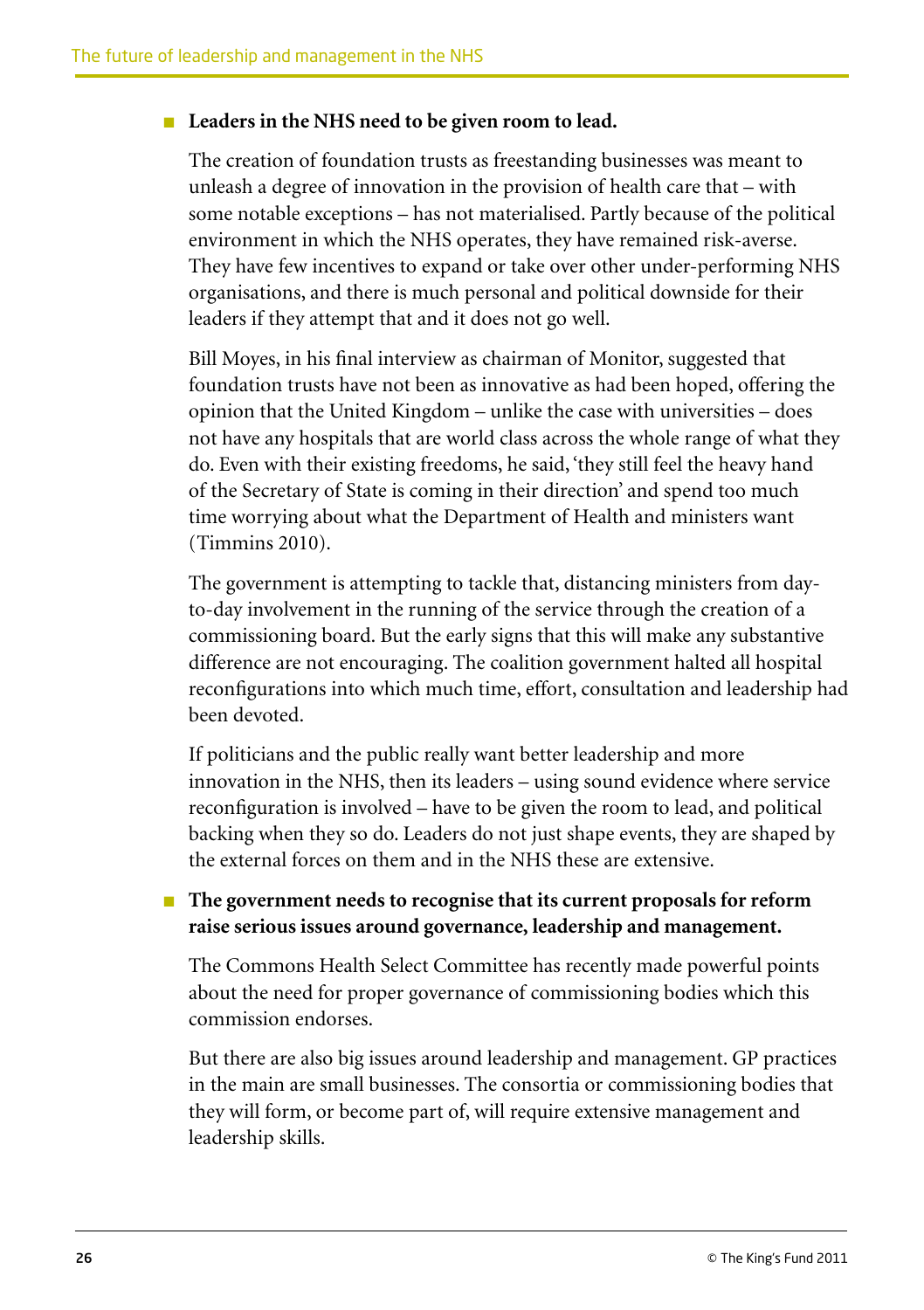The Department of Health and the NHS Commissioning Board need to ensure that the best of management and leadership skills in primary care trusts and strategic health authorities are not lost in the transition to GP commissioning.

There is a major question emerging over the governance of foundation trusts. Under current plans these will eventually cease to be subject to bespoke regulation by Monitor. They will be much more genuinely freestanding businesses. This will place vastly greater responsibility on their governors for the viability and effectiveness of their organisations. In effect, governors will become something more like a supervisory board overseeing the work of the board of directors.

This change appears to have received little attention. Yet if foundation trusts are to survive as viable businesses in the long term, it is vital that governors have high-quality business skills in addition to a commitment to NHS values. Despite the tight budget, money must be found for training to allow governors to effectively exercise their much greater responsibility.

Furthermore, it is already difficult to recruit to boards. Yet it is essential that these non-executives have the experience, authority and skills to hold executives to account. At present, for non-foundation trusts, chairs are paid only between £18,437 and £23,366 a year and other non-executives only £6,096 (Appointments Commission 2011). This produces boards which tend to be heavily biased towards the retired or semi-retired, or those who do not need the money.

It is noteworthy that foundation trusts have broken this mould, paying both chairs and non-executives significantly more. Critics may see this as these bodies taking advantage of their relatively new-found freedoms to reward themselves. The commission does not see it that way. It is simply essential that the best skills are recruited, and that the over-riding qualification for nonexecutive board membership is bringing the right skills to the job.

The days when a position as a non-executive was seen simply as an honorary public duty are gone. An improvement in remuneration may also encourage younger people from more diverse backgrounds to take on the task. The commission believes that where such appointments remain governed by national rules, a considerable increase in the current pay is required.

We would add that if one of the outcomes of the government's 'pause' in its reforms is greater representation of councillors, hospital doctors, nurses and possibly others on commissioning bodies, it is essential that such people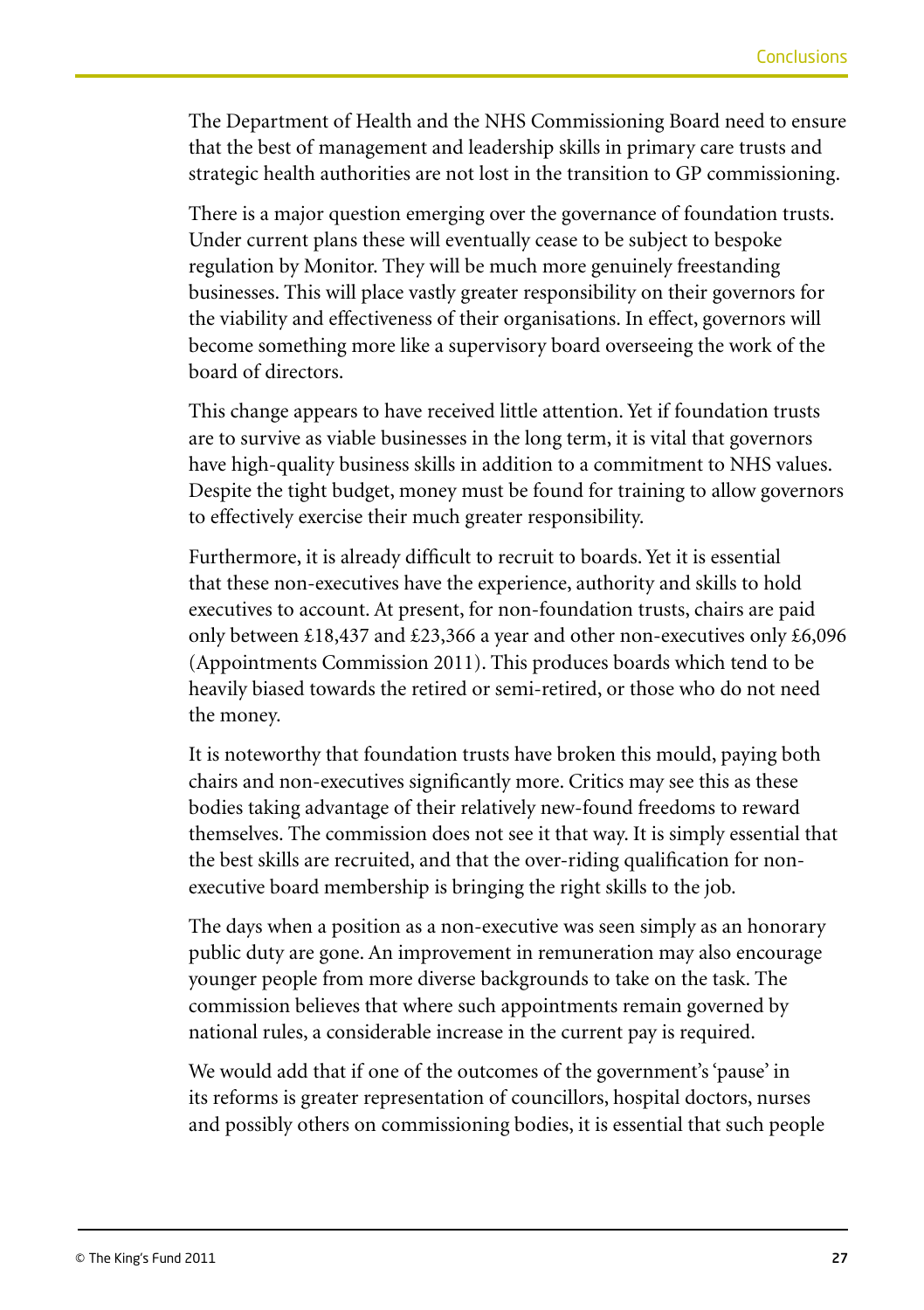understand that their role is to act as leaders and decision-makers, not as representatives. One of the huge weaknesses of health authorities in the wake of the 1974 reorganisation was that their representative nature – or more precisely that the way many of those appointed from particular interests saw their role to be one of representation – militated against effective decisionmaking. It would be a mistake to repeat that experience.

<sup>n</sup> **The NHS needs leadership and management, not just 'from the board to the ward' – essential and central though that is – but across NHS boundaries into social care, local government, the voluntary sector and the wide variety of other agencies with which it interacts and without whose co-operation it will not achieve its primary objectives.**

This requires not heroic leadership but leadership that is shared, distributed and adaptive. Leaders must focus on systems of care and not just institutions and on engaging staff and followers in delivering results. Leadership development should focus on organisations and systems, not simply individuals, and should give much more attention to shared leadership between managers and clinicians.

■ It is the commission's view that National Health Service organisations and **suppliers to the NHS need to own the requirement to improve management and develop leaders.** As the evidence from both the private and public sectors cited above shows, organisations that invest in leadership and management development, and in succession planning, tend to do appreciably better than those that do not. Ross Baker's research into high-performing health care organisations reaches the same conclusion (Baker 2011). Some larger foundation trusts – such as University College Hospitals London and Northumbria Healthcare NHS Foundation Trust – already make a significant commitment to leadership development in recognition of this.

Leadership and management development is thus a core part of the business and needs to be paid for from core income. However, not just providers of NHS services but the new commissioning bodies have to recognise that such development is essential to the business, and the boards of all organisations need to monitor both what is being spent and how well it is being spent. Furthermore, it is vital that the sorts of studies that NHS South Central has undertaken on the return on investment in leadership and management development are established more widely to help boards make the case to themselves and the wider public for the value of such expenditure (Vaithiananathan 2010).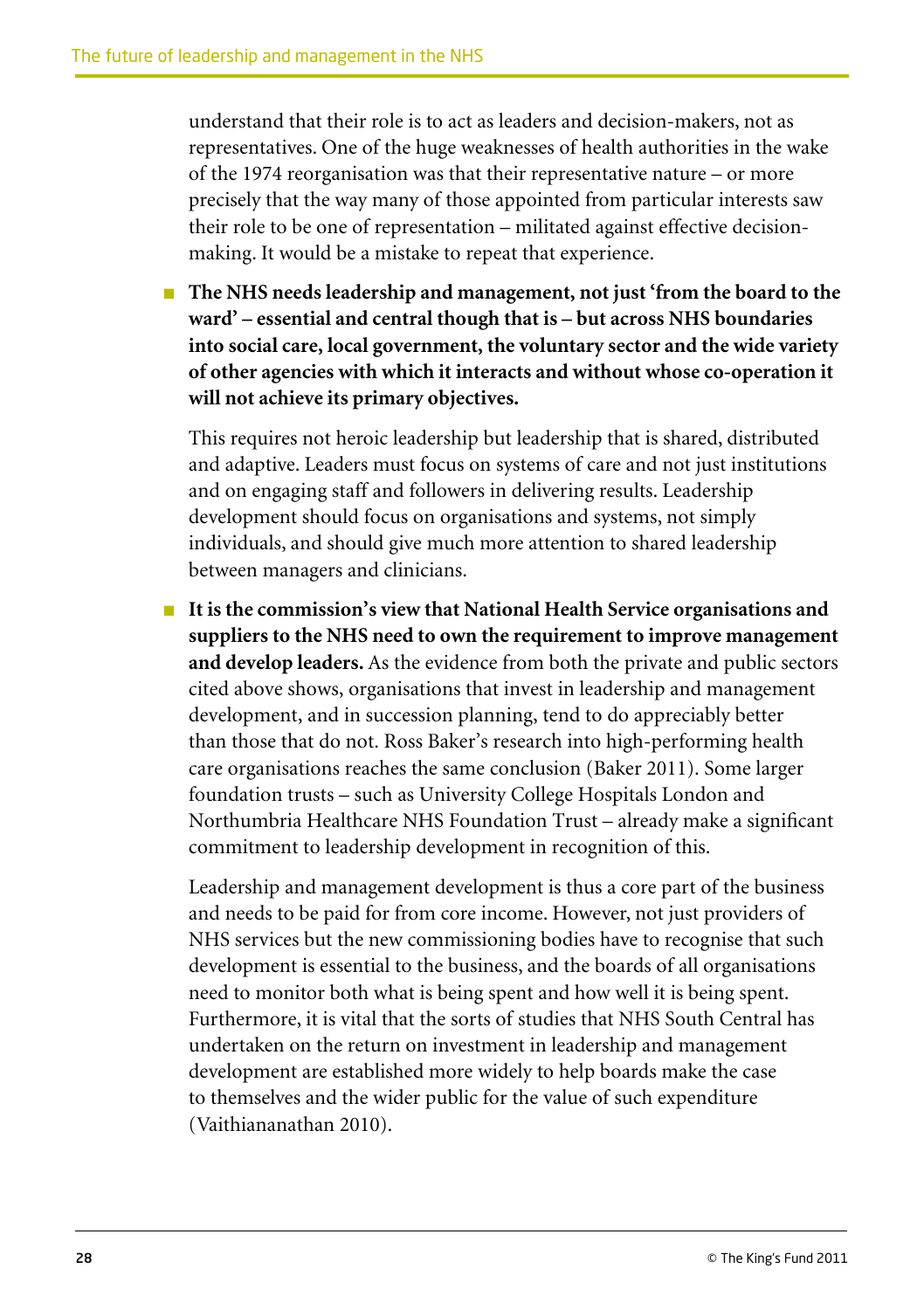■ **To do that, it is important not just to capture the gains of recent years, which include the establishment of the National Leadership Council, and investment by SHAs and a significant range of individual NHS organisations, but to develop them.**

While the commission does not support the creation of an ivy-covered building lined with portraits of great managers past that might be seen as an NHS staff college, it does see the need for a focus to help the NHS and its providers establish centres of excellence for management and leadership development. Some models already exist at the regional level, as in the north-west of England where a leadership academy has been formed by NHS organisations to provide some of the expertise needed and to commission programmes from a range of sources.

The King's Fund itself provides leadership development for both clinical and non-clinical staff. Monitor has worked with City University and Manchester Business School. Internationally, Jönköping County Council, which governs health services, has its own development centre, Qulturum (Bodenheimer *et al* 2007). And the royal colleges have recently established an embryonic faculty of medical leadership and management to provide a focus for work in this area.

In the private sector, General Electric established a global leadership centre at Crotonville near New York in 1956 to develop its leaders. The leadership centre has been at the forefront of practical application of thinking in organisational development, leadership, innovation and change management. Every year thousands of GE employees take part in programmes organised at Crotonville and these programmes are focused on the practice of leadership at GE. Central to these programmes is the development of teams, not just individuals, and a focus on tackling real world problems (Tichy 1989).

These models need to be built on, with NHS organisations – from commissioners to providers – combining to create and buy such services. All providers of leadership development should seek wider links not just with the public sector – most obviously social care and local government – but with the private sector and business schools, in recognition of the fact that the best of NHS management needs to measure itself against and learn from the best of management in other spheres.

A national NHS leadership centre could play a central role in facilitating this. It should have the resources to: support investment in nationally important leadership development; help accredit and signpost development programmes; and support the evaluation of these programmes, including the return on investment from leadership and management development.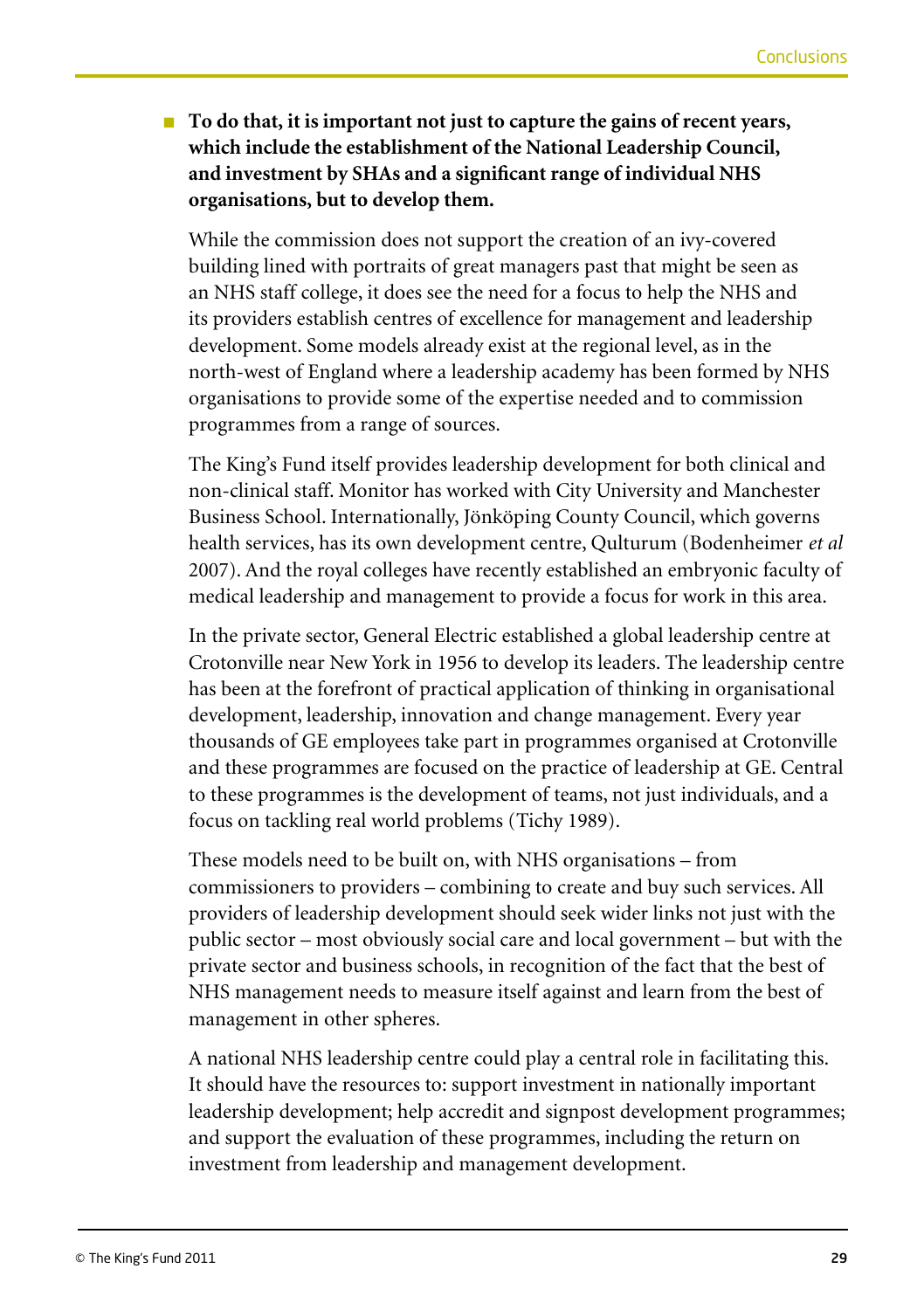■ Amid its emphasis on the importance of NHS management and leadership, **and its support for it, the commission is acutely aware that there have been some spectacular failures in both. Bristol, Maidstone and Tunbridge Wells and Mid-Staffordshire are the most extreme known examples.**

This has brought forth a number of proposals for professional accreditation of NHS managers, stretching to the idea of a formal educational and disciplinary body that would have the power to debar a manager from management, along the lines of the General Medical Council (GMC), the Health Professions Council, or the Nursing and Midwifery Council.

The commission fully accepts that serious failures of senior leadership and management can do at least as much damage to patients as purely clinical failures – arguably much more as far greater numbers of patients can suffer as a result.

The commission, however, has reservations over creating a new form of professional accreditation for NHS management. The skills needed are diverse and in many cases generic. Establishing a system of accreditation and then making the acquisition of a qualification a prerequisite for certain jobs would run the risk of creating an entire new industry of NHS qualifications that could itself become a bureaucratic barrier to hiring the best talent – particularly when some of the best talent will come from outside the NHS itself and from the ranks of clinicians.

To go a step further and create – in effect – a GMC for the managerial profession would be a larger error; partly for the reasons cited above, and partly because it is unclear that the benefits would outweigh the costs.

At board level, it is worth noting that clinical and finance directors are already subject to professional standards and discipline, and there have been – admittedly very rare – examples where serious under-performance in a management role by a clinician or finance director has resulted in disciplinary action by their respective professional bodies. It is essential that health care organisations are run by senior managers and leaders who are demonstrably qualified for, and competent to hold, such demanding and challenging positions – and substantial NHS experience or clinical expertise are not sufficient. It is first and foremost for organisations and their boards (especially their non-executives) to ensure that they have competent, effective and sustainable management arrangements; to review the performance of senior managers and leaders and to hold them to account. A national NHS leadership centre should consider whether the effectiveness of senior management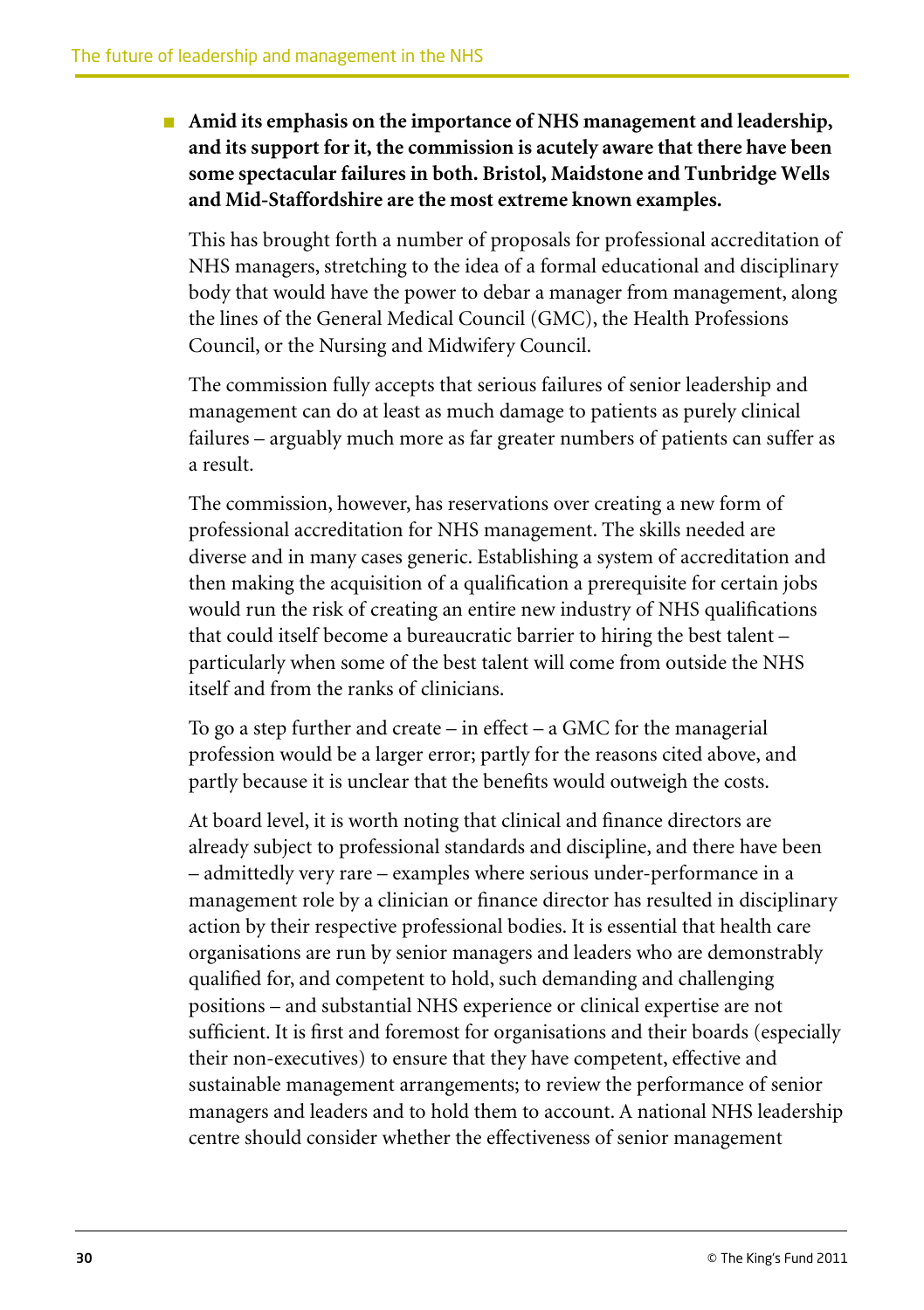and leadership should be considered by the Care Quality Commission as an important determinant of organisational performance and be taken into account in processes for registering and licensing health care providers.

In arguing for the importance of leadership, we conclude by emphasising that while high-quality leadership is essential to improving performance in the NHS, other factors also contribute. Ross Baker's work found that high-performing organisations had a number of characteristics in common, including having quality as a core goal, using information to guide improvement, developing organisational skills to support performance improvement, and having learning strategies that test improvement and scale it up when it succeeds (Baker 2011). So although this report has focused on the role of leadership and management for the reasons explained at the outset, we would not want to leave the impression that all of the problems of the NHS will be solved if our recommendations are acted on. Action is needed on several fronts at the same time if the goal of transforming the NHS into a truly world-class system is to be met.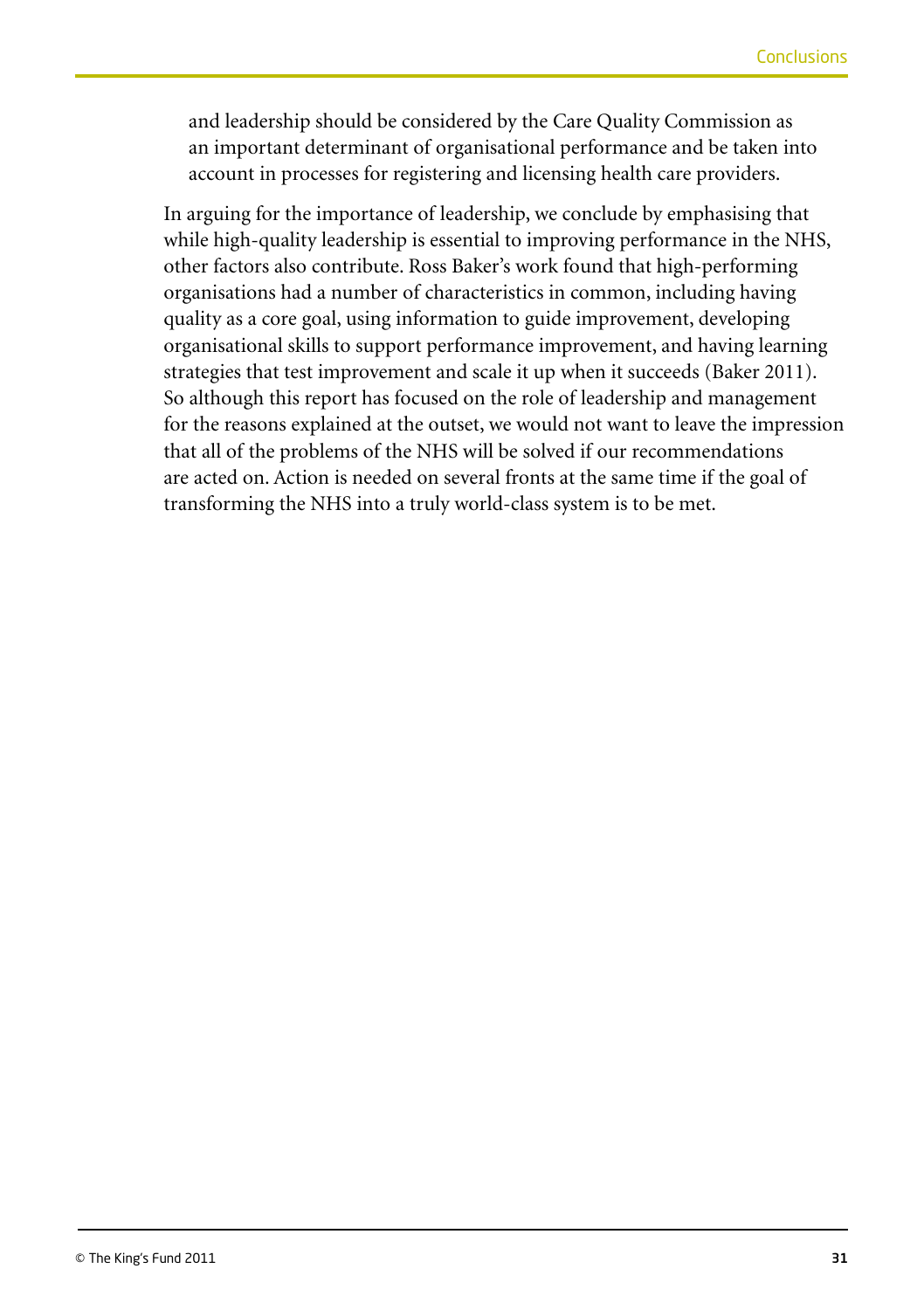## Appendix Submissions to the commission

The commissioners sought evidence from interested individuals and organisations. They were invited to submit views both on the current state and future needs of management and leadership in the NHS and to submit examples of good practice.

## **Organisations**

Association of Directors of Public Health British Medical Association Centre for Better Managed Health and Social Care Centre for Workforce Intelligence, Cass Business School Chartered Management Institute Cranfield School of Management Emerging Clinical Leaders Network Foundation Trust Network The Health Foundation Healthcare Financial Management Association Heart of Birmingham PCT Mills & Reeve National Association of Primary Care **NEDNET** The Network NHS Institute NHS Sustainability Development Unit NHS Top Leaders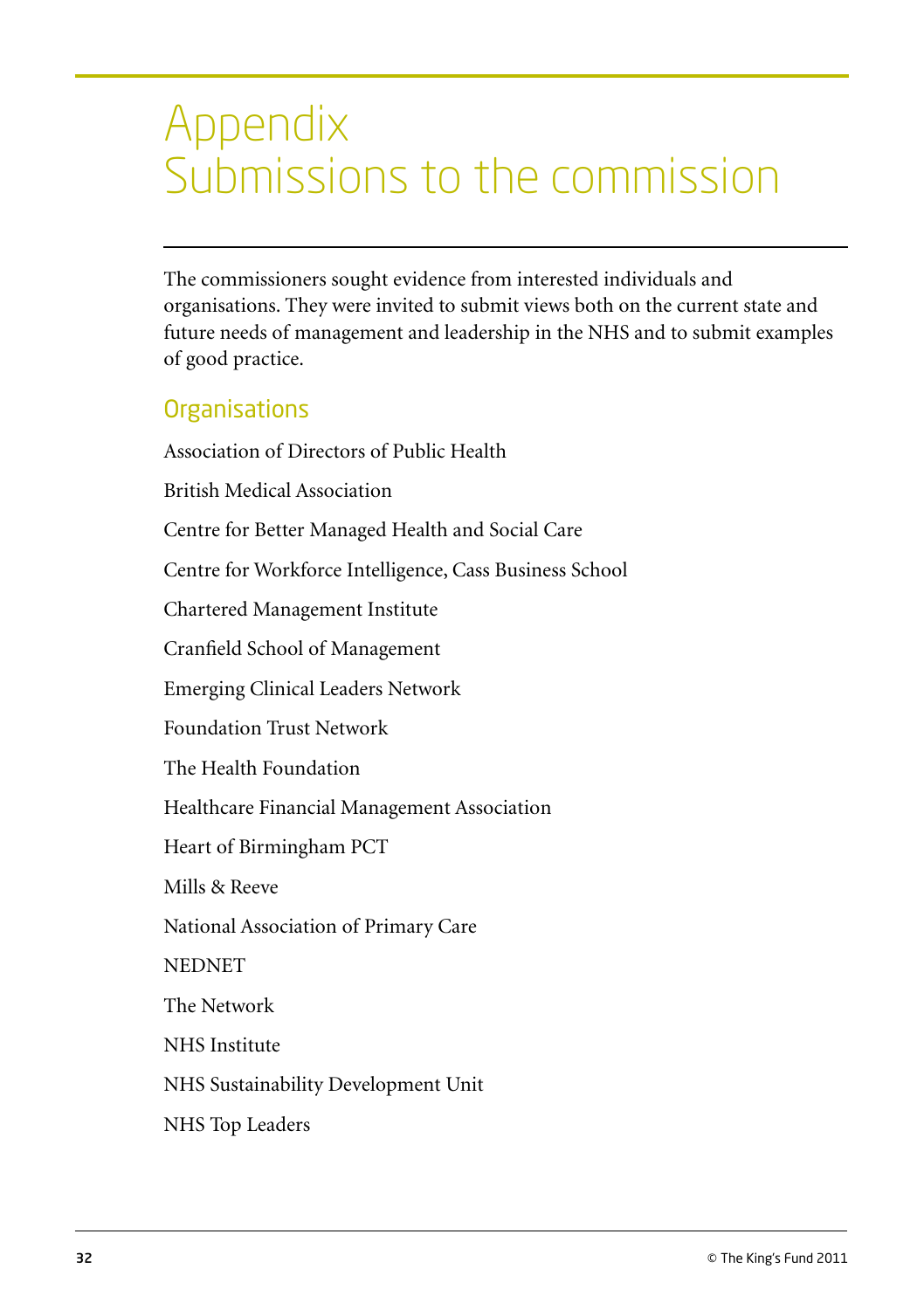NIHR King's Patient Safety and Service Quality Research Centre Nottingham University Hospitals NHS Trust Office of Public Management PA Consulting Royal College of General Practitioners Royal College of Nursing Royal College of Physicians Royal College of Physicians of Edinburgh

## Individuals

Dr Hesham Abdalla, Clinical Leaders Network Mark Butler, The People Organisation Geoffrey Catlin, foundation trust governor Ruth Catlin, foundation trust governor Brian Cox, leadership and management consultant Neil Goodwin, GoodwinHannah Joe Hegarty, Chair, NHS Westminster Dr Ian Johnstone, University of Newcastle upon Tyne Hospitals NHS Trust Peter Molyneux, Chair NHS Kensington & Chelsea Dr Donal O'Donoghue, NHS clinical director Raoul Pinnell, Chair, Bromley Healthcare Beverly Provost, Non-executive Director, Central & North West London NHS Foundation Trust Dr Emma Stanton Dr Oliver Warren Jane Winder, Chair, NHS City and Hackney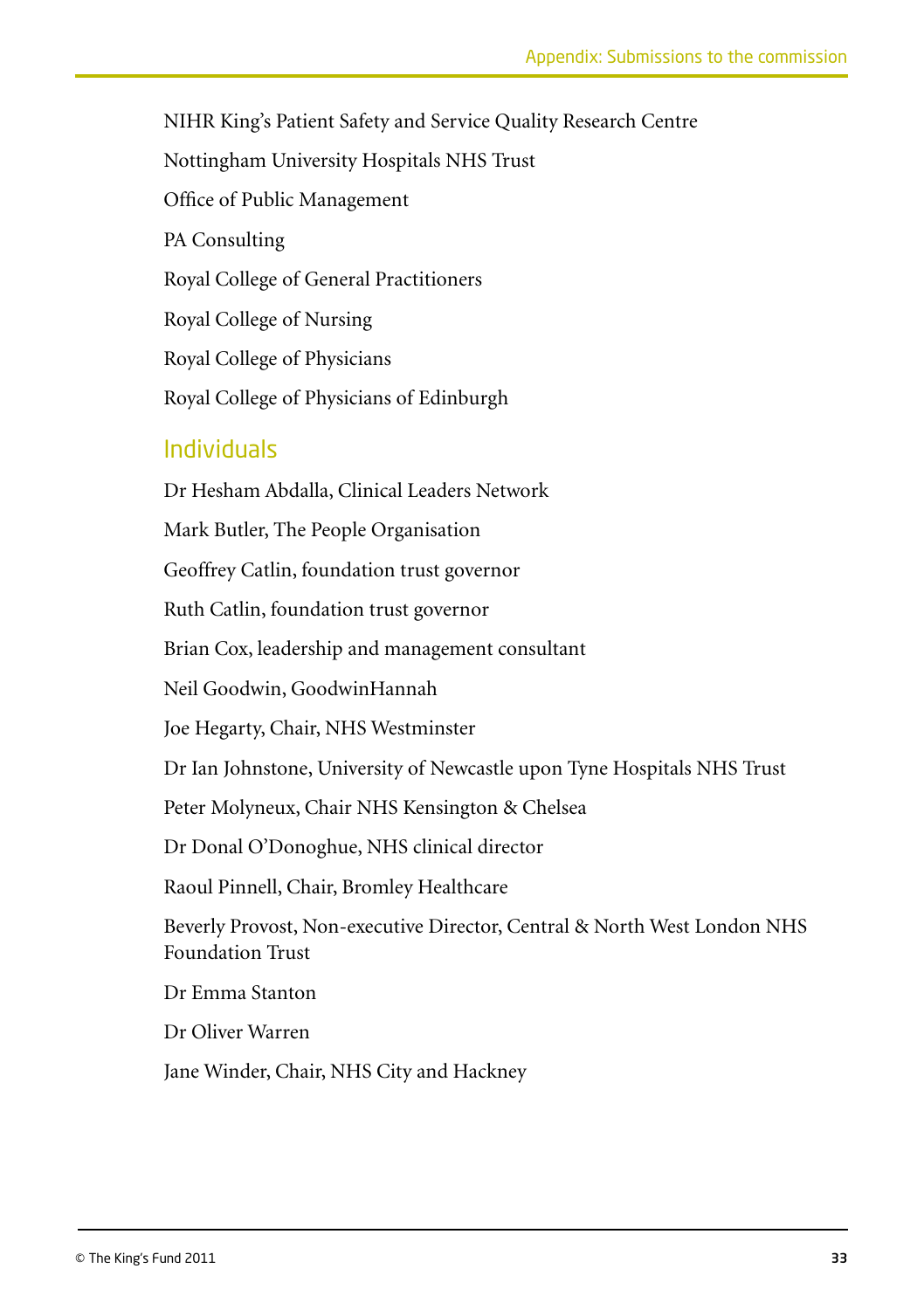# References

Admasachew L, Dawson J (in press). 'Staff engagement in the NHS – a multilevel analysis'. Aston University.

Alimo-Metcalfe B, Alban-Metcalfe J, Bradley M (2008). 'The impact of engaging leadership on organizational performance'. Proceedings of The British Psychological Society Annual Occupational Psychology Conference, 9–11 January, Stratford-on-Avon, UK.

Appointments Commission (2011). 'Remuneration'. Appointments Commission website. Available at: www.appointments.org.uk/Home/Appointees/ Remuneration (accessed on 27 April 2011).

Audit Commission (2011). 'NHS management costs'. Available at: www.kingsfund. org.uk/leadershipcommission

Baker GR (2011). *The Roles of Leaders in High Performing Healthcare Systems* [online]. Available at: www.kingsfund.org.uk/leadershipcommission

Better Regulation Task Force (2004). *Avoiding Regulatory Creep*. London: Better Regulation Task Force, Cabinet Office Publications and Publicity Team. Available at: www.videnet.nl/download/?noGzip=1&id=3863592 (accessed on 28 April 2011).

Black S (2010). 'Coalition plans for English NHS: We need some managers'. Letter. *British Medical Journal*, vol 342, c4183. Available at: www.paconsulting.com/ introducing-pas-media-site/highlighting-pas-expertise-in-the-media/opinionpieces-by-pas-experts/british-medical-journal-we-need-some-managers-7 august-2010/ (accessed on 27 April 2011).

Bodenheimer T, Bojestig M, Henriks G (2007). 'Making systemwide improvements in health care: lessons From Jönköping County, Sweden'. *Quality Management in Health Care*, vol 16, pp 10–15.

British Medical Association (2010). 'Funding and performance of healthcare systems in the four countries of the UK before and after devolution – a commentary.' Briefing Note [online]. Available at: www.bma.org.uk/images/ nuffieldfundingperformance\_tcm26-195671.pdf (accessed 5 May 2011).

Buchanan D (2010). *How Do They Manage? A study of the realities of middle and front line management work in healthcare*. Research Briefing 4 [online]. Cranfield University School of Management website. Available at: www.som.cranfield.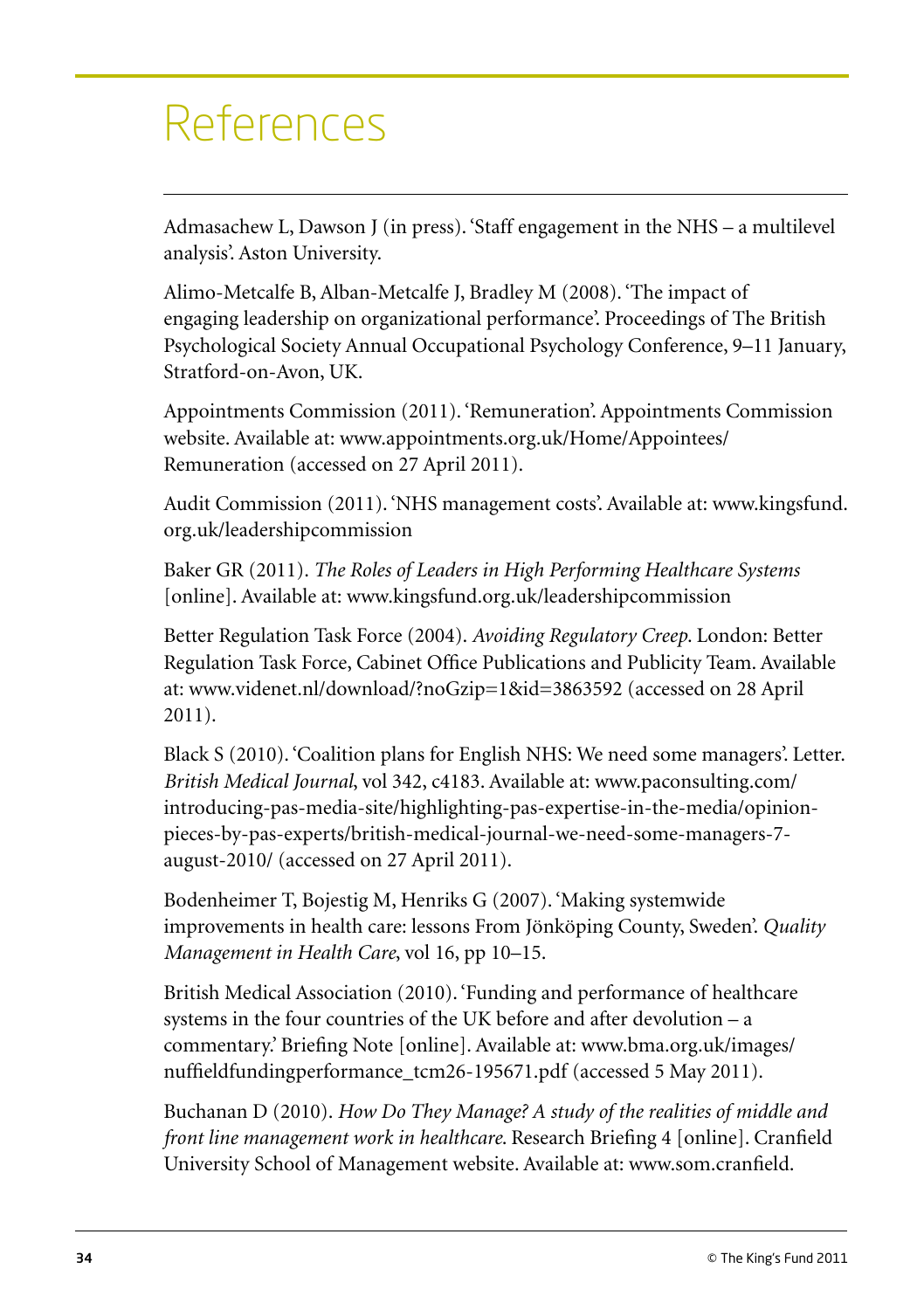ac.uk/som/dinamic-content/media/HDTM%20Research%20Briefing%201.pdf (accessed on 6 May 2011)

Care Quality Commission (2011). 'Previous NHS staff surveys'. CQC website. Available at: www.cqc.org.uk/aboutcqc/howwedoit/engagingwithproviders/ nhsstaffsurveys/previoussurveys.cfm

Connolly S, Bevan G, Mays N (2010). *Funding and Performance of Healthcare Systems in the Four Countries of the UK Before and After Devolution*. London: Nuffield Trust. Available at: www.nuffieldtrust.org.uk/publications/detail. aspx?id=145&prID=675 (accessed on 27 April 2011).

Conservative Party (2010). 'NHS managers increasing five times as fast as nurses'. Press release, 25 March. Conservative party website. Available at: http:// conservatives.com/News/News\_stories/2010/03/NHS\_managers\_increasing\_five\_ times\_as\_fast\_as\_nurses.aspx (accessed on 5 May 2011).

Department of Health (2010). *Equity and Excellence: Liberating the NHS*. London: The Stationery Office.

Department of Health (2008). *High Quality Care for All: NHS 'Next Stage' Review Final Report*. London: The Stationery Office. Available at: www.dh.gov. uk/en/Publicationsandstatistics/Publications/PublicationsPolicyAndGuidance/ DH 085825 (accessed on 27 April 2011).

Department of Health (2000). *The NHS Plan*. Cm 4818-I. London: The Stationery Office.

Department of Health (1997). *The New NHS: Modern, Dependable*. Cm 3807. London: The Stationery Office.

Department of Health (1993). *Managing the New NHS*. London: HMSO.

Department of Health (1989). *Working for Patients*. Cm 555. London: HMSO.

Department of Health and Social Security (1970). *The Future Structure of the National Health Service* (The Crossman Green Paper). London: HMSO.

Department of Health and Social Security (1972). *Management Arrangements for the Re-organised Health Service: The Grey Book*. London: HMSO

Dorgan S, Layton D, Bloo N, Homke R, Sadun R, Van Reenen J(2010). *Management in Healthcare: Why good practice really matters*. Report by McKinsey & Co and the Centre for Economic Performance. Available at: http://cep.lse. ac.uk/textonly/\_new/research/productivity/management/PDF/Management\_in\_ Healthcare\_Report.pdf (accessed on 27 April 2011).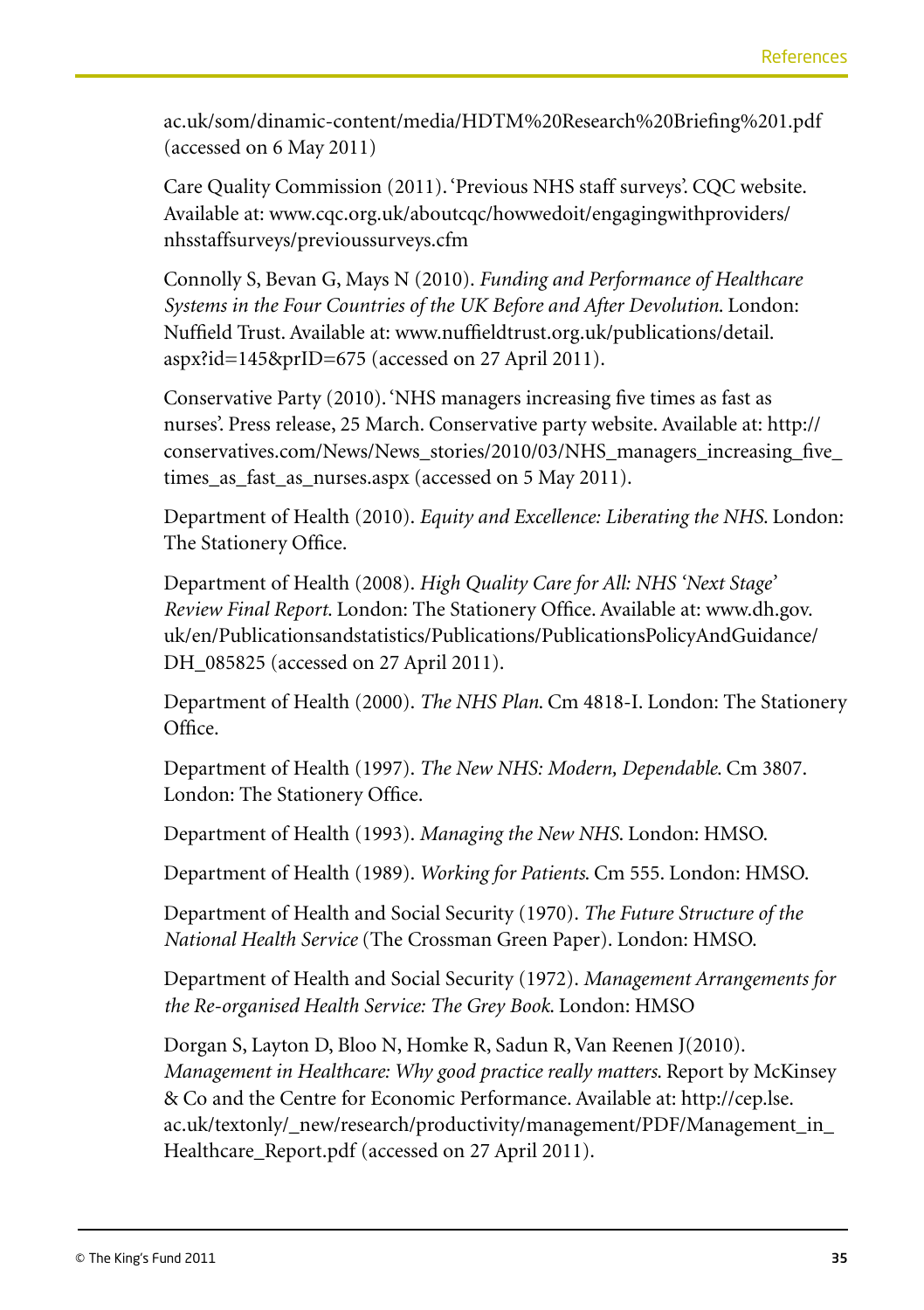Farquharson-Lang WM (Chair) (1966). *Administrative Practice of Hospitals Boards in Scotland*. Edinburgh: HMSO.

Griffiths R (Chair) (1983). *NHS Management Inquiry*. London: HMSO. Available at: www.sochealth.co.uk/history/griffiths.htm (accessed on 27 April 2011).

Grint K, Holt C (2011). *Followership in the NHS: A report for The King's Fund Commission on Leadership and Management in the NHS* [online]. Available at: www.kingsfund.org.uk/leadershipcommission

Guillebaud CW (Chair) (1956). *Cost of the National Health Service: Report of committee of enquiry*. Cmd 9663. London: HMSO.

Ham C (2003). 'Improving the performance of health services: the role of clinical leadership'. *The Lancet* vol 361, pp 1978–80.

Ham C, Dickinson H (2008). *Engaging Doctors in Leadership: What can we learn from international experience and research evidence?* Coventry: NHS Institute for Innovation and Improvement / Health Services Management Centre.

*Hansard (House of Commons Debates)* (2010–11) 7 September 2010 col 166. Available at: www.publications.parliament.uk/pa/cm201011/cmhansrd/ cm100907/debtext/100907-0001.htm (accessed on 20 April 2011).

*Hansard (House of Lords Debates)* (2010–11) 8 June 2010, vol 719, cols 623–4.

Hartley J, Benington J (2011). *Recent Trends in Leadership Thinking and Action in the Public and Voluntary Service Sector. A review for The King's Fund*. Available at: www.kingsfund.org.uk/leadershipcommission

Health Select Committee (2011). *Commissioning: further issues*. Fifth report of session HC (2010–11) 25-I [112].

HM Government (2011). *Working Together for a Stronger NHS* [online]. Available at: http://www.dh.gov.uk/prod\_consum\_dh/groups/dh\_digitalassets/documents/ digitalasset/dh\_125855.pdf (accessed on 20 April 2010).

Howard G (1967). *The Shape of Hospital Management in 1980?: The report of a Joint Working Party set up by the King's Fund and the Institute of Hospital Administrators*. London: King Edward's Hospital Fund for London and the Institute of Hospital Administrators.

Institute for Government (2010). 'Policy successes'. Institute for Government website. Available at: www.instituteforgovernment.org.uk/our-work/c2/35/policysuccesses (accessed on 27 April 2011).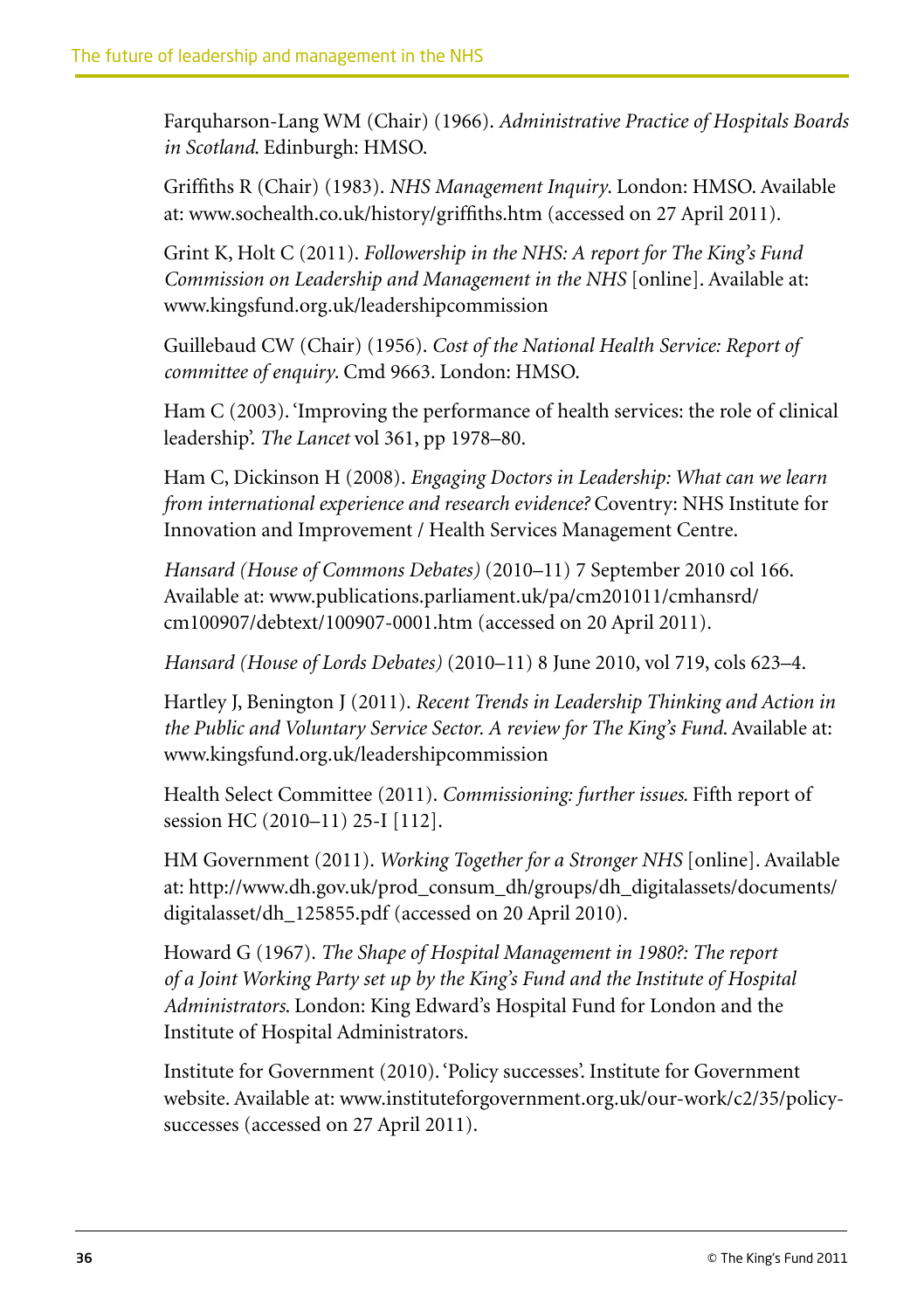Ipsos MORI (2009). 'Public Spending Index – November 2009'. Ipsos MORI website. Available at: www.ipsos-mori.com/researchpublications/ researcharchive/2518/Public-Spending-Index-November-2009.aspx (accessed on 20 April 2011).

Kennedy I (Chair) (2001). *The Report of the Public Inquiry into Children's Heart Surgery at the Bristol Royal Infirmary 1984–1995. Learning from Bristol*. Cm 5207(1). London: The Stationery Office. Available at: www.bristol-inquiry. org.uk/final\_report/rpt\_print.htm (accessed on 27 April 2011).

Kotter JP (1996). *Leading Change*. Boston: Harvard Business School Press.

Ministry of Health (1967). *First Report of the Joint Working Party on the Organisation of Medical Work in Hospitals (the Cogwheel Report)*. London: HMSO.

Ministry of Health and Scottish Home and Health Departments (1966). *Report of the Committee on Senior Nursing Staff Structure (the Salmon Report)*. London: HMSO.

NHS Confederation, Independent Healthcare Advisory Services (2009). *What's It All For? Removing unnecessary bureaucracy in legislation*. London: NHS Confederation. Available at: www.nhsconfed.org/Publications/Documents/ Whats\_it\_all\_for.pdf (accessed on 20 April 2011).

Office for National Statistics (2010a). 'Labour Force Survey: Employment status by occupation and sex.' ONS website. Available at: www.statistics.gov.uk/ downloads/theme\_labour/uk-employby-soc-apr-jun10.xls (accessed on 27 April 2011).

Office for National Statistics (2010b). 'NHS Staff 1999 – 2009 Overview'. ONS website. Available at: www.ic.nhs.uk/statistics-and-data-collections/workforce/ nhs-staff-numbers/nhs-staff-1999--2009-overview (accessed on 5 May 2011).

Porritt A (1962). 'Report of the Medical Services Review Committee'. *British Medical Journal*, vol 2, pp 1178–86.

Roebuck C (2011). *Developing Effective Leadership in the NHS. A short report for The King's Fund* [online]. Available at www.kingsfund.org.uk/ leadershipcommission

Royal Commission on the National Health Service (1979). *Report*. Cmnd 7615. London: HMSO.

Santry C (2007). 'Clinicians should be groomed for top jobs, says Nicholson'. *Health Service Journal*, 1 January.